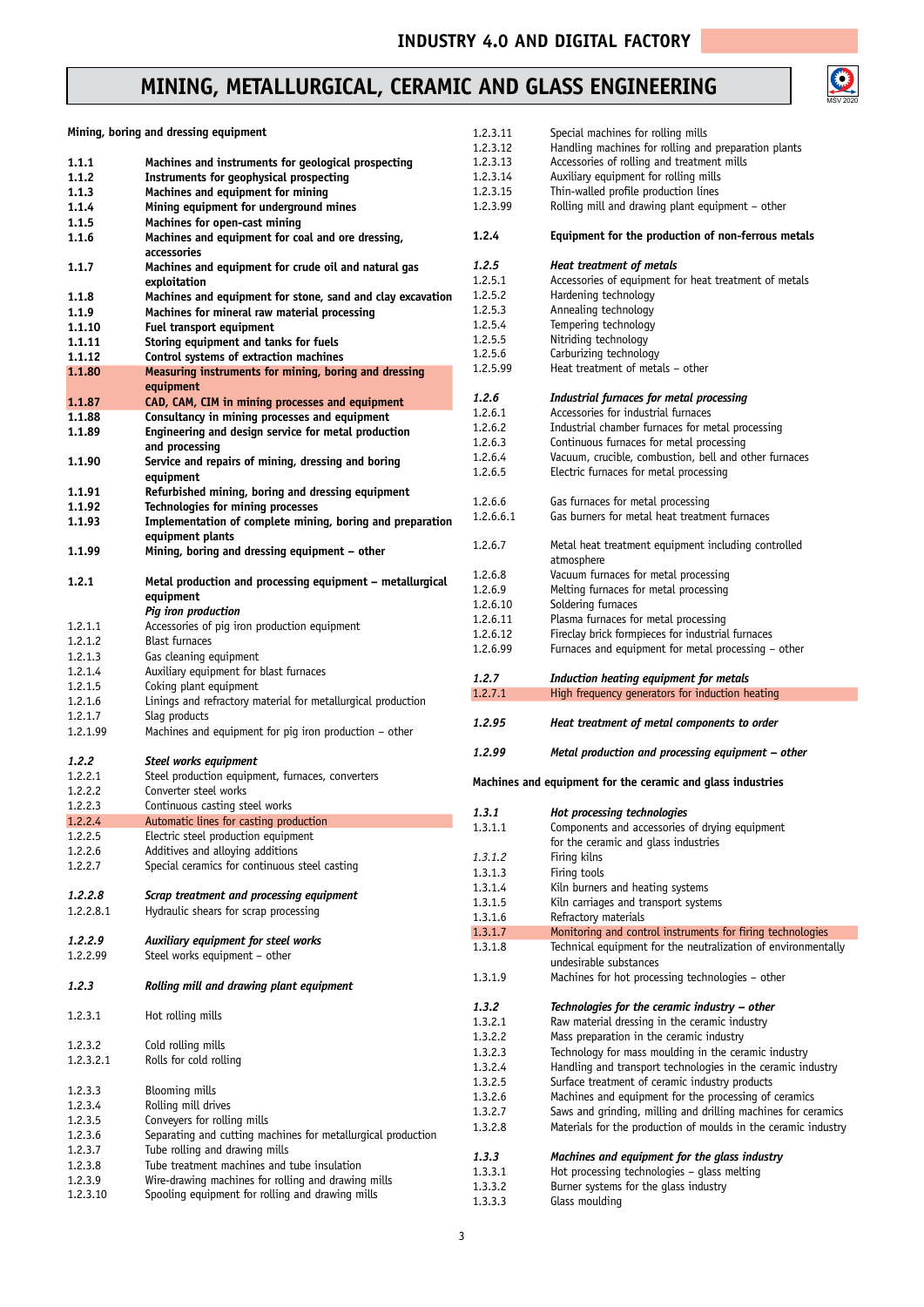

## **MINING, METALLURGICAL, CERAMIC AND GLASS ENGINEERING**

| 1, 3, 3, 4<br>1.3.3.5 | <b>Glass cooling technology</b><br>Special equipment and materials for the glass industry |
|-----------------------|-------------------------------------------------------------------------------------------|
| 1.3.3.6               | Technologies for the glass industry - other                                               |
| 1.3.87                | CAD, CAM, CIM for the glass and ceramic production                                        |
| 1.3.99                | Machines and equipment for the ceramic and glass<br>industry - other                      |

**1.4 Machines and equipment for powder metallurgy technologies**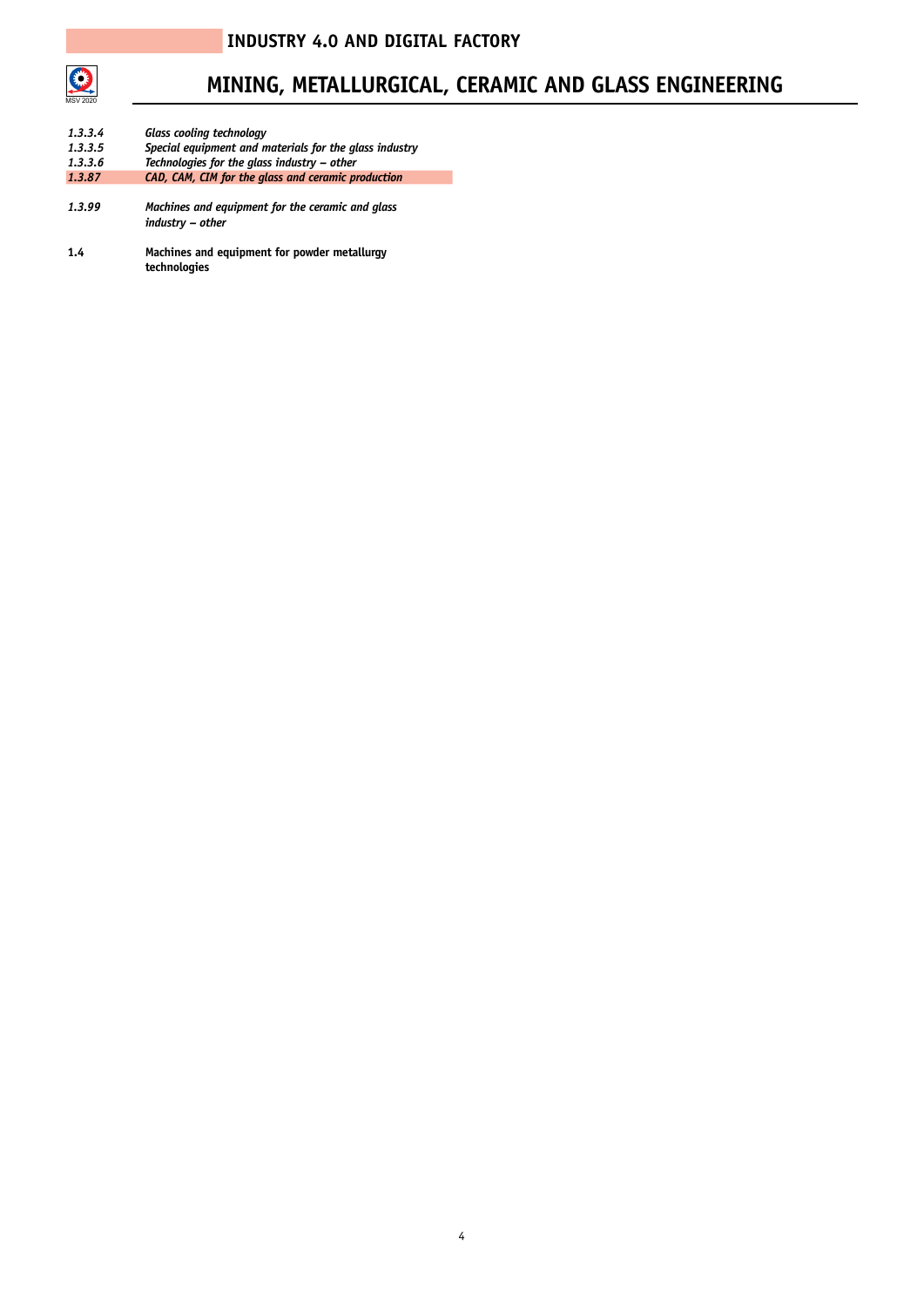### **MATERIALS AND COMPONENTS FOR MECHANICAL ENGINEERING**

|           | Metallurgical semi-products and products of metals                                      | 2.1.10                  | <b>Steel wires</b>                                            |
|-----------|-----------------------------------------------------------------------------------------|-------------------------|---------------------------------------------------------------|
|           |                                                                                         | 2.1.10.1                | Corrosion-proof wires                                         |
| 2.1.1     | <b>Basic metallurgical semi-products</b>                                                |                         |                                                               |
| 2.1.1.1   | Ingots                                                                                  | 2.1.11                  | Rails                                                         |
| 2.1.1.2   | <b>Billets</b>                                                                          |                         |                                                               |
| 2.1.1.3   | Blooms, slabs                                                                           | Forgings, pressed parts |                                                               |
| 2.1.1.4   | Continuous casts                                                                        | 2.2.1                   | Pressed, drawn and stamped parts                              |
| 2.1.1.5   | Slag                                                                                    |                         |                                                               |
|           |                                                                                         | 2.2.2                   | Open die forgings                                             |
| 2.1.2     | Hot rolled steel                                                                        | 2.2.2.1                 | Open die forgings of steel                                    |
| 2.1.2.1   | Hot extruded steel                                                                      | 2.2.2.2                 | Open die forgings of non-ferrous metals                       |
| 2.1.2.2   | Bar steels and profiles                                                                 |                         |                                                               |
|           |                                                                                         | 2.2.3                   | <b>Drop forgings</b>                                          |
| 2.1.3     | <b>Steel sheets</b>                                                                     | 2.2.3.1                 | Drop forgings of steel                                        |
| 2.1.3.1   | Hot rolled sheets                                                                       | 2.2.3.2                 | Drop forgings of non-ferrous metals                           |
| 2.1.3.2   | Cold rolled sheets                                                                      |                         |                                                               |
| 2.1.3.3   | Zinc-coated steel sheets                                                                | 2.2.4                   | <b>Upset pieces</b>                                           |
| 2.1.3.4   | Tinned steel sheets                                                                     | 2.2.5                   | <b>Extruded pieces</b>                                        |
| 2.1.3.5   | Sheets, sections and strips of corrosion-proof steels                                   |                         |                                                               |
|           |                                                                                         | 2.2.6                   |                                                               |
| 2.1.3.6   | Abrasion-resistant sheet metal                                                          |                         | Metal pressed pieces                                          |
| 2.1.3.7   | High-strength sheet metal                                                               | 2.2.6.1                 | Cold pressed parts of sheet                                   |
| 2.1.3.8   | Surface finished steel sheets                                                           | 2.2.6.2                 | Hot pressed parts of sheet                                    |
| 2.1.3.9   | Perforated steel sheets                                                                 |                         |                                                               |
| 2.1.3.10  | Bands, strips                                                                           | 2.2.99                  | Forgings, pressed parts - other                               |
| 2.1.3.11  | Profiled sheets and strips                                                              |                         |                                                               |
| 2.1.3.12  | Isotropic sheets and strips for electric engineering                                    | 2.4                     | Metal workpieces                                              |
| 2.1.3.13  | Anisotropic sheets and strips for electric engineering                                  | 2.4.1                   | Fine metal workpieces                                         |
| 2.1.3.14  | Steel foils                                                                             | 2.4.2                   | Turned, milled, drilled and threaded components               |
| 2.1.3.99  | Steel sheets - other                                                                    |                         |                                                               |
|           |                                                                                         | 2.5                     | Special elements - metal semi-products                        |
| 2.1.4     | Steel pipes, tubes, elbows, closed sections                                             |                         |                                                               |
|           |                                                                                         |                         | Non-ferrous metals and semi-products of non-ferrous metals    |
| 2.1.4.1   | Seamless steel tubes and pipes                                                          | 2.6.1                   | Non-ferrous metals and alloys                                 |
| 2.1.4.1.1 | Seamless corrosion-proof tubes and pipes                                                |                         |                                                               |
|           |                                                                                         | 2.6.2                   | Semi-products of non-ferrous metals                           |
| 2.1.4.2   | Welded steel tubes and pipes                                                            | 2, 6, 2, 1              | Semi-products of aluminium and aluminium alloys               |
| 2.1.4.2.1 | Welded corrosion-proof tubes and pipes                                                  | 2.6.2.1.1               | Aluminium sheets, strips                                      |
|           |                                                                                         | 2.6.2.1.2               | Aluminium foils                                               |
| 2.1.4.3   | Centrifugally cast tubes and pipes                                                      | 2.6.2.1.3               | Aluminium pipes and rods                                      |
| 2.1.4.4   | Thick-walled steel tubes and pipes                                                      | 2.6.2.1.4               | Aluminium wires                                               |
|           |                                                                                         | 2.6.2.1.5               | Aluminium sections                                            |
|           |                                                                                         |                         |                                                               |
| 2.1.4.5   | Thin-walled steel tubes and pipes<br>Precision thin-walled steel welded tubes and pipes | 2.6.2.1.6               | Aluminium foam                                                |
| 2.1.4.5.1 |                                                                                         | 2.6.2.1.7               | Aluminium bodies for central heating                          |
| 2.1.4.5.2 | Thin-walled corrosion-proof tubes                                                       |                         |                                                               |
|           |                                                                                         | 2.6.2.2                 | Sheets, rods, tubes and wires of copper                       |
| 2.1.4.6   | Surface finished tubes                                                                  | 2.6.2.3                 | Sheets, rods, tubes and wires of brass                        |
| 2.1.4.7   | Tube sleeves, couplings, elbows                                                         | 2.6.2.4                 | Semi-products of bronze                                       |
| 2.1.4.99  | Steel tubes and pipes – other                                                           | 2.6.2.5                 | Semi-products of titanium                                     |
|           |                                                                                         | 2.6.2.6                 | Semi-products of nickel alloys                                |
| 2.1.5     | Cold rolled steel                                                                       | 2.6.2.7                 | Semi-products of magnesium alloys                             |
| 2.1.5.1   | Cold extruded steel                                                                     | 2.6.2.8                 | Semi-products of lead alloys                                  |
| 2.1.5.2   | Cold profiled steel                                                                     | 2.6.2.9                 | Semi-products of precious metals alloys                       |
|           |                                                                                         |                         |                                                               |
| 2.1.6     | <b>Drawn steels</b>                                                                     | 2.6.3                   | <b>Thermal bimetals</b>                                       |
| 2.1.6.1   | Cold drawn steel                                                                        |                         |                                                               |
| 2.1.6.2   | Hot drawn steel                                                                         | 2.6.99                  | Non-ferrous metals and semi-products of non-ferrous           |
|           |                                                                                         |                         | metals – other                                                |
| 2.1.7     | <b>Forged steels</b>                                                                    |                         |                                                               |
|           |                                                                                         | 2.7                     | Metal powders and powder metallurgy products                  |
| 2.1.8     | High-grade steels                                                                       |                         |                                                               |
| 2.1.8.1   | Tool steels                                                                             | 2.8                     | Products of sintered carbides                                 |
|           |                                                                                         |                         |                                                               |
| 2.1.8.2   | High-speed steels                                                                       | 2.8.1                   | Sinter pressed pieces                                         |
| 2.1.8.3   | Refractory steels                                                                       |                         |                                                               |
| 2.1.8.4   | Corrosion-proof steels                                                                  |                         | Some metal elements and components for mechanical engineering |
| 2.1.8.5   | High-alloy steels                                                                       |                         |                                                               |
|           |                                                                                         | 2.9.1                   | <b>Connecting materials</b>                                   |
| 2.1.8.6   | <b>Special steels</b>                                                                   | 2.9.1.1                 | Screws                                                        |
| 2.1.8.6.1 | Steels for low temperatures                                                             |                         |                                                               |
|           |                                                                                         | 2.9.1.2                 | <b>Nuts</b>                                                   |
| 2.1.9     | Peeled steel                                                                            | 2.9.1.2.1               | Pressing and riveting nuts                                    |
|           |                                                                                         |                         |                                                               |
|           |                                                                                         | 2.9.1.3                 | Washers                                                       |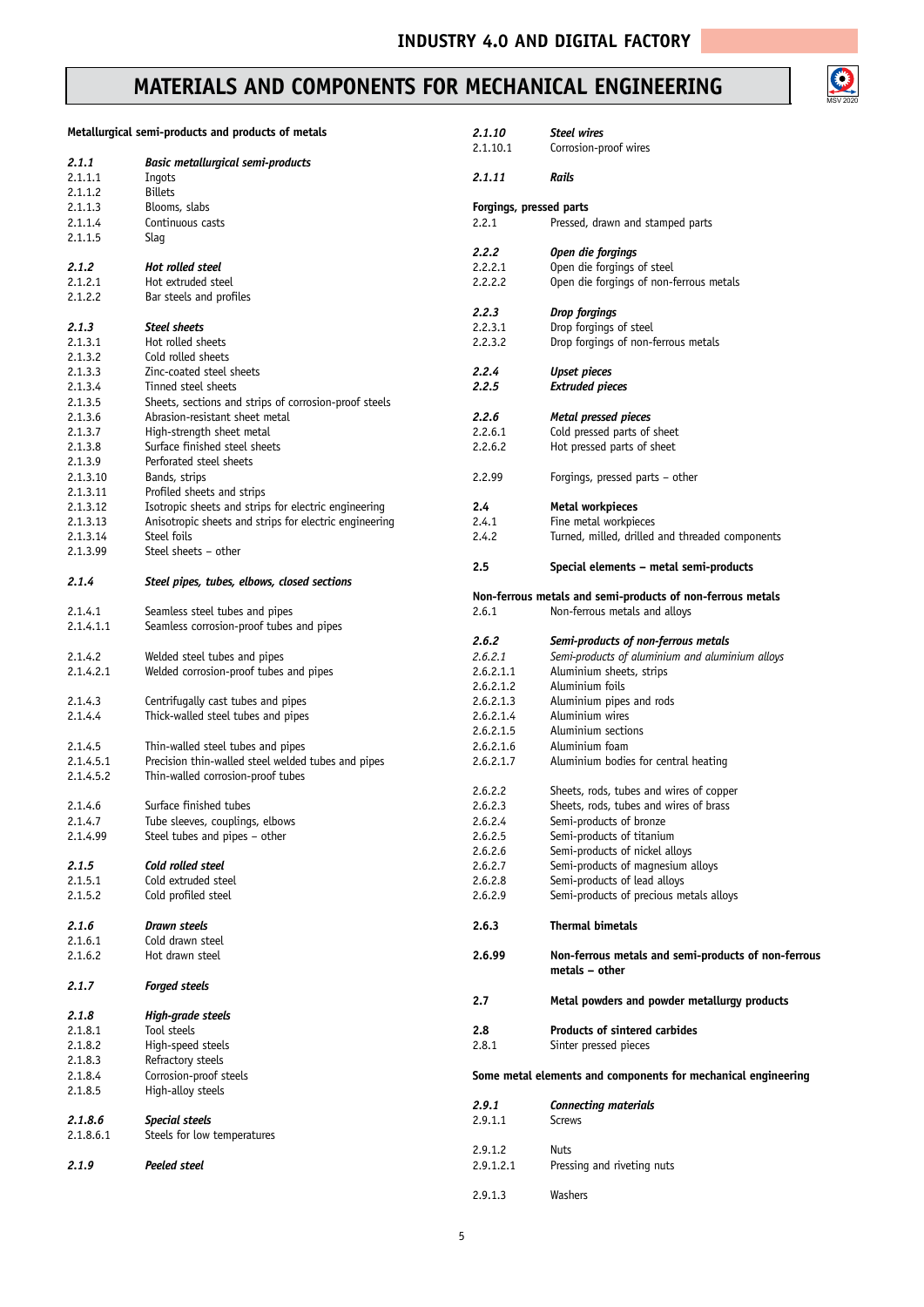

## **MATERIALS AND COMPONENTS FOR MECHANICAL ENGINEERING**

| 2.9.1.4    | Retaining rings                                        | 2.9.11.3                 | Armoured hose sets for product transport             |
|------------|--------------------------------------------------------|--------------------------|------------------------------------------------------|
| 2.9.1.5    | <b>Screws</b>                                          |                          |                                                      |
|            |                                                        |                          |                                                      |
| 2.9.1.6    | Rivets                                                 | 2.9.12                   | <b>Chains</b>                                        |
| 2.9.1.7    | <b>Bolts</b>                                           | 2.9.13                   | Disk and other wheels                                |
| 2.9.1.8    | Clips                                                  | 2.9.14                   | Piston rings                                         |
|            |                                                        |                          |                                                      |
| 2.9.1.99   | Connecting materials – other                           | 2.9.15                   | Distance rings                                       |
|            |                                                        | 2.9.16                   | Pins                                                 |
|            |                                                        |                          |                                                      |
| 2.9.2      | <b>Forgings</b>                                        | 2.9.17                   | Draw bars                                            |
| 2.9.3      | Clamps / grips                                         | 2.9.18                   | Connecting rods                                      |
|            |                                                        |                          |                                                      |
|            |                                                        | 2.9.19                   | <b>Crankshafts</b>                                   |
| 2.9.4      | <b>Springs</b>                                         |                          |                                                      |
|            | Coiled springs                                         |                          |                                                      |
| 2.9.4.1    |                                                        | 2.9.20                   | <b>Absorbers</b>                                     |
| 2.9.4.2    | Telescopic springs                                     | 2.9.20.1                 | Hydraulic absorbers                                  |
| 2.9.4.3    | Gas cylinders                                          |                          |                                                      |
|            |                                                        |                          |                                                      |
| 2.9.4.4    | Polyurethane springs                                   | 2.9.99                   | Metal elements and components of general use - other |
|            |                                                        |                          |                                                      |
|            |                                                        |                          |                                                      |
| 2.9.5      | <b>Expanded metal</b>                                  | Seals                    |                                                      |
| 2.9.6      | <b>Gas struts</b>                                      | 2.13.1                   | Metal seals                                          |
|            |                                                        |                          |                                                      |
|            |                                                        |                          |                                                      |
| 2.9.7      | Wire products                                          | 2.13.2                   | Plastic seals                                        |
| 2.9.7.1    | Wire nettings                                          | 2.13.2.1                 | Polymer-type sealing systems                         |
|            |                                                        |                          |                                                      |
| 2.9.7.2    | Steel ropes                                            |                          |                                                      |
|            |                                                        | 2.13.3                   | Rubber seals                                         |
|            |                                                        |                          |                                                      |
| 2.9.7.3    | Wire nets                                              | 2.13.4                   | Cork seals                                           |
| 2.9.7.3.1  | Welded mesh / nets                                     | 2.13.5                   | Asbestos seals                                       |
|            |                                                        |                          |                                                      |
|            |                                                        | 2.13.6                   | Asbestos-free seals                                  |
| 2.9.7.4    | Wire fabrics                                           |                          |                                                      |
|            |                                                        |                          |                                                      |
| 2.9.7.5    | Bent wire components                                   | 2.13.7                   | Graphite seals                                       |
| 2.9.7.6    | Brushes with steel wires                               | 2.13.7.1                 | Graphite films and boards for sealing technology     |
| 2.9.7.99   | Wire products $-$ other                                |                          |                                                      |
|            |                                                        |                          |                                                      |
|            |                                                        | 2.13.8                   | Shaped seals                                         |
| 2.9.8      | <b>Steel structures</b>                                | 2.13.9                   | Self-adhesive seals                                  |
|            |                                                        |                          |                                                      |
| 2.9.8.1    | Components and structures (sub-supplies)               | 2.13.10                  | Shaft seal rings                                     |
| 2.9.8.2    | Heavy structures (sub-supplies)                        | 2.13.11                  | Flange seals                                         |
|            |                                                        |                          |                                                      |
|            |                                                        | 2.13.12                  | Flat seals with metal reinforcements                 |
| 2.9.8.3    | Welded structures                                      | 2.13.13                  | Bearing seals                                        |
|            |                                                        |                          |                                                      |
| 2.9.8.3.1  | Welded pieces                                          |                          |                                                      |
|            |                                                        | 2.13.14                  | Rotary seals                                         |
|            | Poles                                                  |                          |                                                      |
| 2.9.8.4    |                                                        | 2.13.14.1                | Seals for rotary shafts                              |
| 2.9.8.4.1  | Lighting towers                                        |                          |                                                      |
|            |                                                        | 2.13.15                  | $0$ -rings                                           |
|            |                                                        |                          |                                                      |
| 2.9.8.5    | Steel structures for waterworks (weirs, lock chambers) | 2.13.16                  | Seal strips                                          |
| 2.9.8.6    | Railway, road and pipeline steel bridges               | 2.13.17                  | Sealing cords                                        |
|            |                                                        |                          |                                                      |
| 2.9.8.7    | Steel containers, silos                                | 2.13.18                  | Sealing sleeves                                      |
| 2.9.8.8    | Steel gates, doors, barriers                           | 2.13.19                  | Universal sealing systems                            |
|            |                                                        |                          | Seals - other                                        |
| 2.9.8.9    | Steel pallets                                          | 2.13.99                  |                                                      |
| 2.9.8.10   | Hot galvanized steel structures                        |                          |                                                      |
| 2.9.8.11   | Assembly of steel structures                           | Glass and glass products |                                                      |
|            |                                                        |                          |                                                      |
| 2.9.8.99   | Steel structures - other                               | 2.14.1                   | Technical glass                                      |
|            |                                                        | 2.14.2                   | Optical glass, prisms, lenses                        |
|            |                                                        |                          |                                                      |
| 2.9.9      | <b>Tube structures</b>                                 | 2.14.3                   | Illumination glass                                   |
| 2.9.9.1    | Metal pipelines and tubes                              | 2.14.4                   | Glass tubes                                          |
| 2.9.9.2    | <b>Fittings</b>                                        | 2.14.5                   | Glass components for industry                        |
|            |                                                        |                          |                                                      |
| 2.9.9.2.1  | Fittings for joining by pressing in                    |                          |                                                      |
|            |                                                        | 2.14.6                   | Glass fibres                                         |
|            |                                                        |                          |                                                      |
| 2.9.9.3    | Flanges for tube structures                            | 2.14.6.1                 | Glass fibre products                                 |
| 2.9.9.4    | Coils, corrugated pipes                                |                          |                                                      |
|            |                                                        |                          |                                                      |
| 2.9.9.99   | Tube products - other                                  | 2.14.99                  | Glass products $-$ other                             |
|            |                                                        |                          |                                                      |
| 2.9.10     | Apparatus, vessels, tanks                              | 2.15                     | Porcelain and technical ceramics                     |
|            |                                                        |                          |                                                      |
| 2.9.10.1   | Steel bottles                                          | 2.15.1                   | Engineering ceramics                                 |
|            |                                                        | 2.15.2                   | Cutting ceramics                                     |
|            |                                                        |                          |                                                      |
| 2.9.10.2   | Pressure apparatus and vessels                         | 2.15.3                   | Fibre-reinforced industrial ceramics                 |
| 2.9.10.2.1 | Pressure apparatuses and vessels                       | 2.15.4                   | Ceramic fibres                                       |
|            |                                                        |                          |                                                      |
| 2.9.10.2.2 | Valves for pressure vessel safety                      | 2.15.5                   | Ceramics for electronic components                   |
|            |                                                        | 2.15.6                   | Ceramic components                                   |
| 2.9.10.3   | Non-pressure apparatuses and vessels                   | 2.15.7                   | Porcelain components                                 |
|            |                                                        |                          |                                                      |
| 2.9.10.4   | Storage tanks                                          | 2.15.99                  | Technical ceramics - other                           |
|            |                                                        |                          |                                                      |
|            |                                                        |                          |                                                      |
| 2.9.11     | <b>Metal hoses</b>                                     | 2.16                     | Carbon components                                    |
| 2.9.11.1   | Connecting and fixing elements of metal hoses          |                          |                                                      |
|            |                                                        |                          |                                                      |
| 2.9.11.2   | Flexible hoses of high-grade steel                     |                          |                                                      |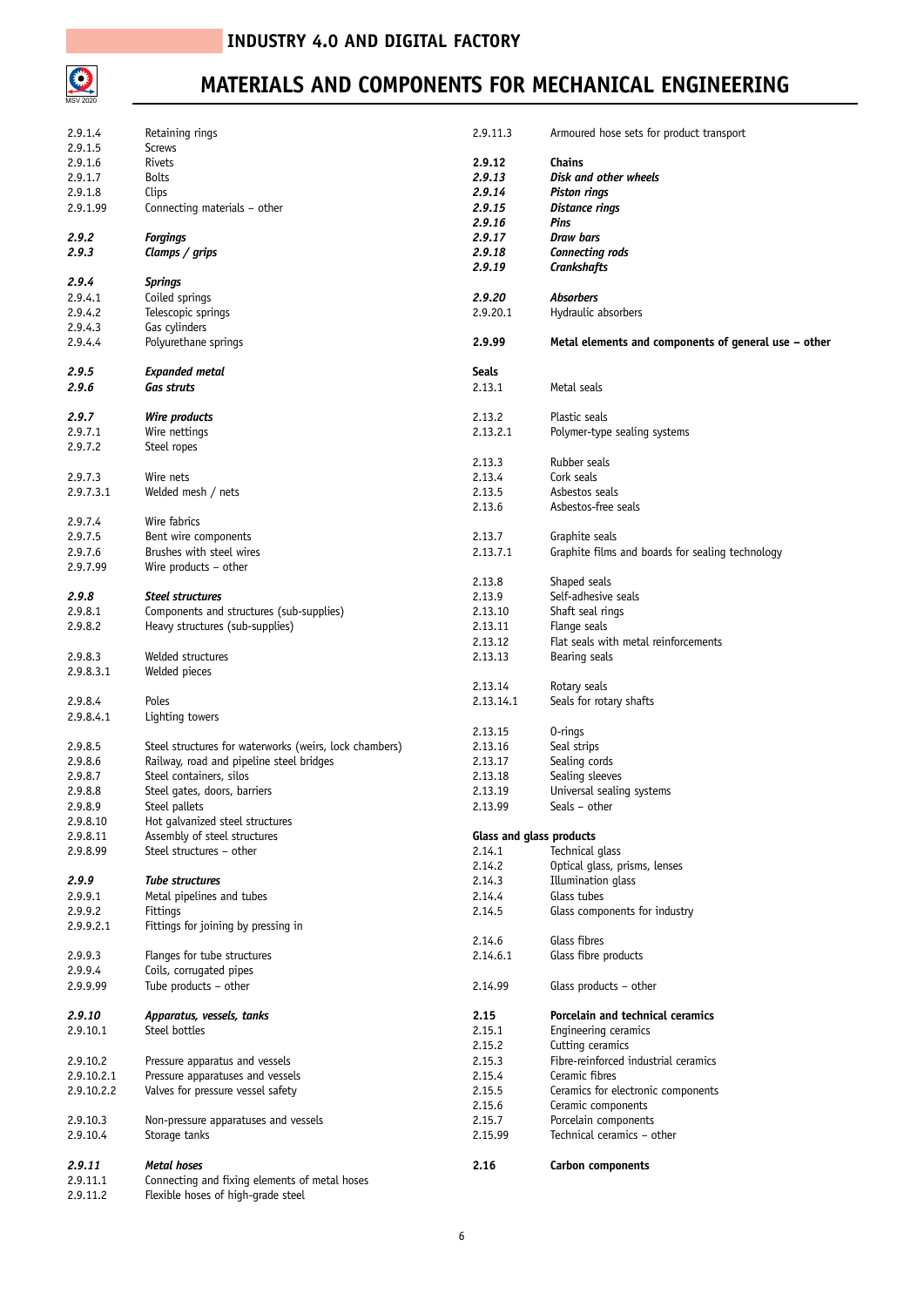$\bigodot$ <br>MSV 2020

## **MATERIALS AND COMPONENTS FOR MECHANICAL ENGINEERING**

| 2.18                 | <b>Technical fabrics</b>                                   | 2.41.4.5        | High-speed gearboxes                               |
|----------------------|------------------------------------------------------------|-----------------|----------------------------------------------------|
| 2.18.1               | Fabric dilatation compensators                             | 2.41.4.6        | Gearboxes with stepless gear change                |
|                      |                                                            |                 |                                                    |
|                      |                                                            | 2.41.4.7        | High performance gearboxes                         |
| 2.19                 | Ebonite products and semi-products                         | 2.41.4.8        | Gearboxes for lifting equipment                    |
| 2.20                 | Paper products for industrial use                          | 2.41.4.99       | Mechanical gearboxes - other                       |
| 2.21                 | Crystal-based products                                     | 2.41.5          | Combined mechanical gearboxes                      |
|                      | Sapphire products and semi-products                        |                 | Hydraulic gearboxes                                |
| 2.21.1               |                                                            | 2.41.6          |                                                    |
|                      |                                                            | 2.41.7          | Variable speed gearboxes                           |
| 2.22                 | <b>Permanent magnets</b>                                   | 2.41.8          | Automatic gearboxes                                |
|                      |                                                            | 2.41.9          | Turbogears                                         |
| 2.23                 | Marking devices for lettering and marking                  | 2.41.10         | Cam transmission mechanisms                        |
| 2.23.1               | Self-adhesive materials                                    | 2.41.11         | Special gearboxes                                  |
| 2.23.2               | Marking of industrial components by imprinting             | 2.41.99         | Gears - other                                      |
|                      |                                                            |                 |                                                    |
| 2.24                 | Face labels                                                | <b>Clutches</b> |                                                    |
| 2.24.1               | Aluminium, anodized and photolayer face labels             | 2.42.1          | Components for clutches                            |
| 2.24.2               | Enamelled sheet metal plates and labels                    | 2.42.2          | Rigid clutches                                     |
|                      |                                                            | 2.42.3          | Flexible clutches                                  |
| 2.25                 | Covers, closures                                           | 2.42.4          | Friction clutches                                  |
| 2.25.1               | Folded covering bellows                                    | 2.42.5          | Centrifugal clutches                               |
| 2.25.2               | Telescopic guards                                          | 2.42.6          | Safety clutches                                    |
| 2.25.3               | Roller guards                                              | 2.42.7          | Controlled overload clutches                       |
|                      |                                                            |                 |                                                    |
|                      |                                                            | 2.42.8          | Starting couplings                                 |
| 2.26                 | Modular systems for the manufacture of single-purpose      | 2.42.9          | Idling couplings                                   |
|                      | machines                                                   | 2.42.10         | Claw couplings                                     |
| 2.26.1               | Cabins for machine operation                               | 2.42.11         | Hydraulic clutches and accessories                 |
|                      |                                                            | 2.42.12         | Electromagnetic clutches                           |
| 2.27                 | Work protection aids for industrial use                    | 2.42.13         | Shaft couplings                                    |
| 2.28                 | Textile cleaning agents                                    | 2.42.14         | Turboclutches                                      |
|                      |                                                            |                 | Pneumatic clutches                                 |
|                      |                                                            | 2.42.15         |                                                    |
| 2.29                 | Workshop equipment, industrial furniture                   | 2.42.99         | Clutches - other                                   |
| 2.29.1               | Vaults                                                     |                 |                                                    |
| 2.29.2               | Workbenches                                                |                 | <b>Brakes and brake systems</b>                    |
| 2.29.3               | Metal kit boxes                                            | 2.43.1          | Brake accessories                                  |
| 2.29.4               | Mats for industrial operation                              | 2.43.2          | Disk brakes                                        |
| 2.29.5               | Ergonomic work chairs                                      | 2.43.3          | Multi-plate brakes                                 |
|                      |                                                            | 2.43.4          | Drum brakes                                        |
|                      |                                                            |                 |                                                    |
| 2.30                 | Manufacture of prototypes, model design                    | 2.43.5          | Spring brakes                                      |
|                      | (Rapid Prototyping)                                        | 2.43.6          | Hydraulic brakes                                   |
| 2.30.1               | Prototype production by means of stereolitography          | 2.43.7          | Magnetic brakes                                    |
| 2.30.2               | Prototype production by means of casting in silicon moulds | 2.43.8          | Eddy-current brakes                                |
| 2.30.3               | 3D printers for prototyping                                | 2.43.9          | Safety brakes                                      |
|                      |                                                            | 2.43.10         | Electromagnetic brakes                             |
|                      | Sliding and antifriction bearings and their accessories    | 2.43.11         | Brake systems                                      |
|                      |                                                            | 2.43.99         | Brakes – other                                     |
| 2.40.1               | Components and accessories of antifriction                 |                 |                                                    |
|                      | bearings                                                   | 2.44            | <b>Final drives and accessories</b>                |
| 2.40.1.1             | Bearing bodies                                             |                 |                                                    |
|                      |                                                            |                 | Lubrication technology                             |
| 2.40.2               | Sintered slide bearings                                    | 2.45.1          | Lubrication devices                                |
| 2.40.3               | <b>Ball bearings</b>                                       | 2.45.2          | Components for lubrication devices                 |
| 2.40.4               | Roller bearings                                            | 2.45.3          | Central lubrication technology                     |
| 2.40.5               | Needle bearings                                            | 2.45.4          | Filters for lubrication technology                 |
| 2.40.6               | Joint bearings                                             | 2.45.99         | Lubrication technology - other                     |
| 2.40.7               | Tapered roller bearings                                    |                 |                                                    |
| 2.40.8               |                                                            |                 |                                                    |
|                      | Antifriction spherical-roller bearings                     | 2.87            | CAD, CAM, CIM for bearings and gears               |
| 2.40.9               | Sliding bearings                                           | 2.88            | Consultancy for bearings and gears                 |
| 2.40.10              | Self-lubricating bearings                                  | 2.89            | Engineering and design services in the field       |
| 2.40.11              | Special bearings                                           |                 | of production of bearings and gears                |
| 2.40.12              | Bearing lubrication devices                                |                 |                                                    |
| 2.40.99              | Bearings - other                                           | 2.90            | Service and repairs of bearings and gears          |
|                      |                                                            | 2.90.1          | Diagnostics of bearings and gears                  |
| Gears                |                                                            | 2.90.2          | Spare parts for bearings and gears                 |
| 2.41.1               | Components for gears                                       | 2.90.3          | Reconstruction and refurbishment of bearings,      |
|                      |                                                            |                 |                                                    |
| 2.41.2               | Gear wheels for gearings                                   |                 | gears and couplings                                |
| 2.41.3               | Gear rods - ridges                                         |                 |                                                    |
|                      |                                                            | 2.91            | Assembly of machines and equipment                 |
| Mechanical gearboxes |                                                            | 2.92            | Engineering of the assembly, servicing and repairs |
| 2.41.4.1             | Gearboxes with spur gear wheels                            |                 | of technological equipment                         |
| 2.41.4.2             | Gearboxes with bevel gear wheels                           |                 |                                                    |
| 2.41.4.3             | Worm gearboxes                                             | 2.99            | Materials and components for mechanical            |
| 2.41.4.4             | Epicyclic gearboxes                                        |                 | engineering - other                                |
|                      |                                                            |                 |                                                    |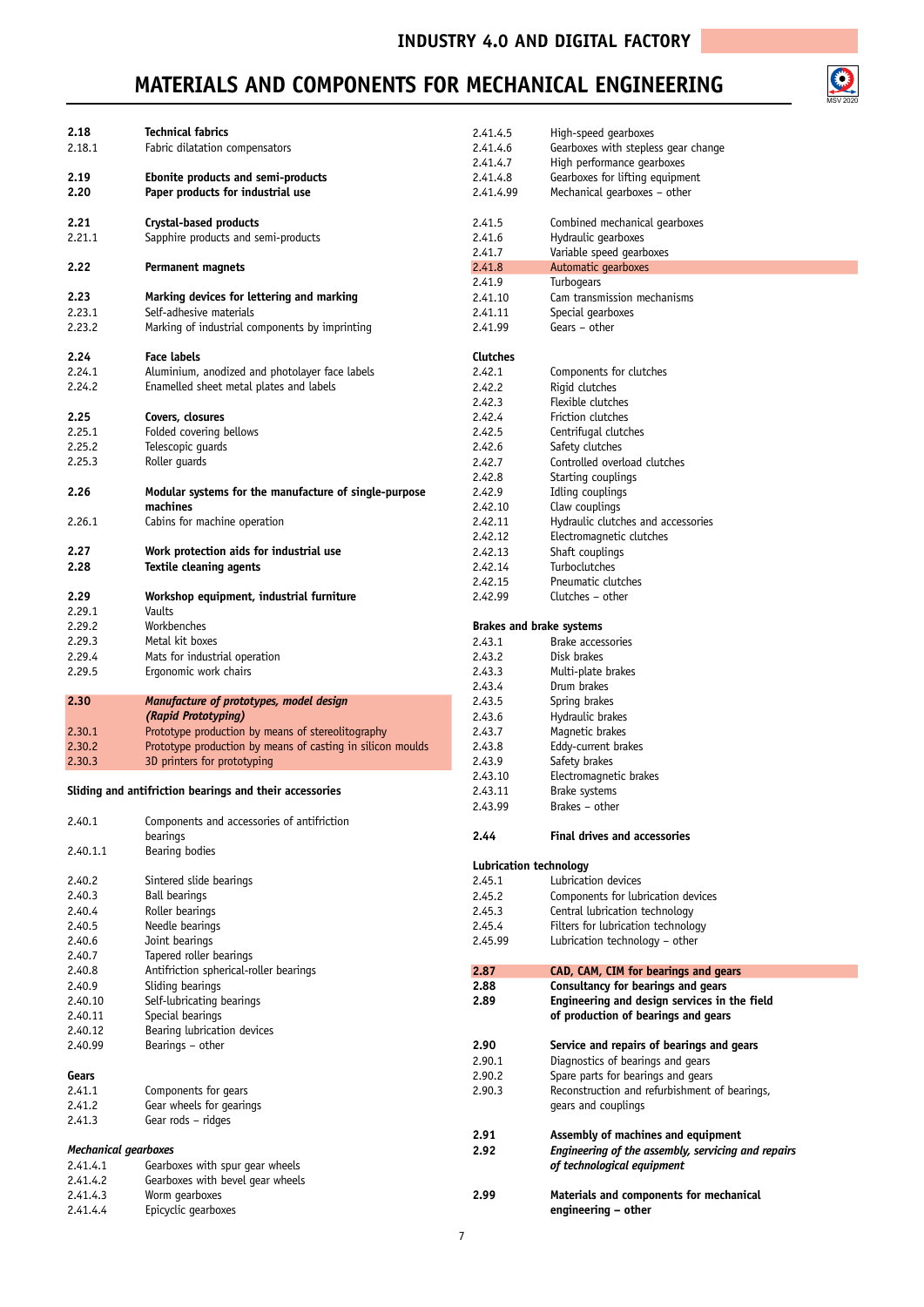

## **DRIVES, HYDRAULICS AND PNEUMATICS, COOLING TECHNOLOGY AND AIR-CONDITIONING**

| <b>Drives</b>                |                                          | 3.10.11.4                 | Hydraulic hose terminals                                                   |
|------------------------------|------------------------------------------|---------------------------|----------------------------------------------------------------------------|
| 3.1.1                        | Converters for drives                    | 3.10.12                   | Hydraulic flow distributors                                                |
|                              |                                          | 3.10.13                   | Hydraulic filters                                                          |
| 3.1.2                        | Rotational electric motors               | 3.10.14                   | Pumps for hydraulics                                                       |
| 3.1.2.1                      | Electric motors with integrated gear box | 3.10.15                   | Hydraulic fans                                                             |
|                              |                                          | 3.10.16                   | Pressure gauges for hydraulics                                             |
| 3.1.3                        | Stepping motors                          | 3.10.17                   | Hydraulic control systems                                                  |
| 3.1.4                        | Linear motors                            | 3.10.18                   | Tests of hydraulic elements                                                |
| 3.1.5                        | Hydraulic devices for drives             | 3.10.19                   | Educational systems for hydraulics                                         |
| 3.1.6                        | Pneumatic equipment for drives           | 3.10.20                   | Hydraulic and telescopic cylinders                                         |
|                              |                                          | 3.10.21                   | Hydraulics - proportional technology                                       |
| 3.2                          | Linear moving units                      | 3.10.22                   | Manufacture of hydraulic sets and systems on request                       |
|                              |                                          | 3.10.99                   | Hydraulic elements - other                                                 |
| 3.2.1                        | Linear drives and feeds                  |                           |                                                                            |
| 3.2.1.1                      | Linear quides                            | 3.15                      | Fans and compressors for air-condition equipment                           |
| 3.2.1.2                      | <b>Ball screws</b>                       |                           |                                                                            |
| 3.3                          | Adjustable systems                       |                           | Compressors and industrial vacuum pumps                                    |
|                              |                                          | 3.20.1                    | Components for compressors and vacuum pumps                                |
| <b>Belt and chain drives</b> |                                          | 3.20.2                    | Piston compressors                                                         |
|                              |                                          | 3.20.3                    | Rotary compressors                                                         |
| 3.4.1                        | Accessories of belt and chain drives     |                           |                                                                            |
| 3.4.1.1                      | Pulley blocks                            | 3.20.4                    | Screw compressors                                                          |
| 3.4.1.2                      | Indented belts                           | 3.20.4.1                  | Oil-lubricated screw compressors                                           |
| 3.4.1.3                      | V-belts                                  | 3.20.4.2                  | Oil-free screw compressors                                                 |
| 3.4.1.4                      | Flat belts                               |                           |                                                                            |
|                              |                                          | 3.20.5                    | Diaphragm compressors                                                      |
|                              |                                          | 3.20.6                    | High-pressure compressors                                                  |
| 3.4.1.5                      | Driving chains                           | 3.20.7                    | Turbo-compressors                                                          |
| 3.4.1.5.1                    | Roller chains                            | 3.20.8                    | Mobile compressors                                                         |
| 3.4.1.5.2                    | Sleeve-type chains                       | 3.20.9                    | Compressors for cooling equipment                                          |
|                              |                                          | 3.20.10                   | Oil-free air compressors                                                   |
| 3.4.1.6                      | Chain wheels                             | 3.20.11                   | Lubricated air compressors                                                 |
|                              |                                          | 3.20.12                   | Compressors for technical gases                                            |
| 3.5                          | <b>Shafts for drives</b>                 | 3.20.13                   | Industrial vacuum pumps                                                    |
|                              |                                          | 3.20.14                   | Booster compressors                                                        |
| 3.5.1                        | Propeller shaft                          | 3.20.15                   | Hydro-pneumatic accumulators                                               |
| 3.5.1.1                      | Cardan joints                            | 3.20.16                   | <b>Blowers</b>                                                             |
| 3.5.1.2                      | Homokinetic joints                       | 3.20.17                   | Equipment for the drying, treatment and filtration                         |
|                              |                                          |                           | of compressed gas                                                          |
| 3.5.2                        | Flexible shafts                          | 3.20.18                   | Condensate cleaners for oil compressors<br>Control devices for compressors |
|                              |                                          | 3.20.19                   |                                                                            |
| 3.6                          | High frequency spindles                  | 3.20.99                   | Compressors and industrial vacuum pumps - other                            |
|                              | Hydraulic elements and systems           | <b>Pneumatic elements</b> |                                                                            |
|                              |                                          | 3.21.1                    | Components for pneumatic elements and devices                              |
| 3.10.1                       | Components of hydraulic elements         | 3.21.2                    | Pneumatic motors                                                           |
|                              |                                          | 3.21.3                    | Air pressure and flow control elements                                     |
| 3.10.1.1<br>3.10.1.2         | Hydraulic valves<br>Seals for hydraulics | 3.21.4                    | Pneumatic pressure valves                                                  |
|                              |                                          | 3.21.5                    | Pneumatic closing valves                                                   |
| 3.10.1.3                     | Connecting elements for hydraulics       | 3.21.6                    | Pneumatic flow valves                                                      |
| 3.10.1.4                     | Hydraulic heads                          | 3.21.7                    | Rapid vent valves                                                          |
|                              |                                          | 3.21.8                    | Pneumatic safety valves                                                    |
| 3.10.2                       | <b>Hydraulic generators</b>              | 3.21.9                    | Pneumatic control, throttle valves                                         |
|                              |                                          | 3.21.10                   | Pneumatic special valves                                                   |
| 3.10.3                       | <b>Hydraulic motors</b>                  | 3.21.11                   | Pneumatic working units                                                    |
| 3.10.3.1                     | High-torque low-speed hydraulic motors   | 3.21.12                   | Pressure converters                                                        |
| 3.10.3.2                     | Hydrodynamic torque converters           | 3.21.13                   | Air treatment devices                                                      |
| 3.10.3.3                     | Hydrodynamic couplings                   |                           |                                                                            |
| 3.10.3.4                     | Hydrodynamic retarders                   | 3.21.14                   | Pneumatic distributors                                                     |
|                              |                                          | 3.21.15                   | Pneumatic cleaners and separators                                          |
| 3.10.4                       | Hydraulic turbines                       | 3.21.16                   | <b>Pneumatic filters</b>                                                   |
| 3.10.5                       | Hydraulic sets                           | 3.21.17                   | Pneumatic gearboxes                                                        |
| 3.10.6                       | Hydrostatic gearboxes                    | 3.21.18                   | Pneumatic clutches                                                         |
| 3.10.7                       | Hydraulic clutches                       | 3.21.19                   | Pneumatic control systems                                                  |
| 3.10.8                       | Hydraulic control elements               | 3.21.20                   | Pneumatic cylinders                                                        |
|                              |                                          | 3.21.21                   | Micro-pneumatic components and systems                                     |
| 3.10.9                       | Hydraulic pressure switches              | 3.21.99                   | Pneumatic elements - other                                                 |
| 3.10.10                      | Hydraulic liquid tanks                   |                           |                                                                            |
|                              |                                          |                           | Cooling and freezing equipment for industry                                |
| 3.10.11                      | Hydraulic hoses with union nuts          | 3.22.1                    | Small cooling machines and equipment                                       |
| 3.10.11.1                    | Low-pressure hydraulic hoses             | 3.22.2                    | Freezing equipment for skating rings                                       |
| 3.10.11.2                    | High-pressure hydraulic hoses            | 3.22.3                    | Flake ice machines                                                         |
| 3.10.11.3                    | Hose clamps for hydraulics               | 3.22.4                    | Special cooling and freezing equipment                                     |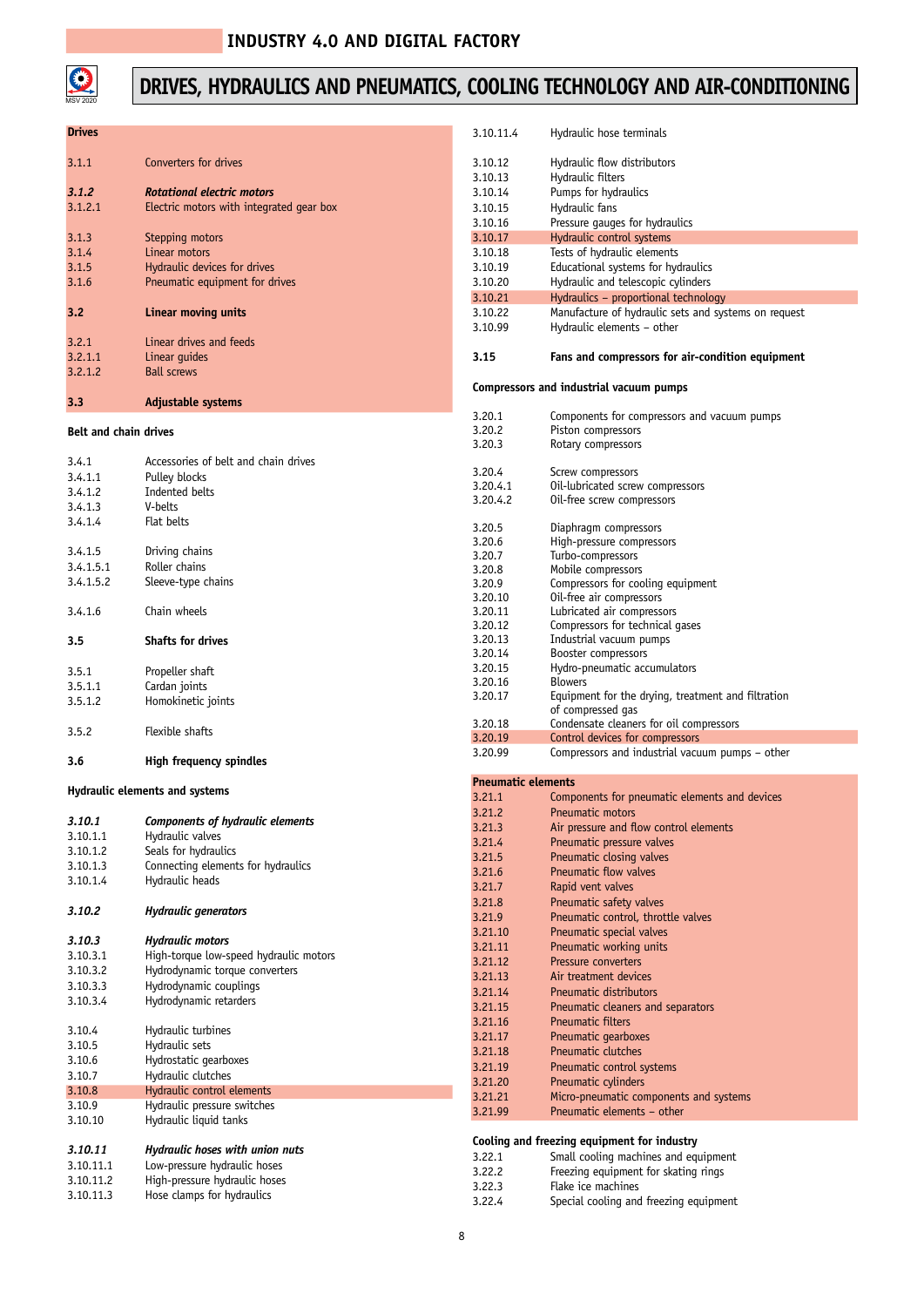## **DRIVES, HYDRAULICS AND PNEUMATICS, COOLING TECHNOLOGY AND AIR-CONDITIONING**



| 3.22.5                      | Industrial fluid coolers                                 | 3.32      | Jets, nozzles                                                  |
|-----------------------------|----------------------------------------------------------|-----------|----------------------------------------------------------------|
| 3.22.6                      | Evaporating condensers                                   | 3.32.1    | Air nozzles                                                    |
| 3.22.7                      | Cooling towers                                           | 3.32.2    | Nozzles for liquids                                            |
| 3.22.8                      | Control and regulation instruments for cooling equipment | 3.32.3    | Low pressure jets                                              |
| 3.22.9                      | Components and accessories of cooling equipment          | 3.32.4    | High pressure jets                                             |
| 3.22.99                     | Cooling and freezing equipment for industry - other      |           |                                                                |
|                             |                                                          | Pumps     |                                                                |
| 3.23                        | <b>Driers</b>                                            | 3.40.1    | Components and accessories for pumps                           |
|                             |                                                          | 3.40.2    | Pumps for nuclear power engineering                            |
| <b>Industrial fittings</b>  |                                                          | 3.40.3    | Pumps for classical power engineering                          |
|                             |                                                          | 3.40.4    | Pumps for high pressures and temperatures                      |
| 3.30.1                      | Components and accessories for fittings                  |           |                                                                |
|                             |                                                          | 3.40.5    | <b>Pumps for chemical engineering</b>                          |
| 3.30.1.1                    | Actuators for fittings and valves                        | 3.40.5.1  | Pumps for acids and lyes                                       |
| 3.30.1.1.1                  | Electric actuators for fittings and valves               | 3.40.5.2  | Petrochemical pumps                                            |
| 3.30.1.1.2                  | Pneumatic actuators for fittings and valves              | 3.40.5.3  | Pumps for flammable and explosive materials                    |
| 3.30.1.1.3                  | Hydraulic actuators for fittings and valves              | 3.40.5.4  | Ammonia pumps for cooling circuits                             |
| 3.30.1.1.4                  | Manual actuators for fittings and valves                 |           |                                                                |
|                             |                                                          | 3.40.6    | Pumps for the food industry                                    |
| 3.30.1.2                    | Hardware and software for the control of fittings        | 3.40.6.1  | Pumps for thin flowing materials                               |
|                             |                                                          | 3.40.6.2  | Pumps for sugar factories                                      |
| 3.30.2                      | Hydraulic valves                                         |           |                                                                |
| 3.30.3                      | Closing and check valves                                 | 3.40.7    | Pumps for mines                                                |
| 3.30.4                      | Safety valves                                            | 3.40.8    | Sludge pumps                                                   |
|                             |                                                          |           | Pumps for mechanical engineering                               |
| 3.30.5                      | Control valves                                           | 3.40.9    |                                                                |
| 3.30.6                      | Pressure reducing valves                                 | 3.40.10   | Pumps for water management                                     |
| 3.30.7                      | Control servovalves                                      | 3.40.11   | Drainage pumps                                                 |
| 3.30.8                      | Electromagnetic valves                                   | 3.40.12   | Waste water pumps                                              |
| 3.30.9                      | Thermostatic valves                                      | 3.40.13   | Waste water pumping cranes                                     |
| 3.30.10                     | <b>Ball cocks</b>                                        | 3.40.14   | Pumps for agriculture                                          |
| 3.30.11                     | Cocks - other                                            | 3.40.15   | Irrigation technology                                          |
| 3.30.12                     | Gate valves                                              | 3.40.16   | Potable water pumps                                            |
|                             |                                                          |           |                                                                |
| 3.30.13                     | Flaps                                                    | 3.40.17   | Industrial pumps                                               |
| 3.30.13.1                   | Non-return flap valves                                   | 3.40.17.1 | Pumps for the textile industry                                 |
| 3.30.13.2                   | Closing flaps                                            | 3.40.17.2 | Pumps for cement production                                    |
| 3.30.13.3                   | Control flaps                                            | 3.40.17.3 | Pumps for the paper industry                                   |
|                             |                                                          | 3.40.17.4 | Oil pumps for industrial equipment                             |
| 3.30.14                     | Fittings for the chemical industry                       |           |                                                                |
| 3.30.15                     | Fittings for power engineering                           | 3.40.18   | Pumps for small-scale consumers                                |
| 3.30.16                     | Fittings for vacuum technology                           | 3.40.18.1 | Plastic pumps                                                  |
| 3.30.17                     | Fittings for aggressive materials                        | 3.40.18.2 | Hose pumps                                                     |
| 3.30.18                     | Fittings for abrasive materials                          | 3.40.18.3 | Manual pumps                                                   |
| 3.30.19                     | Fittings for flammable and explosive materials           | 3.40.18.4 | Barrel pumps                                                   |
| 3.30.20                     | Fittings for thin flowing materials                      |           |                                                                |
| 3.30.21                     | Fittings for waste and sludge water                      | 3.40.19   | High-pressure pumps                                            |
| 3.30.22                     | Fittings for long distance water distributions           | 3.40.20   | <b>Pumps for solid materials</b>                               |
| 3.30.23                     | Plastic fittings                                         | 3.40.21   | Pumps for abrasive materials                                   |
| 3.30.24                     | Plastic coated fittings                                  | 3.40.22   | <b>Pumps for fluid gases</b>                                   |
| 3.30.25                     | Corrosion-proof fittings                                 |           |                                                                |
| 3.30.26                     | Coaxial fittings                                         | 3.40.23   | Submersible pumps                                              |
|                             |                                                          | 3.40.23.1 | Submersible pumps for borings                                  |
| 3.30.27                     | Mixing fittings                                          |           |                                                                |
| 3.30.28                     | Special fittings                                         | 3.40.24   | Controlled volume pumps                                        |
| 3.30.99                     | Industrial fittings - other                              | 3.40.25   | Self-priming pumps                                             |
|                             |                                                          | 3.40.26   | Heating-system pumps                                           |
| Industrial pipelines, tanks |                                                          | 3.40.99   | Pumps - other                                                  |
|                             |                                                          |           |                                                                |
| 3.31.1                      | Components for pipelines                                 | 3.50      | <b>Diluting devices</b>                                        |
| 3.31.1.1                    | <b>Flanges</b>                                           |           |                                                                |
| 3.31.1.2                    | Shaped pieces                                            | 3.77      | CAD, CAM, CIM for drives, hydraulics, air-conditioning         |
| 3.31.1.3                    | <b>Elbows</b>                                            |           | and compressor technology                                      |
| 3.31.1.4                    | T-pieces                                                 | 3.78      | Consultancy on drives, hydraulics, air-conditioning            |
| 3.31.1.5                    | <b>Blinders</b>                                          |           | and compressor technology                                      |
|                             |                                                          | 3.79      | Engineering and design of drives, hydraulics,                  |
| 3.31.2                      | Shock absorbers for pipelines                            |           | air-conditioning and compression technology                    |
| 3.31.3                      | Pipeline seating and suspensions                         |           |                                                                |
| 3.31.4                      | Centre drilling and ballooning sets for pipelines        | 3.80      | Service and repairs of drives, hydraulics, compressor          |
| 3.31.5                      | Chemical and physical effect resistant lined pipelines   |           | technology, air-conditioning and cooling devices               |
| 3.31.6                      | Pipelines with continual indication of leakage           | 3.80.1    | Refurbished drives, hydraulic systems, HVAC and cooling units, |
|                             | of transported materials                                 |           | driers                                                         |
| 3.31.7                      | Cisterns                                                 | 3.80.2    | Spare parts of drives, hydraulics for air-conditioning         |
|                             |                                                          |           | and compressor equipment                                       |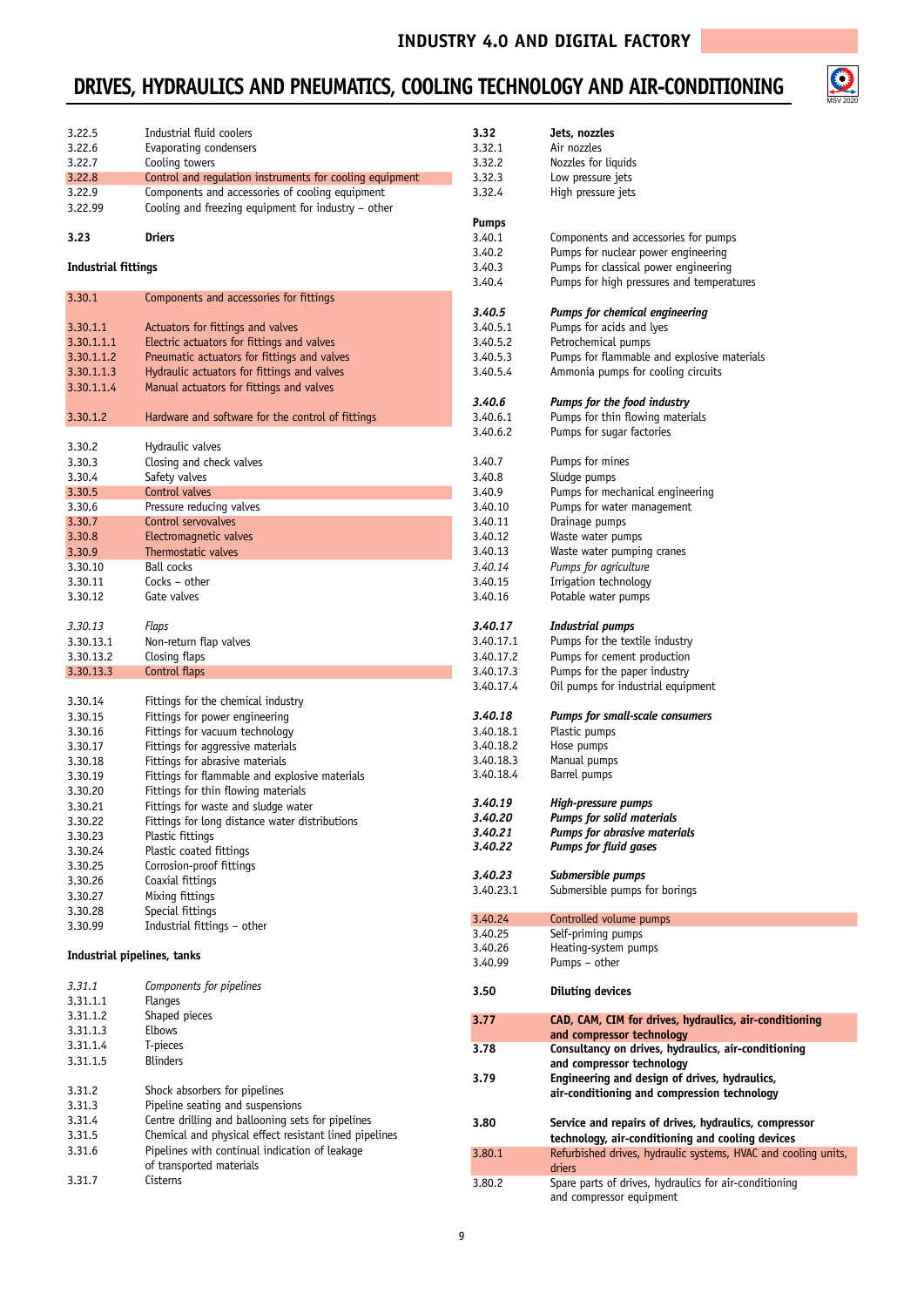

#### **DRIVES, HYDRAULICS AND PNEUMATICS, COOLING TECHNOLOGY AND AIR-CONDITIONING**

- 3.80.3 Reconstruction and upgrading of drives, air-conditioning and compressor equipment hydraulics
- **3.81 Re-worked drives, hydraulic systems, HVAC and cooling units, driers**
- **3.82 Technology for drives, hydraulics, air-conditioning, cooling equipment and driers**
- **3.83 Implementation of complete air conditioning, cooling equipment and driers plants**
- **3.90 CAD, CAM, CIM for fittings, pumps, water management and irrigation technology**
- **3.99 Water management equipment and irrigation technology – other**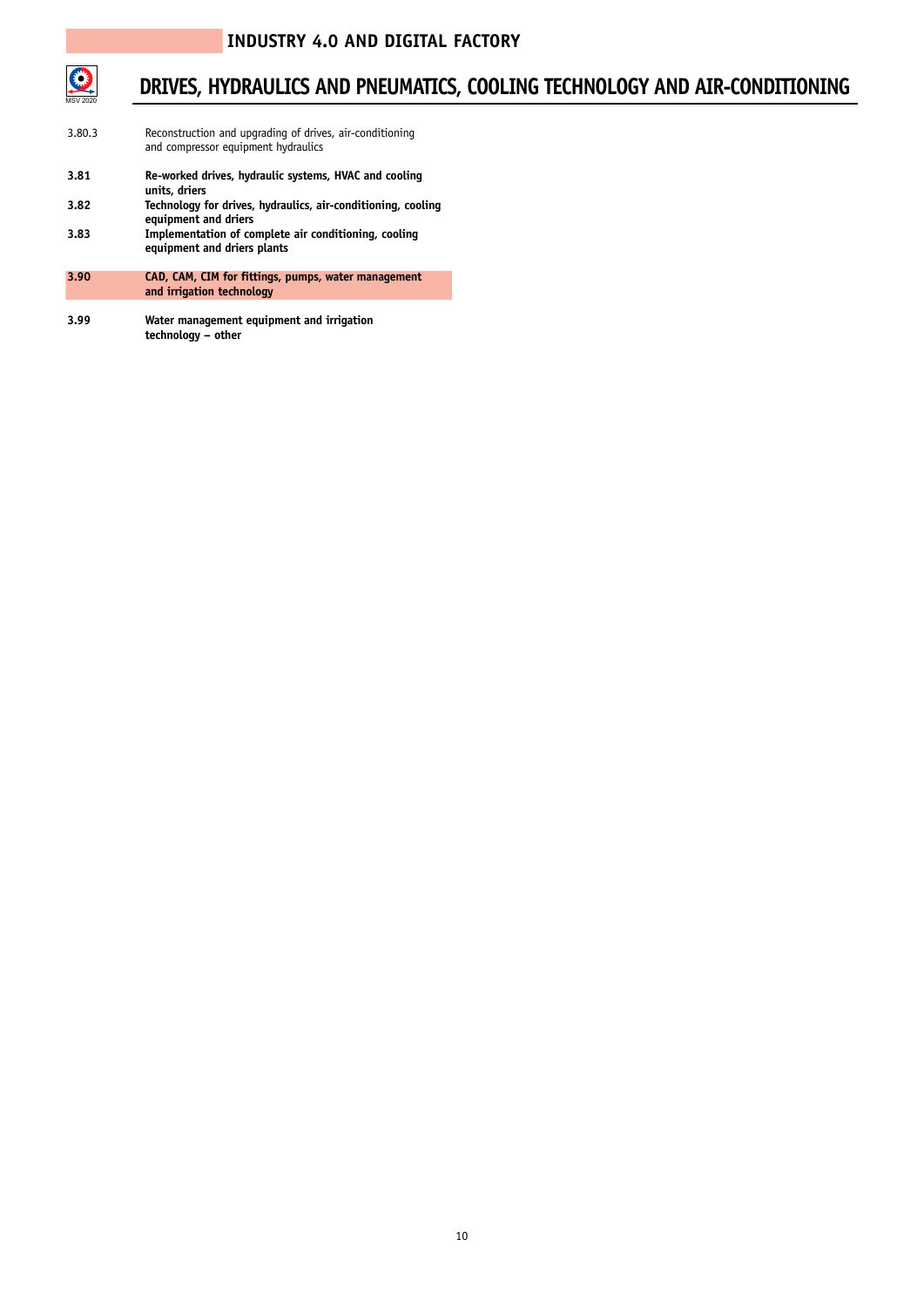#### POWER ENGINEERING AND HEAVY-CURRENT ELECTRICAL ENGINEERING



|                           | Conventional and nuclear power engineering, heating plants  | 6.7.3<br>6.7.4 | Petrol engines<br>Double-fuel motors                            |
|---------------------------|-------------------------------------------------------------|----------------|-----------------------------------------------------------------|
|                           |                                                             |                |                                                                 |
|                           | Primary sources for the power industry                      | 6.7.5          | Gas engines                                                     |
| 6.1.1                     | Brown coal                                                  | 6.7.99         | Combustion engines - other                                      |
| 6.1.2                     | Bituminous coal                                             |                |                                                                 |
| 6.1.3                     | <b>Briguettes</b>                                           | 6.8            | Electric power sets (motor-generator back-up sources)           |
| 6.1.4                     | Coke                                                        |                |                                                                 |
| 6.1.5                     | Natural gas                                                 | 6.9            | Equipment for utilization of thermal power from thermal         |
| 6.1.6                     | Fuel oils                                                   |                | engines and turbines                                            |
|                           |                                                             |                |                                                                 |
| 6.1.7                     | Fuel cells for nuclear power plants                         | 6.9.1          | Cogeneration units                                              |
| 6.1.99                    | Primary sources for the power industry - other              |                |                                                                 |
|                           |                                                             | 6.10           | Information and control technologies for the power industry     |
|                           | Industrial boilers and their accessories                    |                |                                                                 |
| 6.2.1                     | Components and accessories of industrial boilers            | 6.11           | Equipment for sulphur and NOx reduction in flue gases           |
|                           |                                                             |                |                                                                 |
| 6.2.2                     | Industrial boilers                                          | 6.12           | Auxiliary power plant equipment                                 |
| 6.2.3                     | <b>Industrial steam boilers</b>                             | 6.13           | Water treatment plants in power stations                        |
| 6.2.4                     | Steam generators                                            | 6.14           | <b>Steam turbine condensers</b>                                 |
| 6.2.5                     | Tanks and pipelines for industrial boilers                  | 6.15           | Steam condensate separators                                     |
| 6.2.6                     | <b>Boiler burners</b>                                       | 6.16           | Equipment for electrical power distribution                     |
|                           |                                                             |                |                                                                 |
|                           |                                                             |                |                                                                 |
|                           | Equipment for heat energy generation                        | 6.17           | Gas industry equipment                                          |
| 6.3.1                     | Components of equipment for heat energy generation          | 6.17.1         | Gas regulating, measuring and safety fittings                   |
|                           |                                                             | 6.17.2         | Compressors and turbo-compressors designed for natural gas      |
| 6.3.2                     | <b>Furnaces</b>                                             |                | treatment and gas distribution systems                          |
|                           |                                                             |                |                                                                 |
| 6.3.2.1                   | Grate furnaces                                              | 6.17.3         | Gas regulation station                                          |
| 6.3.2.2                   | Dry pulverized coal furnaces                                |                |                                                                 |
| 6.3.2.3                   | <b>Fluidizing furnaces</b>                                  | 6.18           | Equipment for thermal power distribution                        |
|                           |                                                             | 6.19           | Heat insulating materials for power equipment                   |
| 6.3.3                     | Equipment for chemical water treatment in the power         |                |                                                                 |
|                           |                                                             |                |                                                                 |
|                           | industry                                                    | 6.20           | <b>Heating equipment</b>                                        |
| 6.3.4                     | Equipment for thermal water treatment in the power industry | 6.20.1         | Components for heating equipment                                |
| 6.3.5                     | <b>Feed water preheaters</b>                                | 6.20.2         | Heating components                                              |
| 6.3.6                     | Gas preheaters                                              | 6.20.3         | Gas radiant heating for industrial applications                 |
| 6.3.7                     | <b>Boiler plants</b>                                        |                |                                                                 |
|                           |                                                             |                |                                                                 |
| 6.3.8                     | <b>Heating plants</b>                                       | 6.21           | Recuperation units, recuperators                                |
| 6.3.9                     | <b>Waste incinerating plants</b>                            | 6.22           | Equipment, systems and aids for provision of safety             |
|                           |                                                             |                |                                                                 |
|                           |                                                             |                |                                                                 |
|                           |                                                             |                | in nuclear plants                                               |
| 6.3.10                    | <b>Exchangers, exchanger stations</b>                       | 6.23           | CAD, CAM, CIM in the power industry                             |
| 6.3.10.1                  | Heat exchangers                                             | 6.24           | Consultancy in the power industry                               |
| 6.3.10.2                  | <b>Exchanger stations</b>                                   | 6.25           | Engineering and design services in the field of power           |
|                           |                                                             |                | industry equipment                                              |
| 6.3.11                    | Machines and equipment for fuel handling                    |                |                                                                 |
|                           |                                                             |                |                                                                 |
|                           |                                                             | 6.26           | Service and repairs of power industry equipment                 |
| 6.3.99                    | Equipment for thermal energy generation - other             | 6.26.1         | Diagnostics of power industry equipment                         |
|                           |                                                             | 6.26.2         | Spare parts for power industry equipment and machines           |
| <b>Turbines</b>           |                                                             | 6.26.3         | Turn-key general repairs of power industry equipment            |
| 6.4.1                     | Components and accessories of turbines                      |                |                                                                 |
|                           |                                                             |                |                                                                 |
| 6.4.2                     | Steam turbines                                              | 6.27           | Refurbishment and modernization of power industry               |
| 6.4.3                     | Expansion turbines                                          |                | equipment                                                       |
| 6.4.4                     | Combustion turbines                                         | 6.28           | Civil and erection works for power industry                     |
| 6.4.5                     | Gas turbines                                                | 6.29           | Oil tank cleaning                                               |
| 6.4.99                    | Turbines - other                                            |                |                                                                 |
|                           |                                                             |                |                                                                 |
|                           |                                                             | 6.30           | Technology for classic and nuclear power industry and heating   |
| 6.5.                      | Nuclear technology                                          |                | plants                                                          |
| 6.5.1                     | Components of nuclear equipment                             | 6.30.1         | Technological projects for classic and nuclear power industry   |
| 6.5.99                    | Nuclear technology - other                                  |                | and heating plants                                              |
|                           |                                                             | 6.30.2         |                                                                 |
|                           |                                                             |                | Transfer of technologies for classic and nuclear power industry |
| Complete power plants     |                                                             |                | and heating plants                                              |
| 6.6.1                     | Steam power plants                                          | 6.30.3         | Technology supplies for classic and nuclear power industry      |
| 6.6.2                     | Combined systems: power and district heating plant          |                | and heating plants                                              |
|                           |                                                             |                |                                                                 |
| 6.6.3                     |                                                             | 6.31           | Execution of investment projects for classic and nuclear        |
|                           | Thermal power plants                                        |                |                                                                 |
| 6.6.3.1                   | Thermal power plants firing solid fuels                     |                | power industry and district heating plants                      |
| 6.6.3.2                   | Thermal power plants firing liquid fuels                    | 6.32           | Manufacturers of electric power, gas and heat                   |
| 6.6.3.3                   | Thermal power plants firing gas                             | 6.33           | Distributors of electric power, gas and heat                    |
| 6.6.3.4                   | Combined cycle power plants                                 | 6.34           | Classical and nuclear power industry and heating plants -       |
|                           |                                                             |                | other                                                           |
| 6.6.3.5                   | Thermal power plants - incineration plants                  |                |                                                                 |
| 6.6.3.6                   | Nuclear power plants                                        |                |                                                                 |
|                           |                                                             |                | Alternative power sources                                       |
| <b>Combustion engines</b> |                                                             | 6.35.1         | Machines and equipment for production of pressed biofuels       |
| 6.7.1                     | Elements of combustion engines                              |                | (pellets, briquets)<br><b>Biomass fired boilers</b>             |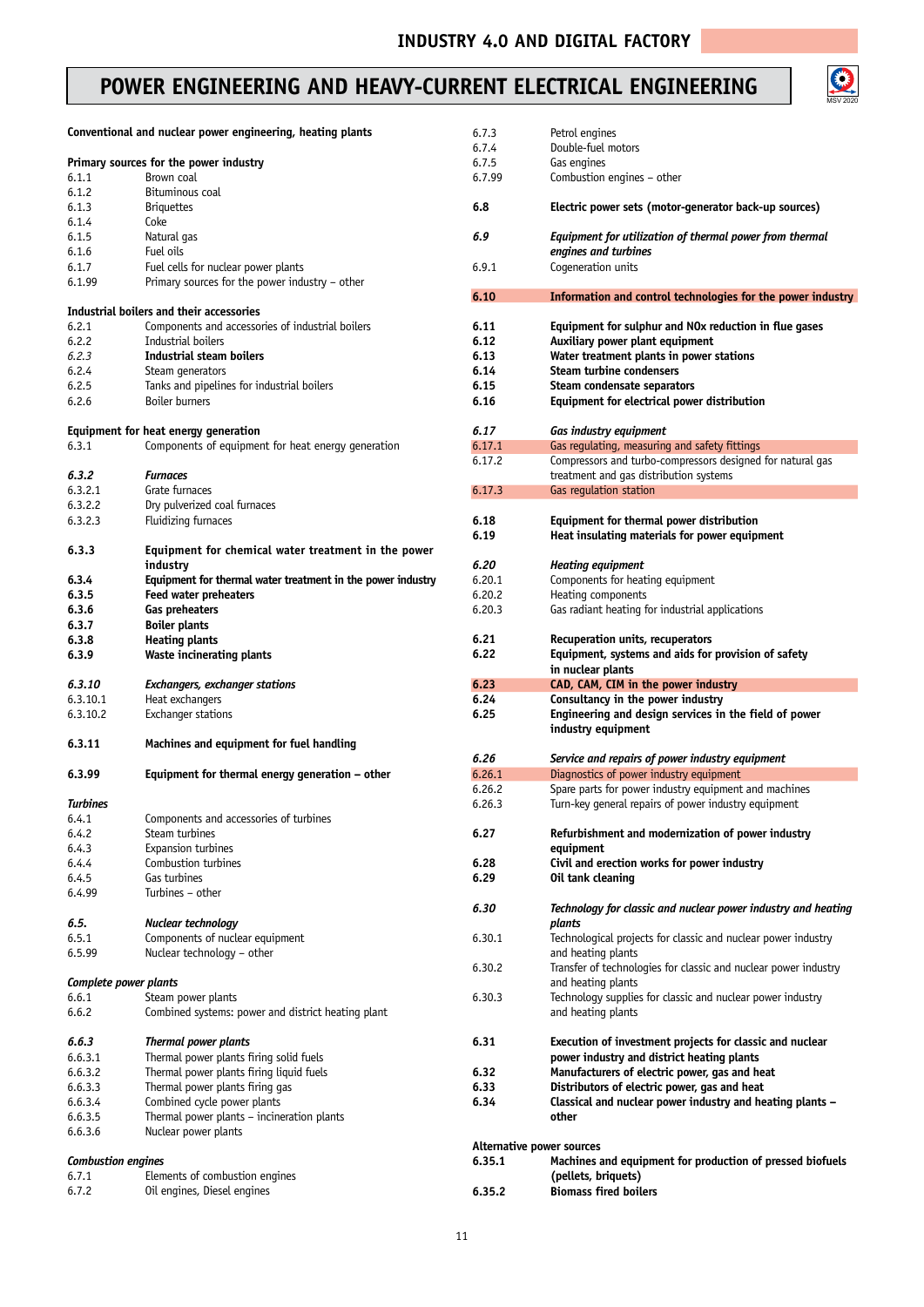

## **POWER ENGINEERING AND HEAVY-CURRENT ELECTRICAL ENGINEERING**

| 6.35.3                        | Biomass fired boiler plants, heating plants                           | 6.44.2                   | <b>Fluorescent tubes</b>                                    |
|-------------------------------|-----------------------------------------------------------------------|--------------------------|-------------------------------------------------------------|
| 6.35.4                        | Solar heating systems                                                 | 6,44,3                   | Discharge lamps                                             |
| 6.35.5                        | Photovoltaic electric power sources                                   |                          |                                                             |
| 6.35.6                        | Hydro-electric power plants                                           | 6.44.99                  | Electric light sources – other                              |
| 6.35.7                        | Wind power plants and their accessories                               |                          |                                                             |
| 6.35.8                        | Heat pumps and their accessories                                      | <b>Lighting fittings</b> |                                                             |
| 6.35.9                        | Power industry equipment for biogas utilization                       | 6.45.1                   | <b>Outdoor lighting fittings</b>                            |
| 6.35.10                       | Equipment and accessories for geothermal energy utilization           | 6.45.2                   | Lighting fittings for dangerous and demanding               |
| 6.35.11                       | Waste heat utilization, recovery                                      |                          | environments                                                |
| 6.35.12                       | <b>Biofuels</b>                                                       | 6.45.3                   | Searchlights and headlights                                 |
| 6.35.13                       | <b>Hybrid drives</b>                                                  | 6.45.99                  | Lighting fittings - other                                   |
| 6.35.14                       | Fuel cells using hydrogen, natural gas, alcohol for power             |                          |                                                             |
| 6.35.15                       | generation<br>Electrical power distribution grids of Smart Grids type |                          | Transducers, rectifiers and other electrotechnical elements |
| 6.35.16                       | Services, consultancy, financing in alternative power sources         | 6.47.1                   | Heavy-current power electronics (diodes, transistors,       |
|                               | field                                                                 |                          | thyristors)                                                 |
| 6.35.17                       | Institutions focused on renewable power sources field                 |                          |                                                             |
| 6.35.99                       | Alternative power sources - other                                     |                          | Accessories of transducers, rectifiers, switches            |
|                               |                                                                       | 6.47.2.1                 | <b>Transducers</b>                                          |
|                               | Trading in energies, in CO2 emissions                                 | 6.47.2.2                 | <b>Rectifiers</b>                                           |
| 6.36.1                        | <b>Trading in energies</b>                                            | 6.47.2.3                 | <b>Stabilizers</b>                                          |
| 6.36.2                        | <b>Trading in CO<sub>2</sub></b> emissions                            | 6.47.2.4                 | Current inverters                                           |
|                               |                                                                       | 6.47.2.5                 | Electric current converters                                 |
|                               | Heavy-current electrical engineering                                  | 6.47.2.6                 | Frequency converters                                        |
|                               |                                                                       | 6.47.2.7                 | DC voltage converters                                       |
| <b>Cables and conductors</b>  |                                                                       | 6.47.2.8                 | Electric current switches and controllers                   |
| 6.40.1                        | High and very high voltage cables                                     |                          |                                                             |
| 6.40.2                        | Power cables                                                          | 6.48                     | Uninterruptible power supplies                              |
| 6.40.3                        | Flame retarding cables                                                |                          |                                                             |
| 6.40.4                        | Earth cables                                                          |                          | Electric current switchboards                               |
| 6.40.5<br>6.40.6              | Self-supporting cables<br>Flexible cables for machine control         | 6.49.1                   | Parts of switchboards                                       |
| 6.40.7                        | Connecting cables for instruments                                     | 6.49.2                   | LV switchboards                                             |
| 6.40.8                        | Cable couplers, eyes                                                  | 6.49.3<br>6.49.4         | HV switchboards                                             |
| 6.40.9                        | Cable connectors                                                      | 6.49.5                   | Compensation switchboards<br>I+C switchboards               |
| 6.40.10                       | Cable terminals                                                       | 6.49.6                   | Cable switching cabinets                                    |
| 6.40.11                       | Heavy current installation lines                                      | 6.49.7                   | Universal switchgear cubicles                               |
| 6.40.12                       | Leads for electrotechnical windings                                   | 6.49.8                   | Switchboards to order                                       |
| 6.40.13                       | Insulated conductors                                                  | 6.49.9                   | Distribution boards                                         |
| 6.40.14                       | Earthing materials                                                    |                          |                                                             |
| 6.40.15                       | Cable lines (stands, supports, lines, trays, througs)                 | 6.50                     | Plugs and adapter plugs                                     |
| 6.40.16                       | Fastening materials for cables and conductors                         |                          |                                                             |
| 6.40.17                       | Cable coils                                                           |                          | LV connecting and switching instruments                     |
| 6.40.18                       | Superconductors                                                       | 6.51.2                   | LV switches                                                 |
| 6.40.19                       | Heating resistance materials                                          | 6.51.3                   | LV contactors and circuit breakers                          |
| 6.40.20                       | Cable marking systems                                                 | 6.51.4                   | Fuses                                                       |
| 6.40.21                       | Tools and equipment for working with cables and conductors            | 6.51.5                   | <b>Starters</b>                                             |
| 6.40.98                       | Complete production programme of cables, conductors                   | 6.51.6                   | Rheostats                                                   |
|                               | and accessories                                                       | 6.51.7                   | LV electromagnets                                           |
| 6.40.99                       | Cables and conductors - other                                         | 6.51.8                   | Command devices                                             |
|                               | <b>Electrotechnical insulators and insulants</b>                      |                          |                                                             |
| 6.41.1                        | Porcelain insulators                                                  | 6.52                     | Power switching devices                                     |
| 6.41.2                        | El. wiring and assembly porcelain                                     | <b>Transformers</b>      |                                                             |
| 6.41.3                        | Ceramic components for el. engineering - other                        | 6.53.1                   | LV transformers                                             |
| 6.41.4                        | Electrotechnical insulants (excluding ceramic)                        | 6.53.2                   | HV transformers                                             |
| 6.41.5                        | Insulating tubes for high voltage technology                          | 6.53.3                   | <b>VHV</b> transformers                                     |
| 6.41.99                       | Electrotechnical insulators and insulants – other                     | 6.53.4                   | Capacitive voltage transformers                             |
|                               |                                                                       | 6.53.5                   | Requlating (variable-voltage) transformers                  |
| 6.42                          | Power capacitors                                                      | 6.53.6                   | <b>Measuring transformers</b>                               |
|                               |                                                                       | 6.53.7                   | Switches for transformers                                   |
| 6.43                          | Electrochemical power supplies                                        | 6.53.8                   | Components and accessories of transformers                  |
| 6.43.1                        | Batteries, electrochemical cells                                      | 6.53.9                   | Choke coils                                                 |
| 6.43.2                        | <b>Accumulators</b>                                                   | 6.53.10                  | Service and repairs of HV and VHV transformers              |
| 6.43.3                        | <b>Accumulator charging systems</b>                                   | 6.53.11                  | Kiosk (concrete) transformer stations                       |
| 6.43.99                       | Electrochemical power supplies - other                                |                          |                                                             |
|                               |                                                                       | 6.54                     | <b>Electric HV and VHV instruments</b>                      |
| <b>Electric light sources</b> |                                                                       | 6.54.1                   | HV and VHV switches                                         |
|                               |                                                                       | 6.54.2                   | HV contactors                                               |
| 6.44.1                        | Lamps                                                                 | 6.54.3                   | HV and VHV lightning arresters                              |
| 6.44.1.1                      | Tungsten-halogen lamps                                                | 6.54.4                   | HV and VHV disconnectors                                    |
| 6.44.1.2                      | LED lamps                                                             | 6.54.5                   | HV vacuum circuit breakers                                  |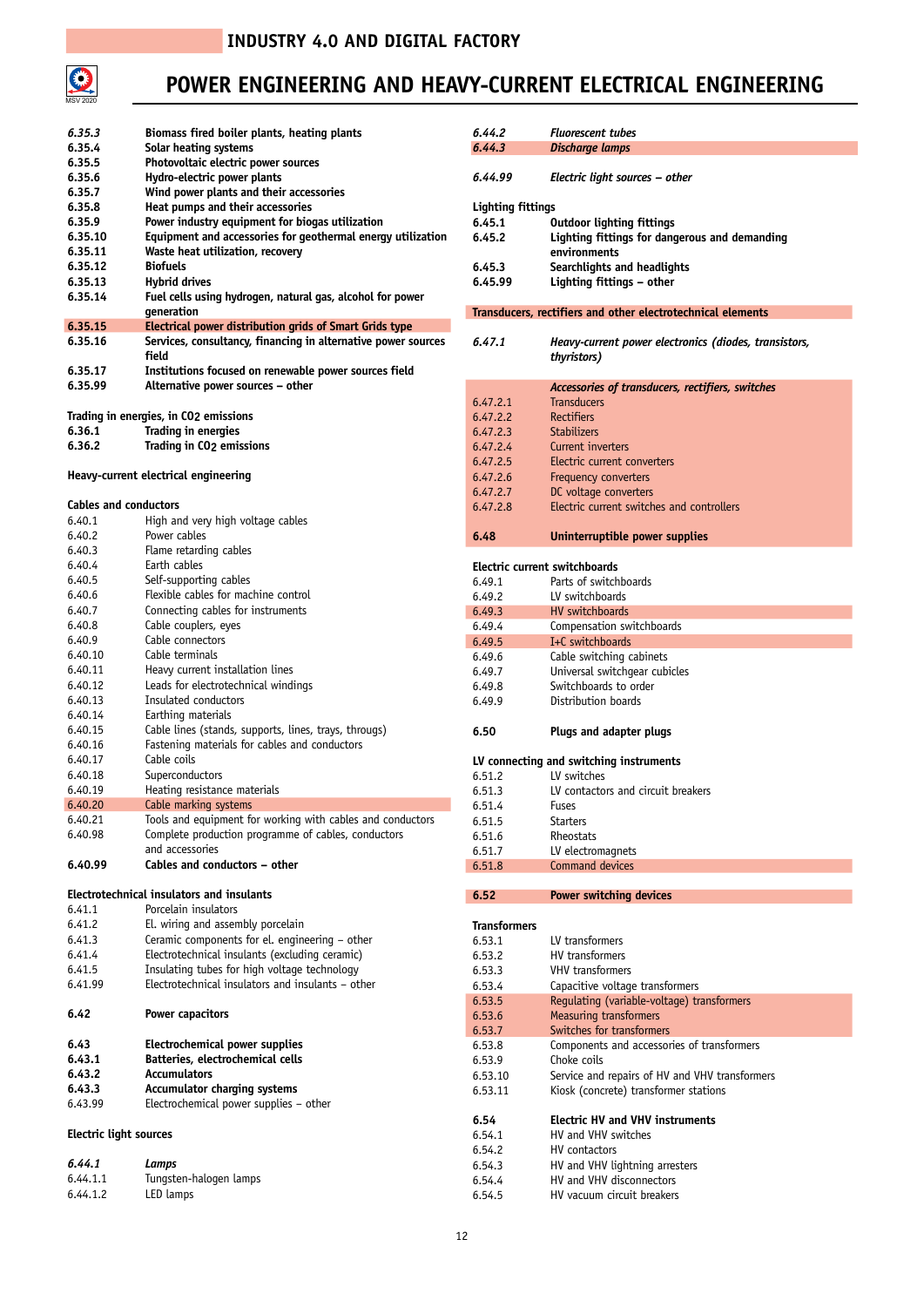MSV 2020

O

#### **POWER ENGINEERING AND HEAVY-CURRENT ELECTRICAL ENGINEERING**

| 6.54.6          | Protective and safety aids for HV technology                   | 6.60.8 | Industrial sockets and plugs                                               |
|-----------------|----------------------------------------------------------------|--------|----------------------------------------------------------------------------|
| 6.54.7          | Static electricity protection equipment                        | 6.60.9 | Connecting wiring material                                                 |
| 6.54.8          | Earthing systems                                               |        |                                                                            |
|                 |                                                                | 6.61   | Measuring transducers for heavy electrical engineering                     |
| Electric motors |                                                                | 6.62   | <b>Interference suppression filters</b>                                    |
| 6.55.1          | Components for electric motors                                 | 6.63   | Electromagnets for mechanical engineering                                  |
| 6.55.2          | Synchronous electric motors                                    | 6.64   | Electric instruments for explosive environments                            |
|                 |                                                                | 6.65   | Electrotechnical tools for heavy electrical engineering                    |
| 6.55.3          | Asynchronous electric motors                                   | 6.66   | Protective aids for work on electric devices                               |
| 6.55.3.1        | Asynchronous electric motors up to 1 kW                        | 6.67   | Lightning rods, lightning stroke protection systems                        |
| 6.55.3.2        | Asynchronous electric motors in the range of 1 kW to 100 kW    | 6.68   | Control systems for power plants, substations                              |
| 6.55.3.3        | Asynchronous electric motors of more than 100 kW               |        | and transformer stations                                                   |
| 6.55.3.4        | Low-voltage asynchronous motors                                | 6.77   | CAD, CAM, CIM in heavy-current electrical engineering                      |
| 6.55.3.5        | High-voltage asynchronous motors                               | 6.78   | Consultancy in heavy-current electrical engineering                        |
| 6.55.3.6        | Asynchronous brakes                                            | 6.79   | Engineering and design services in heavy-current electrical<br>engineering |
| 6.55.3.7        | Starters for asynchronous motors                               | 6.80   | Service and repairs of machines and equipment in heavy-                    |
| 6.55.3.7.1      | Soft starters                                                  |        | current electrical engineering                                             |
|                 |                                                                |        |                                                                            |
| 6.55.4          | <b>Commutator electric motors</b>                              |        |                                                                            |
| 6.55.5          | DC electric motors                                             |        |                                                                            |
| 6.55.5.1        | DC electric motors up to 1 kW                                  |        |                                                                            |
| 6.55.5.2        | DC electric motors of more than 1 kW                           |        |                                                                            |
| 6.55.5.3        | Brushless DC el. motors                                        |        |                                                                            |
|                 |                                                                |        |                                                                            |
| 6.55.6          | Stepping electric motors, micromotors                          |        |                                                                            |
| 6.55.7          | <b>Piezomotors</b>                                             |        |                                                                            |
| 6.55.8          | <b>Small gear motors</b>                                       |        |                                                                            |
| 6.55.9          | Linear electric motors                                         |        |                                                                            |
| 6.55.10         | Servomotors DC                                                 |        |                                                                            |
| 6.55.11         | <b>Servomotors AC</b>                                          |        |                                                                            |
| 6.55.12         | Electric motors for special purposes                           |        |                                                                            |
| 6.55.12.1       | Electric motors for explosive environments                     |        |                                                                            |
| 6.55.12.2       | Electric motors designed for operation in extreme temperatures |        |                                                                            |
|                 |                                                                |        |                                                                            |
| 6.55.13         | Custom-made electric motors                                    |        |                                                                            |
| 6.55.14         | Repairs of electric motors                                     |        |                                                                            |
| 6.55.99         | Electric motors - other                                        |        |                                                                            |
|                 |                                                                |        |                                                                            |
| 6.56            | Rotary power supplies                                          |        |                                                                            |
| 6.56.1          | Alternators                                                    |        |                                                                            |

- 6.56.2 Synchronous generators 6.56.3 Power factor compensators<br>6.56.4 Dynamos 6.56.4 Dynamos
- $Rotary power supplies other$
- **6.57 Dynamometers**

## **Electric industrial heating**<br>6.58.1 Component:

6.58.1 Components for thermal electric equipment<br>6.58.2 Electric arc and resistance furnaces 6.58.2 Electric arc and resistance furnaces<br>6.58.3 Induction furnaces 6.58.3 Induction furnaces<br>6.58.4 Dielectric equipmer Dielectric equipment 6.58.5 HF heating 6.58.6 Microwave heating<br>6.58.7 Infra-red heating Infra-red heating 6.58.8 Special electric heating<br>6.58.9 Heating cables 6.58.9 Heating cables<br>6.58.10 Induction heat Induction heating equipment

#### **6.59 Electric rotary drives**

#### **Wiring material**

| 6.60.1 | House switches and sockets         |
|--------|------------------------------------|
| 6.60.2 | Mounting boxes                     |
| 6.60.3 | Terminal boards                    |
| 6.60.4 | Electronic controllers and devices |
| 6.60.5 | Support and fixing materials       |
| 6.60.6 | Plastic and metal cable terminals  |
| 6.60.7 | Cable protectors                   |
|        |                                    |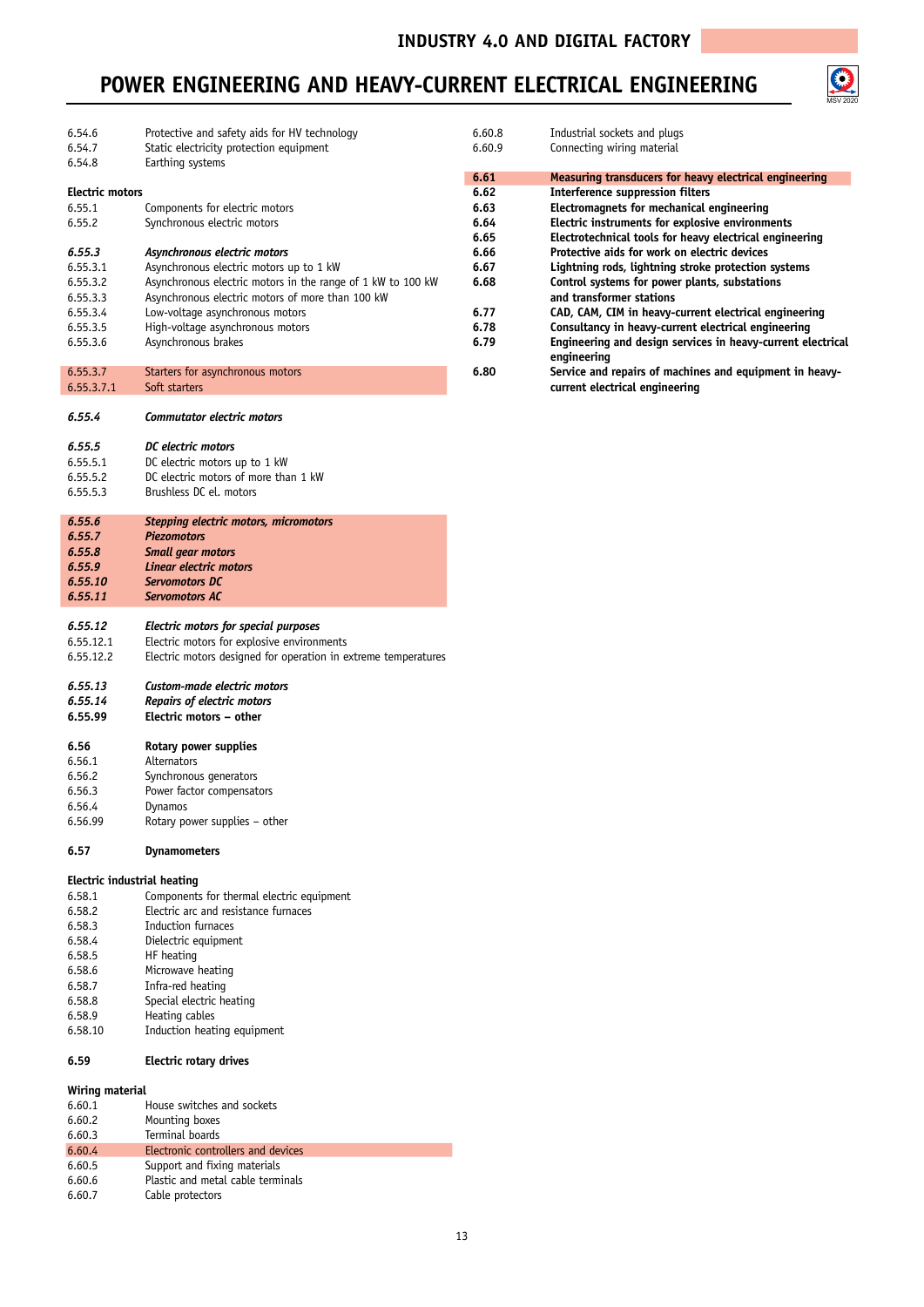

## **ELECTRONICS, AUTOMATION**

|                | Machines and equipment for the electrical industry                                | 7.:        |
|----------------|-----------------------------------------------------------------------------------|------------|
| 7.1.1<br>7.1.2 | Machines for manufacture of conductors and cables<br><b>Winding machines</b>      | 7.:<br>7.: |
|                |                                                                                   |            |
| 7.1.3          | Wire cutting and stripping machines                                               | 7.         |
| 7.1.4          | Cable, bunched cable and interconnecting system testing                           | 7.:        |
|                | equipment                                                                         | 7.:        |
| 7.1.5          | Pressing machines for the electrotechnical industry                               | 7.:        |
| 7.1.6          | <b>Insulant production machines</b>                                               | 7.:        |
| 7.1.7          | Machines for insulation, impregnation and sealing                                 | 7.:        |
|                | in electrical engineering                                                         | 7.:        |
| 7.1.8          | <b>Bandaging machines</b>                                                         | 7.:        |
| 7.1.9          | Coil production lines                                                             | 7.:        |
| 7.1.10         | <b>Transformer production lines</b>                                               |            |
| 7.1.11         |                                                                                   |            |
|                | Electric motor production machines and equipment                                  | 7.         |
| 7.1.12         | <b>Resistor production machines</b>                                               |            |
| 7.1.13         | <b>Capacitor production machines</b>                                              | 7.         |
|                |                                                                                   | 7.:        |
| 7.1.14         | Cleaning machines and equipment in electrical engineering                         | 7.:        |
| 7.1.14.1       | Ultrasound cleaning devices                                                       |            |
|                |                                                                                   | 7.         |
| 7.1.15         | Vacuum equipment for the electrotechnical industry                                | 7.         |
| 7.1.16         | Machines for production of semiconductors, SMD elements                           | 7.         |
|                |                                                                                   |            |
|                | and hybrid circuits                                                               | 7.         |
|                |                                                                                   | 7.         |
| 7.1.17         | Machines for printed circuit board production                                     |            |
| 7.1.17.1       | Drilling machines for printed circuit boards                                      | 7.         |
| 7.1.17.2       | Automatic and semi-automatic component mounting machines                          | 7.3        |
| 7.1.17.3       | Soldering devices for classic, mixed and surface mounting (SMT)                   | 7.         |
|                |                                                                                   | 7.         |
|                |                                                                                   |            |
| 7.1.18         | Assembly devices for PCB technology                                               | 7.         |
| 7.1.19         | Printed circuit board assembly tools                                              | 7.:        |
| 7.1.20         | Machines for installation of electrical part contacts                             | 7.         |
| 7.1.21         | Testing systems for printed circuit boards                                        | 7.         |
| 7.1.22         | Handling modules for the electrotechnical industry                                | 7.:        |
| 7.1.23         | Automatic visual checking equipment                                               | 7.:        |
| 7.1.24         | Palletizing systems for electrotechnical industry                                 | 7.         |
|                |                                                                                   |            |
| 7.1.25         | Systems for soldered component dismantling                                        | 7.         |
| 7.1.26         | Single-purpose machines for electrotechnical production                           | 7.:        |
| 7.1.27         | Measuring and testing equipment for electrotechnical                              | 7.         |
|                | production                                                                        | 7.:        |
| 7.1.28         | <b>PCB</b> repair systems                                                         | 7.         |
| 7.1.29         | Auxiliary equipment for electrical engineering and electronics                    |            |
| 7.1.30         | Antistatic workplaces and aids                                                    | 7.         |
|                |                                                                                   | 7.         |
| 7.1.87         | CAD, CAM, CIM in the electrotechnical industry                                    |            |
|                |                                                                                   | 7.         |
| 7.1.88         | Consultancy for the electrotechnical industry                                     | 7.         |
| 7.1.89         | Engineering and design services for the electrotechnical                          |            |
|                | industry                                                                          | 7.         |
|                |                                                                                   | 7.         |
| 7.1.90         | Service and repairs of machines and equipment                                     | 7.:        |
|                | for the electrotechnical industry                                                 | 7.         |
| 7.1.90.1       | Diagnostics of machines and equipment in the electrotechnical                     | 7.:        |
|                | industry                                                                          |            |
|                |                                                                                   | 7.:        |
| 7.1.90.2       | Spare parts for equipment in the electrotechnical industry                        | 7.         |
| 7.1.90.3       | Refurbishment and upgrading of equipment in the                                   | 7.         |
|                | electrotechnical industry                                                         | 7.:        |
|                |                                                                                   | 7.:        |
| 7.1.91         | Reworked machines and equipment for the electrotechnical                          | 7.         |
|                | industry                                                                          | 7.         |
| 7.1.92         | Technologies for the electrotechnical industry                                    | 7.         |
|                |                                                                                   |            |
|                |                                                                                   | 7.         |
| 7.1.99         | Machines and equipment for the electrotechnical industry -                        | 7.         |
|                | other                                                                             | 7.         |
|                |                                                                                   | 7.:        |
|                | Electronic components and elements                                                | 7.3        |
|                |                                                                                   | 7.:        |
| 7.2.1          | <b>Conductors</b>                                                                 | 7.:        |
| 7.2.1.1        | Communication cables                                                              | 7.:        |
|                |                                                                                   |            |
| 7.2.1.2        | Connecting wires and twisted conductors<br>Conductors and fine wires for windings |            |
| 7.2.1.3        |                                                                                   | 7.3        |

|                      | AND MEASURING TECHNOLOGY                                                            |
|----------------------|-------------------------------------------------------------------------------------|
|                      |                                                                                     |
| 7.2.1.5              | Optical cables                                                                      |
| 7.2.1.6<br>7.2.1.99  | Assembled cables for transmission technology<br>Conductors - other                  |
|                      |                                                                                     |
| 7.2.2                | Passive electrical components                                                       |
| 7.2.2.1              | Resistors for electronics                                                           |
| 7.2.2.2              | Potentiometers for electronics                                                      |
| 7.2.2.3              | Capacitors for electronics                                                          |
| 7.2.2.4              | Coils for electronics                                                               |
| 7.2.2.5<br>7.2.2.6   | Piezo-electric crystal elements<br>Ferrite cores                                    |
| 7.2.2.7              | SMD passive elements                                                                |
| 7.2.2.99             | Passive electronic elements - other                                                 |
| 7.2.3                | <b>Instrument batteries and accumulators</b>                                        |
| 7.2.4                | Semiconductor elements                                                              |
| 7.2.4.1              | Diodes                                                                              |
| 7.2.4.99             | Semiconductor elements - other                                                      |
|                      |                                                                                     |
| 7.2.5<br>7.2.6       | Analogue integrated circuits<br><b>Digital integrated circuits</b>                  |
| 7.2.7                | <b>IGBT</b> modules                                                                 |
| 7.2.8                | Hybrid circuits                                                                     |
| 7.2.9                | Electronic components other than semiconductor ones - other                         |
| 7.2.10               | <b>Optic and optoelectronic elements</b>                                            |
| 7.2.10.1             | Miniature bulbs                                                                     |
| 7.2.10.2             | Visualizing elements, indicators                                                    |
| 7.2.10.3             | LED displays                                                                        |
| 7.2.10.4             | LCD displays                                                                        |
| 7.2.10.5             | Laser displays                                                                      |
| 7.2.10.6             | Plasma displays                                                                     |
| 7.2.10.7             | Fluorescent displays                                                                |
| 7.2.10.8<br>7.2.10.9 | Solar cells<br>Connecting optical elements                                          |
| 7.2.10.10            | Optical signal processing elements                                                  |
| 7.2.10.11            | Optoelectronical equipment                                                          |
| 7.2.10.12            | <b>CCD</b> elements                                                                 |
| 7.2.10.13            | Laser equipment                                                                     |
| 7.2.10.14            | SMD optic and optoelectronic elements                                               |
| 7.2.10.99            | Optic and optoelectronic elements - other                                           |
| 7.2.11               | <b>Converters</b>                                                                   |
| 7.2.12               | <b>Amplifiers</b>                                                                   |
| 7.2.13               | <b>DC/DC</b> converters                                                             |
| 7.2.14               | Vacuum elements (electron tubes, cathode ray tubes, other)                          |
| 7.2.15               | <b>Mechanical components for electronics</b>                                        |
| 7.2.15.1             | Flat conductor connectors                                                           |
| 7.2.15.2             | Interface connectors                                                                |
| 7.2.15.3             | Internal interconnecting components (printed circuits)                              |
| 7.2.15.4             | <b>Connectors for PCB</b>                                                           |
| 7.2.15.5             | Connectors for optical waveguides                                                   |
| 7.2.15.6             | Mechanical elements of electronic structures (cabinets, coolers)                    |
| 7.2.15.7<br>7.2.15.8 | Cables, conductors for electronics<br>Electromechanical elements (motors, switches) |
| 7.2.15.9             | Rotary switches                                                                     |
| 7.2.15.10            | <b>Push-buttons</b>                                                                 |
| 7.2.15.11            | Microswitches                                                                       |
| 7.2.15.12            | Keys                                                                                |
| 7.2.15.13            | Film keyboards                                                                      |
| 7.2.15.14            | Safety and security elements                                                        |
| 7.2.15.15            | Elements for power supplies (ferrite cores, transformers)                           |
| 7.2.15.16            | Transmitters, communication transformers                                            |
| 7.2.15.17            | Toroidal transformers                                                               |
| 7.2.15.18            | <b>Instrument transformers</b>                                                      |
| 7.2.15.19            | Relays for electronics (SMD relays, relay sockets)                                  |
| 7.2.15.20            | Magnets for electronics                                                             |

7.2.15.99 Mechanical components for electronics and parts – others

7.2.1.3 Conductors and fine wires for windings<br>7.2.1.4 Conduit lines Conduit lines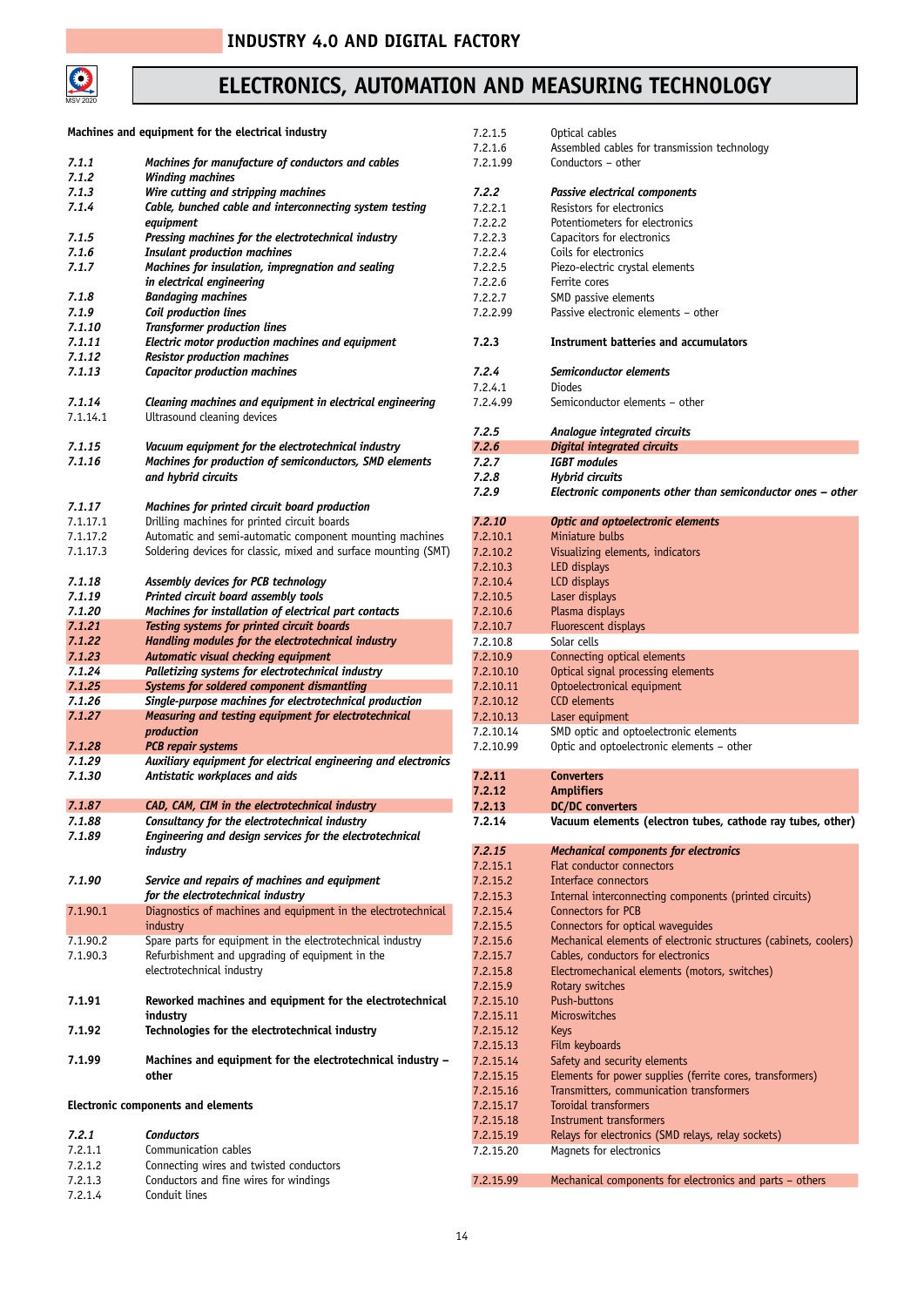

| 7.2.16<br>7.2.17 | Piezoelectric sensors, controllers<br><b>Power sources for electronics</b> | 7.5.1.22   | Industrial information and control networks and their<br><b>components</b> |
|------------------|----------------------------------------------------------------------------|------------|----------------------------------------------------------------------------|
|                  |                                                                            | 7.5.1.22.1 | LAN and WAN networks                                                       |
| 7.2.87           | CAD, CAM, CIM for electronic components and elements                       | 7.5.1.22.2 | Wireless LAN networks                                                      |
| 7.2.88           | Consultancy for electronic components and elements                         |            |                                                                            |
| 7.2.89           | Engineering and design services in the field of electronic                 | 7.5.1.23   | Operation systems for technology process control                           |
|                  | components and elements                                                    | 7.5.1.24   | Developing systems and programs for process simulation                     |
| 7.2.90           | Production of made-to-order printed circuit boards                         | 7.5.1.25   | Programs for technological process control                                 |
|                  |                                                                            | 7.5.1.26   | Programs for process visualization                                         |
| 7.2.99           | Electronic components and elements - other                                 |            |                                                                            |
|                  |                                                                            | 7.5.1.27   | Remote computer management systems                                         |
|                  | Studio and broadcasting technology                                         | 7.5.1.28   | Data Warehousing / Data Mining - for industrial data                       |
|                  |                                                                            |            |                                                                            |
|                  |                                                                            | 7.5.1.99   | Components for automation and control technology                           |
| 7.3.1            | Components and accessories of transmitters                                 |            | equipment - other                                                          |
| 7.3.1.1          | Generator and broadcasting electronic elements                             |            |                                                                            |
| 7.3.1.2          | Antenna arrays                                                             | 7.5.2      | Transducers of electric and non-electric variables                         |
| 7.3.1.3          | Cables and lines for broadcasting technology                               | 7.5.2.1    | Intelligent sensor systems                                                 |
|                  |                                                                            | 7.5.2.2    | Incremental and absolute encoders                                          |
| 7.3.2            | Broadcasting, telegraph and communication transmitters                     |            |                                                                            |
| 7.3.3            | Television transmitters                                                    | 7.5.3      | <b>Counters for regulation</b>                                             |
| 7.3.4            | Radio networks                                                             |            |                                                                            |
| 7.3.5            | Mobile radio-telecommunication equipment                                   | 7.5.4      | <b>Remote checking and control</b>                                         |
| 7.3.6            | Relay links                                                                | 7.5.4.1    | Remote electric measurement / control                                      |
| 7.3.7            | Radar equipment                                                            | 7.5.4.2    | Automatic central checking / control                                       |
| 7.3.8            | Broadcasting studio technology                                             | 7.5.4.3    | Telephone controlled devices                                               |
| 7.3.9            | Call and telephone dispatcher systems                                      | 7.5.4.4    | Radio systems for remote control of industrial technology                  |
|                  |                                                                            |            |                                                                            |
| 7.3.10           | Television studio technology                                               | 7.5.4.5    | GSM / GPRS based data networks                                             |
| 7.3.11           | Cable television (cables, other components)                                | 7.5.4.5.1  | Communication modules for GSM / GPRS                                       |
| 7.3.12           | Closed-circuit television                                                  |            |                                                                            |
| 7.3.13           | Satellite television technology                                            | 7.5.5      | <b>Electric and electromagnetic controllers</b>                            |
| 7.3.14           | <b>Direction finders</b>                                                   | 7.5.5.1    | Magnetic controllers                                                       |
| 7.3.15           | GPS                                                                        | 7.5.5.2    | Hydraulic controllers                                                      |
|                  |                                                                            | 7.5.5.3    | Pneumatic controllers                                                      |
| 7.3.16           | Remote control wireless systems                                            | 7.5.5.4    | Electronic controllers                                                     |
| 7.3.17           | Measuring instruments for broadcasting technology                          |            |                                                                            |
|                  |                                                                            | 7.5.5.5    | PID controllers                                                            |
| 7.3.99           | <b>Broadcasting equipment - other</b>                                      | 7.5.5.6    | Control systems with fuzzy logic                                           |
|                  |                                                                            | 7.5.5.7    | Programmable logic controllers (PLC)                                       |
|                  | Instruments for automatic regulation and control                           | 7.5.5.8    | Interconnection of programmable logic controller                           |
|                  |                                                                            |            | with master computer                                                       |
| 7.5.1            | Components for equipment for automation and control                        | 7.5.5.9    | Control systems PCC (Programmable Computer Controller)                     |
|                  |                                                                            | 7.5.5.10   | Optimizing systems                                                         |
| 7.5.1.1          | Process microprocessors, microcontrollers                                  |            |                                                                            |
| 7.5.1.2          | Processor and memory modules                                               | 7.5.6      | <b>Controllers and power elements</b>                                      |
| 7.5.1.3          | Signal processors                                                          | 7.5.6.1    | Servomotors (pneumatic, integrated)                                        |
| 7.5.1.4          | RAM/ROM disc memories                                                      | 7.5.6.2    | Power units (actuators)                                                    |
| 7.5.1.5          | Communication modules, I/O modules - cards                                 | 7.5.6.3    | <b>Selsyns</b>                                                             |
| 7.5.1.6          | Industrial bus-bar systems                                                 | 7.5.6.4    | Power amplifiers                                                           |
| 7.5.1.7          | Chassis, control technology cabinets                                       | 7.5.6.5    | <b>Relays</b>                                                              |
|                  |                                                                            | 7.5.6.6    | Switches for control                                                       |
| 7.5.1.8          | <b>Industrial control computers</b>                                        |            |                                                                            |
|                  | Minipanel PC                                                               | 7.5.7      | <b>Control rooms</b>                                                       |
| 7.5.1.8.1        |                                                                            | 7.5.7.1    | Operation consoles for technology control                                  |
| 7.5.1.8.2        | Single-board control computers                                             |            |                                                                            |
| 7.5.1.8.3        | Network servers for industrial sites                                       | 7.5.8      | <b>Control and measuring systems</b>                                       |
| 7.5.1.8.4        | Industrial data collection PC                                              | 7.5.8.1    | Control and measuring systems for company power engineering                |
| 7.5.1.8.5        | Notebooks suitable for industrial sites                                    |            |                                                                            |
|                  |                                                                            | 7.5.9      | Systems for automatic production process control                           |
| 7.5.1.9          | <b>Monitors</b>                                                            | 7.5.9.1    | Systems for automatic thermal process and air-conditioning                 |
| 7.5.1.10         | Panel and large-size alphanumerical displays                               |            | control                                                                    |
| 7.5.1.11         | Visualization panels for machine monitoring                                | 7.5.9.2    | Systems for automatic technological process control                        |
| 7.5.1.12         | Joysticks and trackballs for industrial sites                              |            | in mechanical engineering                                                  |
| 7.5.1.13         | Industrial terminals                                                       | 7.5.9.3    | Systems for automatic technological process control                        |
| 7.5.1.14         | Industrial keyboards                                                       |            | in chemical industry                                                       |
| 7.5.1.15         | Projection and presentation equipment for control rooms                    |            |                                                                            |
| 7.5.1.16         | Computer printers for industrial sites                                     | 7.5.9.4    | Systems for automatic technological process control in power               |
|                  | Power supplies                                                             |            | engineering                                                                |
| 7.5.1.17         |                                                                            | 7.5.9.99   | Systems for automatic technological process control in other               |
| 7.5.1.18         | Output and interconnecting cables, connectors                              |            | industrial branches                                                        |
| 7.5.1.19         | <b>Measuring peripherals for PC</b>                                        |            |                                                                            |
| 7.5.1.20         | Computer cards for industrial control computers                            | 7.5.10     | Automatic control systems for railway transport                            |
| 7.5.1.21         | UPS for control, automation and regulation technology                      | 7.5.11     | Automatic control systems for air service                                  |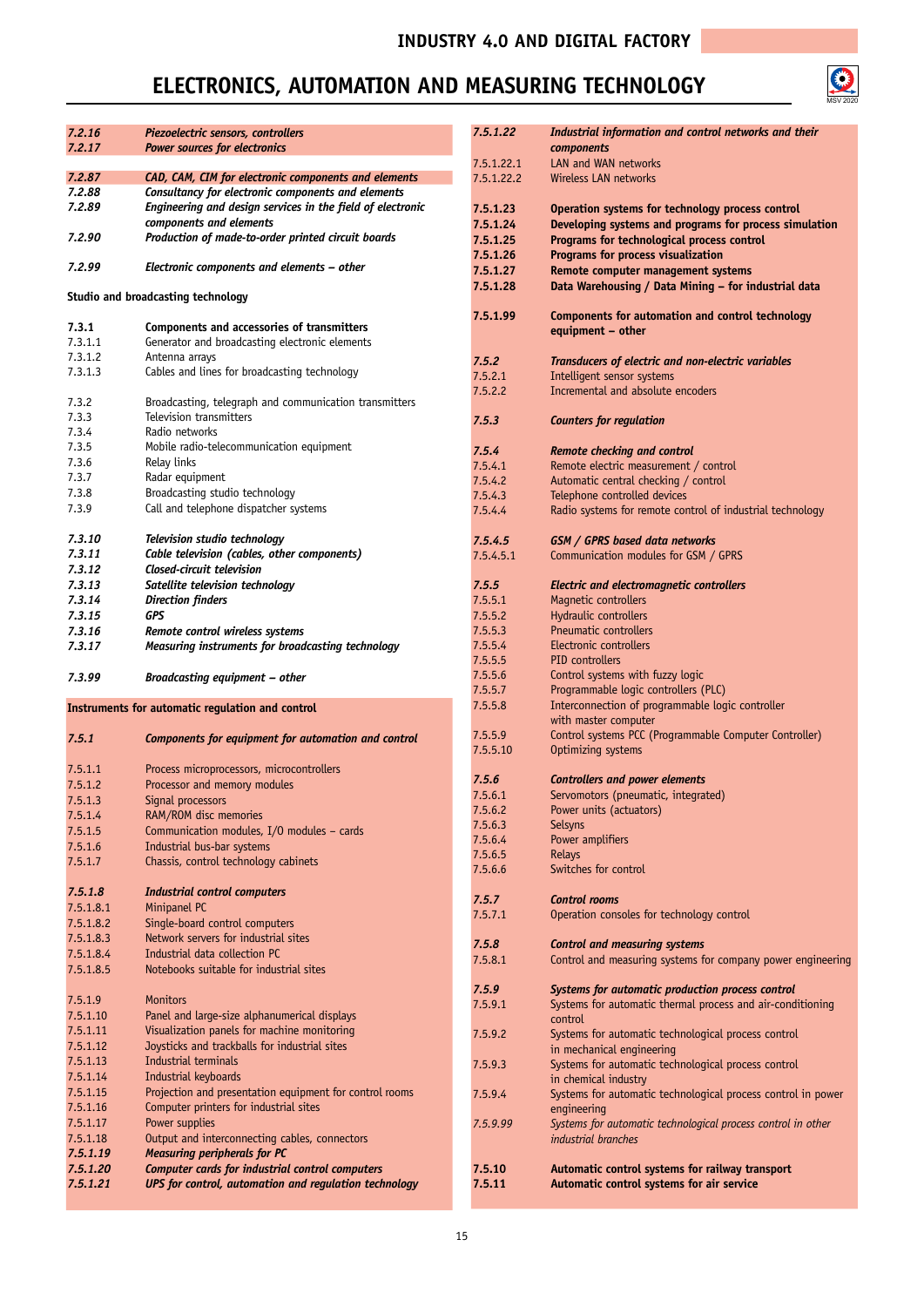

| 7.5.12   | Measuring and automation equipment for support                         | 7.12.8   | Production management                                                                                           |
|----------|------------------------------------------------------------------------|----------|-----------------------------------------------------------------------------------------------------------------|
|          | and distribution                                                       | 7.12.8.1 | Operative workshop planning and management                                                                      |
| 7.5.13   | GIS (Graphic Information Systems) for utility lines                    | 7.12.8.2 | APS (Advanced Planning System) systems for advanced                                                             |
|          | administration                                                         |          | production planning and scheduling                                                                              |
|          |                                                                        |          |                                                                                                                 |
| 7.5.14   | Data collecting and processing equipment for control                   | 7.12.9   | Quality monitoring, CAQ (Computer Aided Quality) systems                                                        |
|          | computers                                                              | 7.12.10  | Norms setting                                                                                                   |
|          |                                                                        |          |                                                                                                                 |
| 7.5.14.1 | Bar code readers                                                       | 7.12.11  | Technology                                                                                                      |
| 7.5.14.2 | RFID technologies                                                      | 7.12.12  | Service and maintenance                                                                                         |
|          |                                                                        | 7.12.13  | Statistics and analysis for top management                                                                      |
| 7.5.15   | <b>Image processing systems</b>                                        | 7.12.14  | Information tracing and utilization for management                                                              |
| 7.5.15.1 | Robot vision for 2D images                                             | 7.12.15  | Decision-support systems                                                                                        |
| 7.5.15.2 | Robot vision for 3D images                                             | 7.12.16  | Business Intelligence (Data Warehausing/Data Mining)                                                            |
|          |                                                                        | 7.12.17  | CRM (Customer Relationship Management) systems                                                                  |
| 7.5.16   | Data distribution technology in buildings                              | 7.12.18  | Marketing                                                                                                       |
| 7.5.17   | Redundant control systems with high reliability                        | 7.12.19  | Company processes modelling and optimizing (Workflow,                                                           |
| 7.5.18   | Explosion-proof components and systems for control,                    |          | Reengineering)                                                                                                  |
|          | automation and regulation equipment                                    | 7.12.20  | HelpDesk tools supporting business applications                                                                 |
|          |                                                                        |          |                                                                                                                 |
| 7.5.99   | Instruments and equipment for automatic control - other                | 7.12.99  | General software for business management - other                                                                |
|          | Warning and safety equipment                                           |          | Software for offices and institutions                                                                           |
| 7.6.1    | Railway, air and road warning and safety equipment                     | 7.13.1   | Electronic mail                                                                                                 |
| 7.6.2    | Mining safety equipment                                                | 7.13.2   | Team work support software                                                                                      |
| 7.6.3    | Monitoring and warning systems for danger                              | 7.13.3   | Document processing                                                                                             |
| 7.6.4    | Fault reporting systems                                                | 7.13.4   | Document archiving                                                                                              |
|          |                                                                        | 7.13.5   | Office automation support software                                                                              |
| 7.6.99   | Warning and safety equipment - other                                   | 7.13.6   |                                                                                                                 |
|          |                                                                        |          | DMS systems (Document Management System) for control<br>and management of structured and unstructured documents |
|          | Supervising and control equipment                                      |          |                                                                                                                 |
|          |                                                                        | 7.13.99  | Software for offices and institutions – other                                                                   |
| 7.7.1    | Access checking                                                        |          |                                                                                                                 |
| 7.7.1.1  | Light barriers and other photoelectric devices                         |          | System integration, complex solution of ERP systems                                                             |
| 7.7.1.2  | Access systems with magnetic and chip cards                            | 7.14.1   | Systems for complete document administration, flow<br>management and storage (Workflow)                         |
| 7.7.2    | Personnel and luggage checking equipment                               | 7.14.2   | PLM systems for complex product lifecycle management                                                            |
| 7.7.3    | TV monitoring equipment                                                | 7.14.3   | Integrated business system for companies                                                                        |
|          |                                                                        | 7.14.4   | Comprehensive production plant management system                                                                |
| 7.8      | Fire, gas detecting systems                                            | 7.14.5   | Comprehensive non-production plant management system                                                            |
|          |                                                                        | 7.14.6   | Comprehensive management system for budget and publicly                                                         |
|          |                                                                        |          | funded organizations                                                                                            |
| 7.9      | Antifire and antiexplosion safety equipment in industrial              | 7.14.7   | Comprehensive management system for production and business                                                     |
|          | plants                                                                 |          | concerns                                                                                                        |
| 7.9.1    | Fire safety systems for machine-tools and forming machines             |          |                                                                                                                 |
| 7.9.2    | Spray booth fire safety systems                                        | 7.14.8   | Comprehensive management for holding companies                                                                  |
|          |                                                                        | 7.14.9   | Company management network system                                                                               |
|          | Systems for detecting robberies, danger, entry of unauthorized persons | 7.14.10  | Modular system of business management                                                                           |
| 7.10.1   | Systems with central security board                                    | 7.14.11  | Comprehensive information system for crisis management                                                          |
|          |                                                                        |          |                                                                                                                 |
| 7.10.2   | Electric and photoelectric supervision systems                         | 7.14.99  | System integration, complex solution of ERP - other                                                             |
| 7.10.2.1 | CCD camera systems                                                     |          |                                                                                                                 |
| 7.10.2.2 | Broken glass detectors                                                 | 7.15     | System integration in the sector of industrial information,                                                     |
|          |                                                                        |          | measuring and control systems                                                                                   |
| 7.10.3   | IR supervision systems                                                 | 7.15.1   | Made-to-order development of software and hardware                                                              |
| 7.10.4   | Ultrasonic supervision systems                                         |          | in the field of automation                                                                                      |
| 7.10.5   | Microwave supervision systems                                          |          |                                                                                                                 |
| 7.10.6   | Laser and radar supervision systems                                    | 7.16     | <b>Training machines and equipment</b>                                                                          |
| 7.10.7   | Seismic sensor systems (geophones)                                     | 7.17     | CAD, CAM, CIM in control, automation and regulation                                                             |
|          |                                                                        |          | technology                                                                                                      |
| 7.11     | Industrial robots and their assemblies                                 | 7.18     | Consultancy in control, automation and regulation                                                               |
| 7.11.1   | Micro-positioning systems                                              |          | technology                                                                                                      |
|          |                                                                        | 7.19     | Engineering design services in the field of control,                                                            |
| 7.11.2   | Robotic cells                                                          |          | automation and regulation technology                                                                            |
| 7.11.3   | Turn-key integrated solutions of robotized production processes        |          |                                                                                                                 |
|          |                                                                        | 7.20     | Service and repairs of equipment and instruments                                                                |
|          | General software for business management                               |          |                                                                                                                 |
| 7.12.1   | Tangible and intangible property records                               |          | in control, automation and regulation technology                                                                |
| 7.12.2   | Invoicing                                                              | 7.20.1   | Diagnostics of control, automation and regulation technology                                                    |
| 7.12.3   | Book-keeping                                                           | 7.20.2   | Spare parts for control, automation and regulation technology                                                   |
| 7.12.4   | Human resources                                                        | 7.20.3   | Refurbishment and upgrading of control, automation                                                              |
| 7.12.5   | Wages and salaries                                                     |          | and regulation technology                                                                                       |
| 7.12.6   | Software supporting development of new industrial products             |          |                                                                                                                 |
| 7.12.7   | Technical preparation for production                                   | 7.29     | Elements and systems in control, regulation and automation                                                      |
|          |                                                                        |          | technology                                                                                                      |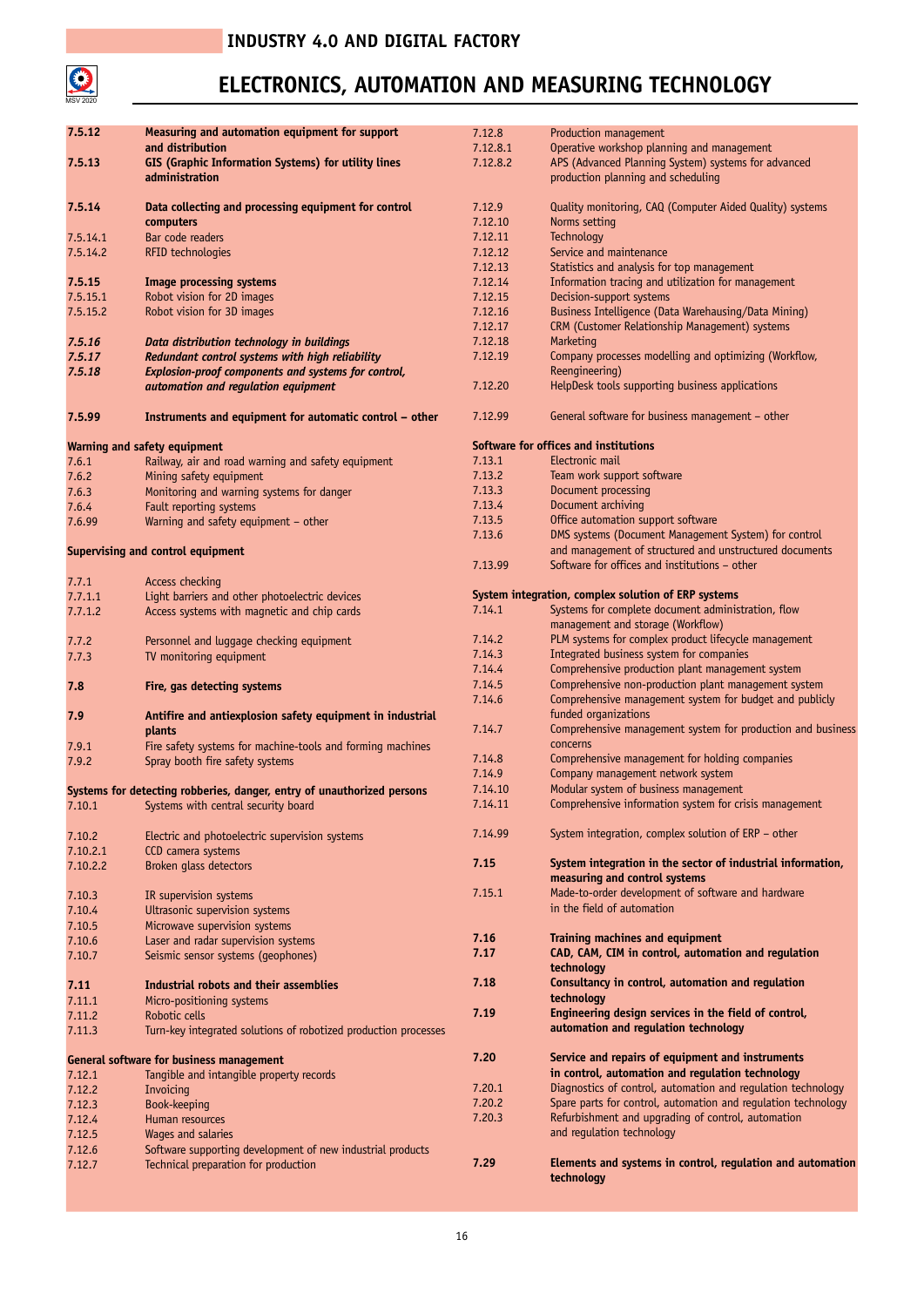

|          | <b>Scales and weighing technology</b>                     | 7.34.99   | Equipment and measuring instruments for electric                 |
|----------|-----------------------------------------------------------|-----------|------------------------------------------------------------------|
| 7.31.1   | Components and parts of scales                            |           | variables - other                                                |
| 7.31.2   | Weighbridge                                               |           |                                                                  |
| 7.31.3   | Belt conveyer scales                                      | 7.35      | <b>Universal power supplies</b>                                  |
| 7.31.4   | Crane scales                                              | 7.35.1    | Universal supplies of stabilized voltage                         |
| 7.31.5   | Dosing scales                                             | 7.35.2    | Universal supplies of stabilized current                         |
| 7.31.6   | Sack and filling scales                                   |           |                                                                  |
|          |                                                           | 7.36      | High voltage power supplies                                      |
| 7.31.7   | Electronic balances and weighing                          | 7.37      | Calibration standards for electrical engineering technology      |
| 7.31.8   | Laboratory balances                                       |           |                                                                  |
|          | Time measuring instruments                                |           | Sensors for picking up mechanical variables                      |
| 7.32.1   | Electric and electronic clocks                            |           |                                                                  |
| 7.32.2   | Checking clocks                                           | 7.38.1    | Sensors for picking up mechanical                                |
|          | <b>Timers</b>                                             | 7.38.1.1  | Pressure sensors                                                 |
| 7.32.3   |                                                           | 7.38.1.2  | Pressure difference sensors                                      |
| 7.32.4   | Time control displays                                     | 7.38.1.3  | Speed sensors                                                    |
| 7.32.5   | Special purpose time measuring instruments                | 7.38.1.4  | <b>Acceleration sensors</b>                                      |
| 7.32.6   | Operation hour counters                                   | 7.38.1.5  | Load sensors                                                     |
|          |                                                           | 7.38.1.6  | Position sensors                                                 |
|          | <b>Optomechanical instruments</b>                         | 7.38.1.7  | Path sensors icluding gyroscopic systems                         |
| 7.33.1   | Components for optomechanical instruments                 |           |                                                                  |
| 7.33.2   | Microscopes and accessories                               | 7.38.1.8  | Length, distance sensors                                         |
| 7.33.3   | Geodetic and cartographic instruments                     | 7.38.1.9  | Shift / feed sensors                                             |
| 7.33.4   | Photogrammetric instruments and accessories               | 7.38.1.10 | Thickness sensors                                                |
| 7.33.5   | Telescopes, magnifiers                                    | 7.38.1.11 | Angle sensors                                                    |
| 7.33.6   | Astronomic instruments                                    | 7.38.1.12 | <b>Revolution sensors</b>                                        |
| 7.33.7   | Optomechanical spectral analysers                         | 7.38.1.13 | Sensors of speed, velocity, acceleration                         |
| 7.33.8   | Fibre optics                                              | 7.38.1.14 | Fluid flow sensors                                               |
| 7.33.9   | Industrial endoscopes                                     | 7.38.1.15 | Gas flow sensors                                                 |
| 7.33.10  | Profile projectors                                        | 7.38.1.16 | Fluid level sensors                                              |
| 7.33.99  | Optomechanical instruments - other                        | 7.38.1.17 | Fluid level measured value sensors                               |
|          |                                                           | 7.38.1.18 | Surface quality evaluating sensors                               |
|          | Instruments for measuring of electric variables           | 7.38.1.19 | Force sensors                                                    |
|          |                                                           | 7.38.1.20 | Sensors of force, strain, deformation and bending                |
| 7.34.1   | <b>Multimeters</b>                                        | 7.38.1.21 | Vibration sensors                                                |
|          |                                                           | 7.38.1.22 | Torque sensors                                                   |
| 7.34.2   | Ammeters                                                  | 7.38.1.99 | Sensors for picking up mechanical quantities - other             |
| 7.34.3   | Digital avometers (multimeters)                           |           |                                                                  |
| 7.34.4   | Voltmeters                                                | 7.38.2    | Sensors for picking up electric quantities and parameters        |
| 7.34.5   | Voltage testers                                           | 7.38.3    | Sensors for picking up acoustic quantities and parameters        |
| 7.34.6   | Charging meters                                           |           |                                                                  |
| 7.34.7   | R-L-C-Z meters                                            | 7.38.4    | Sensors for picking up optical quantities and parameters         |
| 7.34.8   | Conductance meters                                        | 7.38.4.1  | Optical sensors                                                  |
|          |                                                           | 7.38.4.2  | Optoelectronic sensors                                           |
| 7.34.9   | Universal analyzers of analog and digital LF systems      | 7.38.4.3  | Sensors of light signal parameters in glass fibres               |
| 7.34.9.1 | Universal measuring instruments                           | 7.38.4.4  | Picture sensors                                                  |
|          |                                                           | 7.38.4.5  | Colour sensors                                                   |
| 7.34.10  | Instruments for measuring of voltage, current, resistance | 7.38.4.99 | Sensors for picking up optical quantities and parameters - other |
|          | and output for HV                                         |           |                                                                  |
| 7.34.11  | Switchboard measuring instruments                         | 7.38.5    | Temperature and thermal power sensors                            |
| 7.34.12  | <b>Oscilloscopes</b>                                      | 7.38.5.1  | Contactless temperature sensors                                  |
| 7.34.13  | Electric meters                                           | 7.38.5.2  | Thermal power sensors                                            |
| 7.34.14  | Measuring bridges                                         |           |                                                                  |
| 7.34.15  | Measuring photoelectric instruments                       | 7.38.6    |                                                                  |
| 7.34.16  | Measuring amplifiers                                      |           | Sensors for picking up magnetic quantities and parameters        |
| 7.34.17  | Measuring transducers                                     | 7.38.6.1  | Sensors for measuring of magnetic quantities                     |
| 7.34.18  | Harmonic distortion analyzers                             | 7.38.6.2  | Magnetic field detectors                                         |
| 7.34.19  | Spectral analyzers of electric signals                    | 7.38.6.3  | Sensors of magnetic field parameters                             |
| 7.34.20  | Signal analyzers                                          |           |                                                                  |
| 7.34.21  |                                                           | 7.38.7    | <b>Humidity sensors</b>                                          |
|          | Electric network analyzers                                | 7.38.7.1  | Absolute humidity sensors                                        |
| 7.34.22  | Local network cable analyzers                             | 7.38.7.2  | Relative humidity sensors                                        |
| 7.34.23  | Phase meters                                              | 7.38.7.3  | Liquid leak detectors                                            |
| 7.34.24  | Attenuation level meters                                  |           |                                                                  |
| 7.34.25  | Noise meters                                              | 7.38.8    | Sensors for picking up chemical quantities and parameters        |
| 7.34.26  | Digital channel testers                                   |           |                                                                  |
| 7.34.27  | HF power meters                                           |           | Measuring instruments of physical quantities                     |
| 7.34.28  | Electronic component testers                              |           |                                                                  |
| 7.34.29  | Digital integrated circuit testers                        | 7.39.1    | Measuring instruments for length, angle, thread                  |
| 7.34.30  | Logic analyzers                                           | 7.39.1.1  | Length meters                                                    |
| 7.34.31  | Data interface analyzers                                  | 7.39.1.2  | Angle meters                                                     |
| 7.34.32  | Computer cards for PC logic analyzer                      | 7.39.1.3  | Thread gauges                                                    |
| 7.34.33  | Counters                                                  | 7.39.1.4  | Geometric shape measuring devices                                |
| 7.34.34  | Electromagnetic compatibility test units (EMC)            | 7.39.1.5  | Position meters                                                  |
| 7.34.35  | Electronic generators                                     | 7.39.1.6  | Electronic levels                                                |
|          |                                                           |           |                                                                  |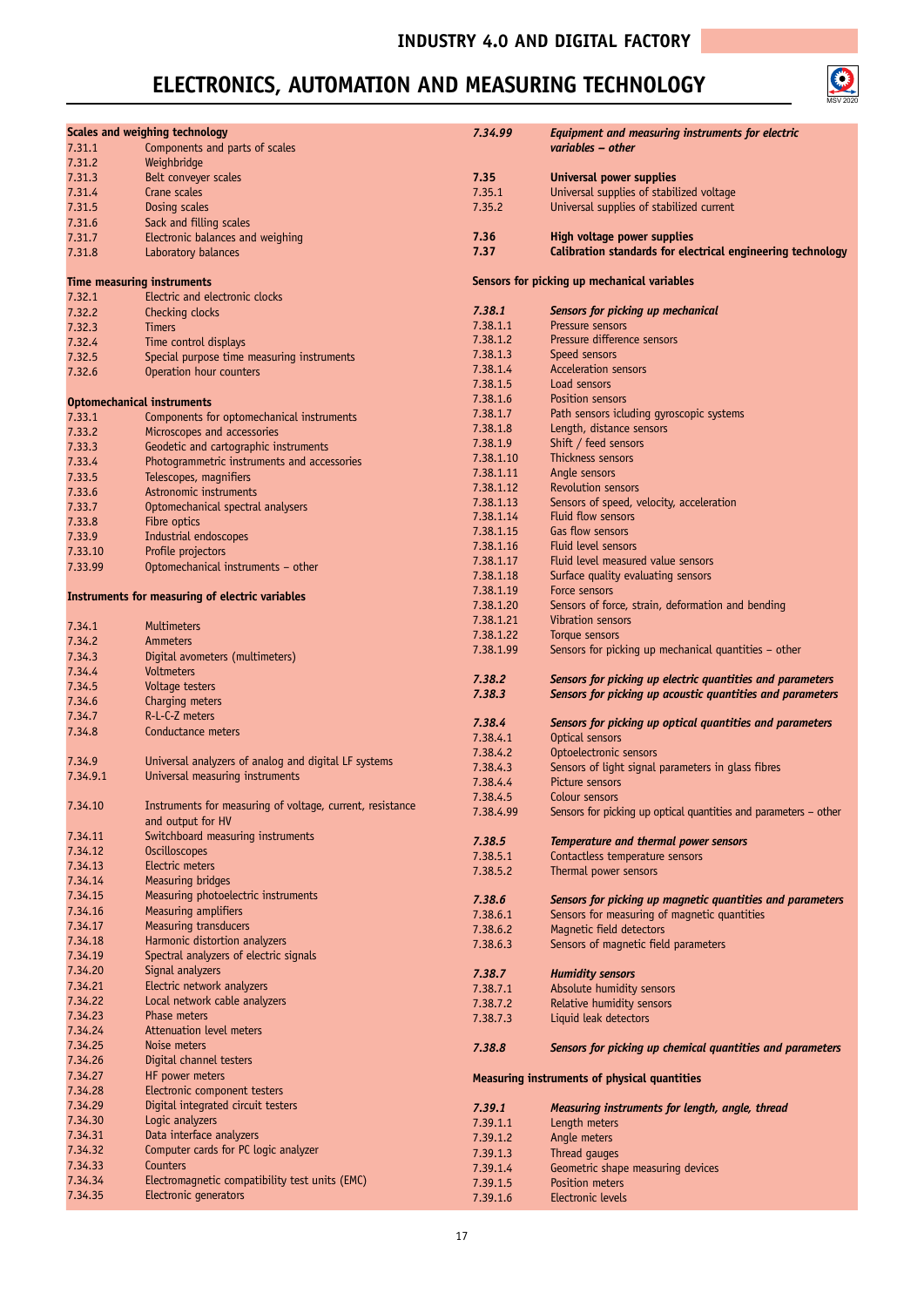

| 7.39.1.7    | Laser levelling instruments                            | 7.39.19    | Detectors of underground supply lines                           |
|-------------|--------------------------------------------------------|------------|-----------------------------------------------------------------|
| 7.39.1.8    | Equipment for contactless size measurements            | 7.39.20    | X-ray and nuclear radiation measuring instruments               |
|             |                                                        |            |                                                                 |
|             |                                                        | 7.39.21    | <b>Viscosity meters</b>                                         |
| 7.39.2      | <b>Velocity meters</b>                                 | 7.39.22    | Surface tension and contact angle meters                        |
| 7.39.3      | <b>Acceleration meters</b>                             | 7.39.23    | Systems and instruments for physical quantity calibration       |
|             |                                                        | 7.39.24    | Testing and calibration measuring instruments and standards     |
| 7.39.4      | <b>Flow meters</b>                                     |            | for physical quantities                                         |
| 7.39.4.1    | Flow meters for liquids                                |            |                                                                 |
|             |                                                        |            |                                                                 |
| 7.39.4.2    | Water meters for cold water                            | 7.39.99    | Measuring instruments for other physical parameters             |
| 7.39.4.3    | Water meters for hot water                             |            |                                                                 |
| 7.39.4.4    | Gas flow meters                                        |            | <b>Measuring instruments for chemical quantities</b>            |
| 7.39.4.5    | Gas meters (diaphragm, turbine)                        | 7.40.1     | Measuring instruments for pH, redox potential                   |
|             |                                                        |            | and conductance                                                 |
|             |                                                        |            |                                                                 |
| 7.39.5      | Measuring instruments of phenomenon abundance          | 7.40.2     | Measuring instruments and analyzers of harmful gases            |
| 7.39.5.1    | Pulse counters with and without preselection           | 7.40.3     | <b>Oxygen meters</b>                                            |
|             |                                                        | 7.40.4     | Stationary and portable detectors of flammable gases            |
| 7.39.6      | <b>Speed indicators</b>                                | 7.40.5     | <b>Exhaust gas analyzers</b>                                    |
|             |                                                        | 7.40.6     | <b>Gas analysis and monitoring instruments</b>                  |
|             |                                                        |            |                                                                 |
| 7.39.7      | <b>Temperature meters</b>                              | 7.40.7     | Measuring instruments and analyzers of toxic substances         |
| 7.39.7.1    | Digital temperature meters                             | 7.40.8     | <b>Ion meters</b>                                               |
| 7.39.7.2    | Contactless temperature meters                         | 7.40.9     | Devices for fast chemical analysis                              |
| 7.39.7.3    | Pyrometers, infrapyrometers                            | 7.40.99    | Instruments for measurements of chemical quantities - other     |
| 7.39.7.4    | Temperature meters with thermocouples                  |            |                                                                 |
|             |                                                        |            |                                                                 |
| 7.39.7.5    | Resistance thermometers                                | 7.41       | <b>Laser measuring instruments</b>                              |
| 7.39.7.6    | Measured temperature recorders                         |            |                                                                 |
| 7.39.7.7    | <b>Pointer thermometers</b>                            |            | <b>Measuring systems and instruments</b>                        |
|             |                                                        | 7.42.1     | Measuring instruments for meteorology                           |
| 7.39.8      | Thermal power and output meters                        |            |                                                                 |
|             | Industrial temperature monitoring systems              |            | <b>Measuring instruments for mechanical engineering</b>         |
| 7.39.8.1    |                                                        |            |                                                                 |
| 7.39.8.2    | Cameras for infra-red thermography                     | 7.42.2.1   | Gauges for mechanical engineering                               |
| 7.39.8.3    | Instruments for thermal analysis                       | 7.42.2.2   | <b>Micrometers</b>                                              |
| 7.39.8.4    | Calorimeters                                           | 7.42.2.3   | Inside micrometers                                              |
| 7.39.8.5    | Heat meters                                            |            |                                                                 |
|             |                                                        | 7.42.2.4   | Coordinate measuring devices and accessories                    |
|             |                                                        | 7.42.2.4.1 | 3D coordinate measuring devices and elements                    |
| 7.39.9      | <b>Optical measuring instruments</b>                   |            |                                                                 |
| 7.39.9.1    | UV and IR radiation meters                             |            |                                                                 |
| 7.39.9.2    | Measuring instruments for optical waveguides           | 7.42.2.5   | Measuring instruments for bearings                              |
| 7.39.9.3    | Luxmeters                                              | 7.42.2.6   | Measuring instruments for gear wheels                           |
| 7.39.9.4    | Optoelectronic measuring instruments                   | 7.42.2.7   | <b>Balancing machines</b>                                       |
|             |                                                        | 7.42.2.8   | Operational balancing machines                                  |
| 7.39.9.5    | Color meters                                           | 7.42.2.9   | Diagnostics of gears and bearings                               |
| 7.39.9.6    | Gloss meters                                           |            |                                                                 |
| 7.39.9.7    | Optical sources with defined characteristics           | 7.42.2.10  | Vibration diagnostics                                           |
|             |                                                        | 7.42.2.11  | Monitoring of rotary machine condition                          |
| 7.39.10     | <b>Force measuring instruments</b>                     | 7.42.2.12  | Surface roughness and roundness measuring devices               |
|             |                                                        | 7.42.2.13  | Instruments for destructive and non-destructive testing of weld |
|             |                                                        |            | joinst                                                          |
| 7.39.11     | <b>Pressure measuring instruments</b>                  |            |                                                                 |
|             |                                                        |            |                                                                 |
| 7.39.11.1   | Gas pressure measuring instruments                     | 7.42.3     | Measuring instruments for civil engineering                     |
| 7.39.11.1.1 | Vacuum meters                                          | 7.42.4     | <b>Measuring instruments for agriculture</b>                    |
|             |                                                        |            |                                                                 |
|             |                                                        | 7.42.5     | Measuring devices for plastics and rubbers                      |
| 7.39.11.2   | Liquid pressure meters                                 | 7.42.5.1   | Rheometers for measurements of rheological plastics properties  |
| 7.39.11.3   | Dynamic pressure meters                                | 7.42.5.2   | Viscometers for plastics and rubbers                            |
|             |                                                        |            |                                                                 |
| 7.39.12     | Mass, thickness, area meters                           | 7.42.5.3   | <b>Plastometers</b>                                             |
| 7.39.12.1   | Equipment for continuous mix density measurements      |            |                                                                 |
| 7.39.12.2   | Filling level sensors, liquid level sensors            | 7.42.6     | Testing and calibration instruments and systems                 |
|             |                                                        | 7.42.7     | <b>Measuring instruments for metrology</b>                      |
|             |                                                        | 7.42.8     | Universal modular measuring devices with replaceable            |
| 7.39.13     | Measuring instruments and analyzers of vibrations      |            | pickups                                                         |
|             |                                                        | 7.42.9     | <b>Automatic samplers</b>                                       |
| 7.39.14     | <b>Acoustic measuring instruments</b>                  |            |                                                                 |
| 7.39.14.1   | Noise dosimeters                                       |            |                                                                 |
| 7.39.14.2   | Sound level meters                                     | 7.42.99    | Measuring instruments and systems for other branches            |
|             |                                                        |            |                                                                 |
| 7.39.14.3   | Noise monitoring instruments                           |            | Laboratory and scientific instruments                           |
| 7.39.14.4   | Hydroacoustic instruments                              | 7.43.1     | Laboratory glass                                                |
| 7.39.14.5   | Ultrasonic measuring instruments                       | 7.43.2     | Laboratory china                                                |
|             |                                                        |            |                                                                 |
| 7.39.15     | Filling level and surface height measuring instruments |            |                                                                 |
|             |                                                        | 7.43.3     | Pipettes and liquid dosing devices                              |
| 7.39.16     | <b>Torque measuring instruments</b>                    | 7.43.3.1   | <b>Titrators</b>                                                |
| 7.39.17     | <b>Moisture measuring instruments</b>                  |            |                                                                 |
|             |                                                        | 7.43.4     | Laboratory thermometers                                         |
| 7.39.18     | Measuring instruments of magnetic quantities           | 7.43.5     | <b>Laboratory driers</b>                                        |
| 7.39.18.1   | Metal detectors                                        |            |                                                                 |
|             |                                                        | 7.43.6     | Laboratory cooling equipment                                    |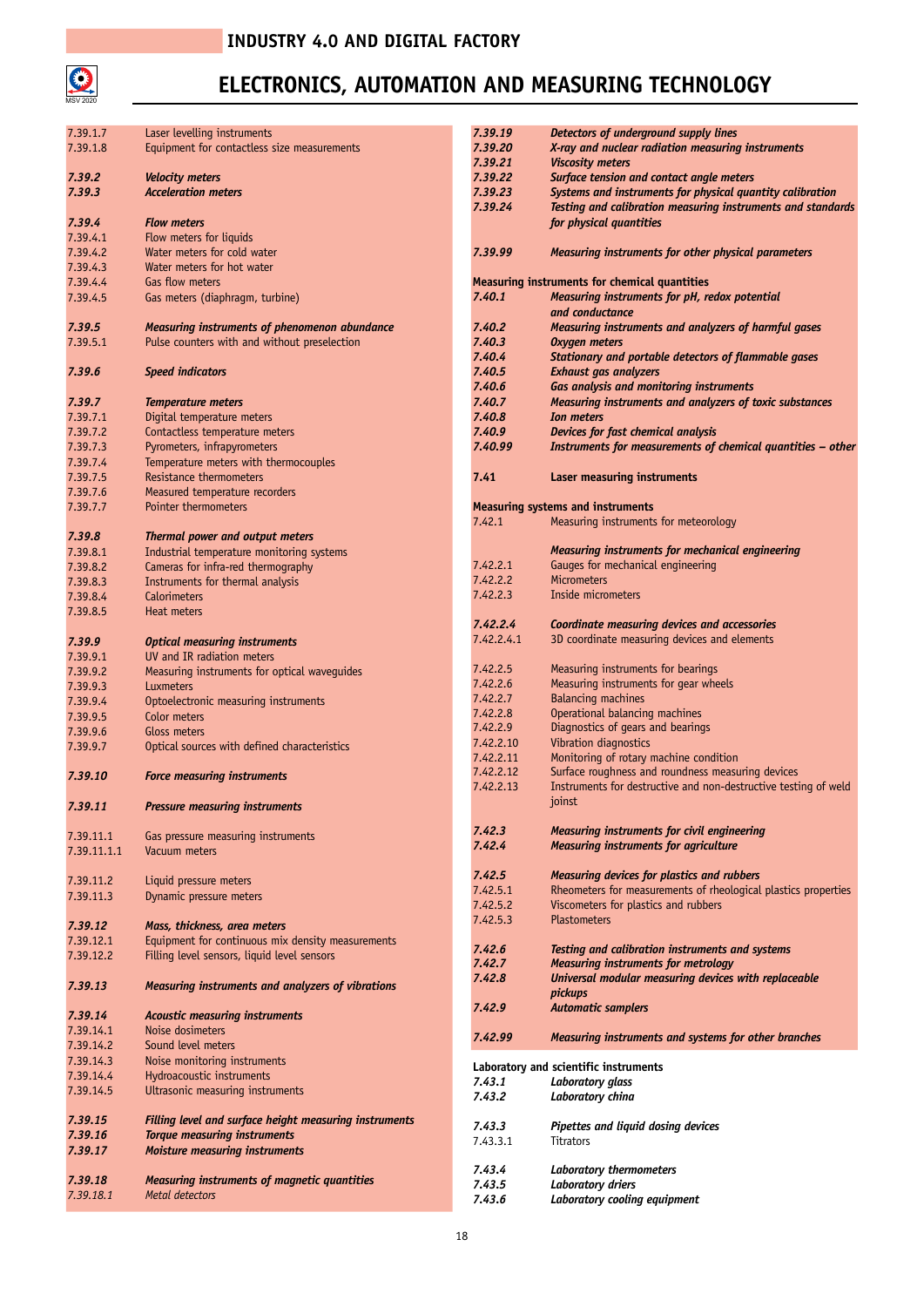

| 7.43.7                 | Lyophylizers (freeze driers)                                  | 7.43.37    | Laboratory handling devices                                            |
|------------------------|---------------------------------------------------------------|------------|------------------------------------------------------------------------|
| 7.43.8                 | Distilling and extraction devices                             | 7.43.38    | <b>Laboratory cleaning machines</b>                                    |
| 7.43.9                 | Emulgation, homogenization and dispersing equipment           | 7.43.39    | Laboratory tools of precious metals                                    |
|                        | for laboratories                                              | 7.43.40    | Equipment for school laboratories, school measuring                    |
| 7.43.10                | Laboratory autoclaves                                         |            | <i>instruments</i>                                                     |
| 7.43.11                | Climatic and temperature chambers for laboratories            | 7.43.99    | Laboratory and scientific instruments – other                          |
| 7.43.11.1              | Thermostats                                                   |            |                                                                        |
| 7.43.12                | Laboratory furnaces and accessories                           | 7.44       | Laboratory furniture                                                   |
|                        |                                                               |            | Instruments for checking material properties and faults                |
| 7.43.13                | Vacuum technology for laboratories                            | 7.45.1     | Components of equipment for checking material properties               |
| 7.43.13.1              | Laboratory vacuum pumps                                       |            | and faults                                                             |
| 7.43.13.2              | Laboratory vacuum meters                                      |            |                                                                        |
| 7.43.13.99             | Vacuum technology - other                                     |            |                                                                        |
|                        |                                                               | 7.45.2     | Equipment for static tests of material properties                      |
| 7.43.20                |                                                               | 7.45.2.1   | Material and layer thickness testing equipment                         |
|                        | Laboratory instrumentation                                    | 7.45.2.2   | Surface roughness testing equipment                                    |
|                        |                                                               | 7.45.2.3   | Porosity testing equipment                                             |
| 7.43.20.1              | Laboratory analyzers                                          | 7.45.2.4   | Roughness meters                                                       |
| 7.43.20.1.1            | Polarographs                                                  |            |                                                                        |
| 7.43.20.1.2            | X-ray fluorescence equipment                                  |            |                                                                        |
|                        |                                                               | 7.45.3     | Equipment for dynamic tests of material properties                     |
| 7.43.20.2              | Filtration instruments for laboratories                       |            |                                                                        |
| 7.43.20.3              | Separation equipment for laboratories                         | 7.45.3.1   | Material hardness testing equipment                                    |
| 7.43.20.4              | Laboratory centrifuges                                        | 7.45.3.2   | Material testing equipment for tension, pressure, bending              |
| 7.43.20.5              | Laboratory separators                                         |            | and shear                                                              |
|                        |                                                               | 7.45.3.3   | Adhesion detectors                                                     |
|                        |                                                               | 7.45.3.4   | Tensile testing machines                                               |
| 7.43.20.6              | Laboratory screening machines                                 |            |                                                                        |
| 7.43.20.7              | Laboratory colouring instruments                              | 7.45.3.5   | Wear testing equipment, simulation of operating stress                 |
| 7.43.20.8              | Special scientific instruments                                | 7.45.3.6   | Equipment for testing of fatigue cracks and fatigue toughness          |
|                        |                                                               | 7.45.3.7   |                                                                        |
| 7.43.21                | <b>Optical laboratory instruments</b>                         |            | Material elasticity testing equipment                                  |
| 7.43.21.1              | Polarimeters                                                  | 7.45.3.7.1 | Spring testers                                                         |
|                        |                                                               |            |                                                                        |
| 7.43.22                | <b>Spectrometers</b>                                          | 7.45.3.8   | Equipment for testing thermal properties of material                   |
| 7.43.22.1              | X-ray spectrometers                                           | 7.45.3.9   | <b>Dilatometers</b>                                                    |
| 7.43.22.2              | Infra-red spectrometers                                       |            |                                                                        |
| 7.43.22.3              | UV spectrometers                                              | 7.45.4     | Material structure testing devices                                     |
| 7.43.22.4              | Atomic absorption spectrometers                               | 7.45.4.1   | Ultrasonic testing instruments                                         |
| 7.43.22.5              | Mass spectrometers                                            | 7.45.4.2   | Non-destructive testing instruments (flaw/crack detection)             |
|                        |                                                               |            |                                                                        |
|                        |                                                               |            |                                                                        |
| 7.43.22.6              | Spark spectrometers                                           | 7.45.4.3   | Building material property testing equipment                           |
| 7.43.22.7              | Spectrum database                                             |            |                                                                        |
|                        |                                                               | 7.45.5     | <b>Material crack testing</b>                                          |
| 7.43.23                | <b>Laboratory microscopes</b>                                 | 7.45.6     | Pipeline, valve and tank leak testing                                  |
| 7.43.23.1              | Electron microscopes                                          | 7.45.7     | Cable fault localization                                               |
| 7.43.23.2              | Infra-red microscopes                                         |            |                                                                        |
| 7.43.23.3              | Laser microscopes                                             | 7.45.8     | Corrosion testing and analysis equipment                               |
|                        |                                                               | 7.45.8.1   |                                                                        |
| 7.43.24                | Instruments for chromatography (liquid, gas, accessories)     |            | Corrosion chambers                                                     |
|                        |                                                               |            |                                                                        |
| 7.43.25                | <b>Diffractometers</b>                                        | 7.45.9     | Sun radiation effect testers                                           |
| 7.43.25.1              | Particle size analyzers                                       | 7.45.9.1   | Sun simulating chambers                                                |
|                        |                                                               |            |                                                                        |
| 7.43.26                | <b>Refractometers</b>                                         | 7.45.10    | Equipment for vibration effect testing                                 |
| 7.43.27                |                                                               | 7.45.10.1  | Vibration chambers                                                     |
|                        | Spectrophotometers                                            |            |                                                                        |
| 7.43.28                | <b>Colorimeters</b>                                           |            |                                                                        |
| 7.43.29                | <b>Turbidity meters</b>                                       | 7.45.11    | <b>Product testing equipment</b>                                       |
| 7.43.30                | Metallography devices                                         | 7.45.11.1  | Industrial X-ray devices                                               |
| 7.43.31                | High-pressure laboratory devices                              | 7.45.11.2  | Equipment for continuous quality checking in production                |
|                        |                                                               | 7.45.11.3  | Testing equipment for the semiconductor and microprocessor             |
| 7.43.32                | Laboratory equipment for the petrochemical and oil industry   |            | industries                                                             |
| 7.43.32.1              | Devices for multicomponent analysis of oils and gases without | 7.45.11.4  | Testing equipment for the automotive industry                          |
|                        | separation                                                    | 7.45.11.5  | Testing equipment for products of heavy-current electrical engineering |
|                        |                                                               | 7.45.11.6  | Diagnostics of electric motors                                         |
|                        |                                                               |            |                                                                        |
| 7.43.33                | Measuring instruments for interphase chemistry                | 7.45.11.7  | Testing equipment for plastic and rubber products                      |
|                        |                                                               | 7.45.11.8  | Casting tightness testing machines                                     |
| 7.43.34                | Equipment for work with radioactive substances                |            |                                                                        |
| 7.43.34.1              | Instruments for isotope analysis                              | 7.45.99    | Testing and checking equipment for testing of material                 |
|                        |                                                               |            | properties and faults – other                                          |
| 7.43.35                | <b>Linear accelerators</b>                                    |            |                                                                        |
|                        |                                                               |            | Systems for PC-based data measurement and analysis                     |
| 7.43.36                | Auxiliary laboratory instruments                              | 7.46.1     | Measured value collection systems, loggers                             |
| 7.43.36.1              | Laboratory material separators                                | 7.46.2     | Mobile systems for measured data collection                            |
| 7.43.36.2<br>7.43.36.3 | Laboratory material crushers<br>Laboratory mills              | 7.46.3     | Portable units for measured data collection with signal processor      |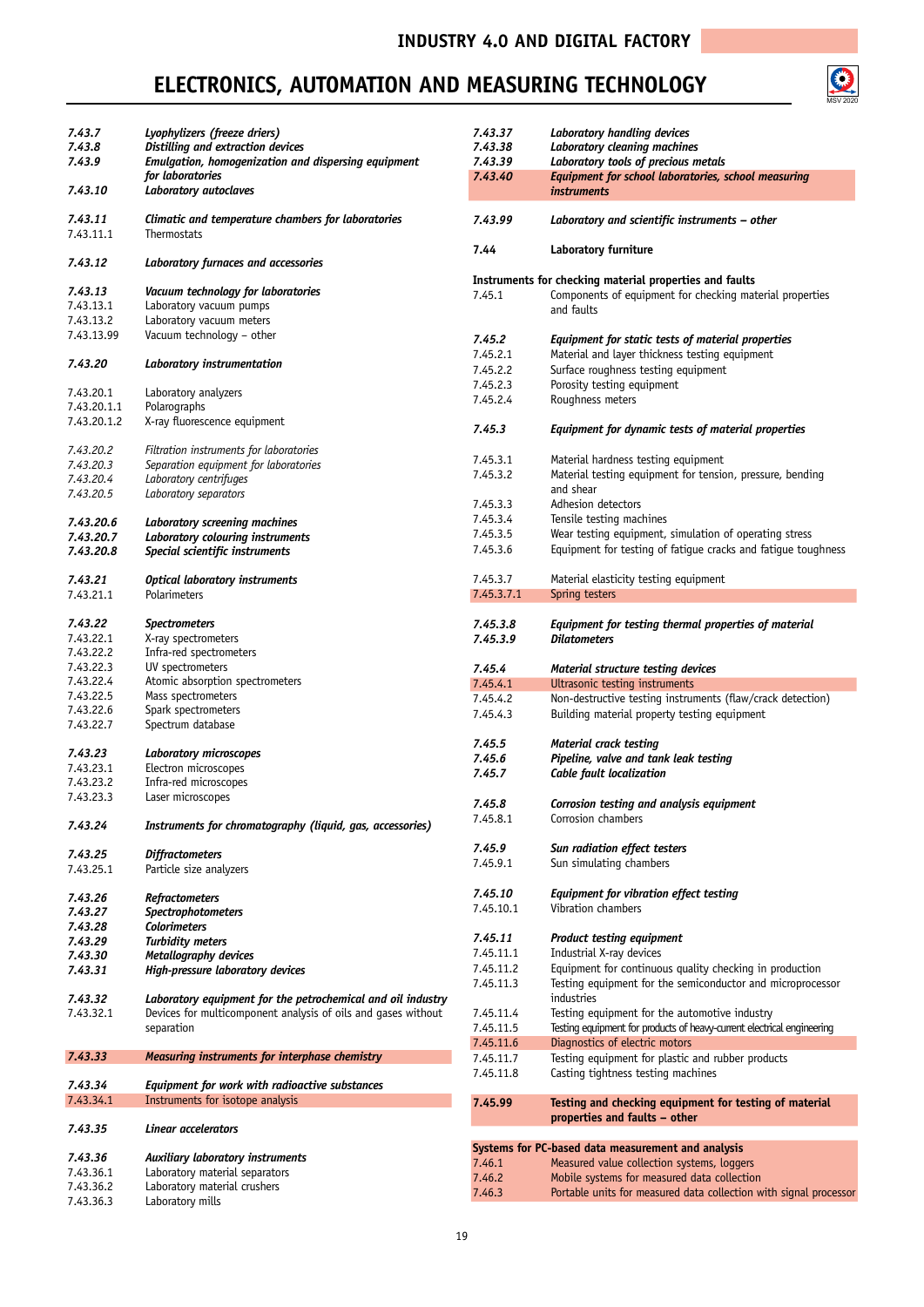

## **ELECTRONICS, AUTOMATION AND MEASURING TECHNOLOGY**

| 7.46.4   | Telemetric systems                                                            |
|----------|-------------------------------------------------------------------------------|
| 7.46.5   | Cables for measuring and laboratory devices                                   |
| 7.46.6   | <b>Measuring modules</b>                                                      |
| 7.46.7   | Measuring PC cards                                                            |
| 7.46.8   | Software for data measuring and analysis                                      |
| 7.46.9   | Measuring systems with data collection                                        |
| 7.46.99  | Components of PC-based measuring system - other                               |
| 7.47     | <b>Recording instruments</b>                                                  |
| 7.48     | Electronic picture processing in measurements                                 |
| 7.48.1   | Cameras for picture scanning                                                  |
| 7.48.1.1 | High-speed cameras                                                            |
|          |                                                                               |
| 7.48.2   | Laser scanning devices                                                        |
| 7.48.3   | Technologies for digital picture archiving and analysis                       |
|          | in measurements                                                               |
| 7.80     | Complete turnkey laboratory equipment                                         |
| 7.83     | Technical drawing instruments and special drawing tools                       |
| 7.88     | Consultancy in measuring and laboratory technology                            |
| 7.89     | Engineering and design services in measuring                                  |
| 7.90     | and laboratory technology<br>Service and repairs of instruments for measuring |
|          | and laboratory technology                                                     |
| 7.91     | Reworked laboratory and measuring technology                                  |
| 7.92     | Materials testing services                                                    |
| 7.94     | X-Ray inspections                                                             |
| 7.99     | Instruments and equipment for measuring and laboratory                        |

**technology – other**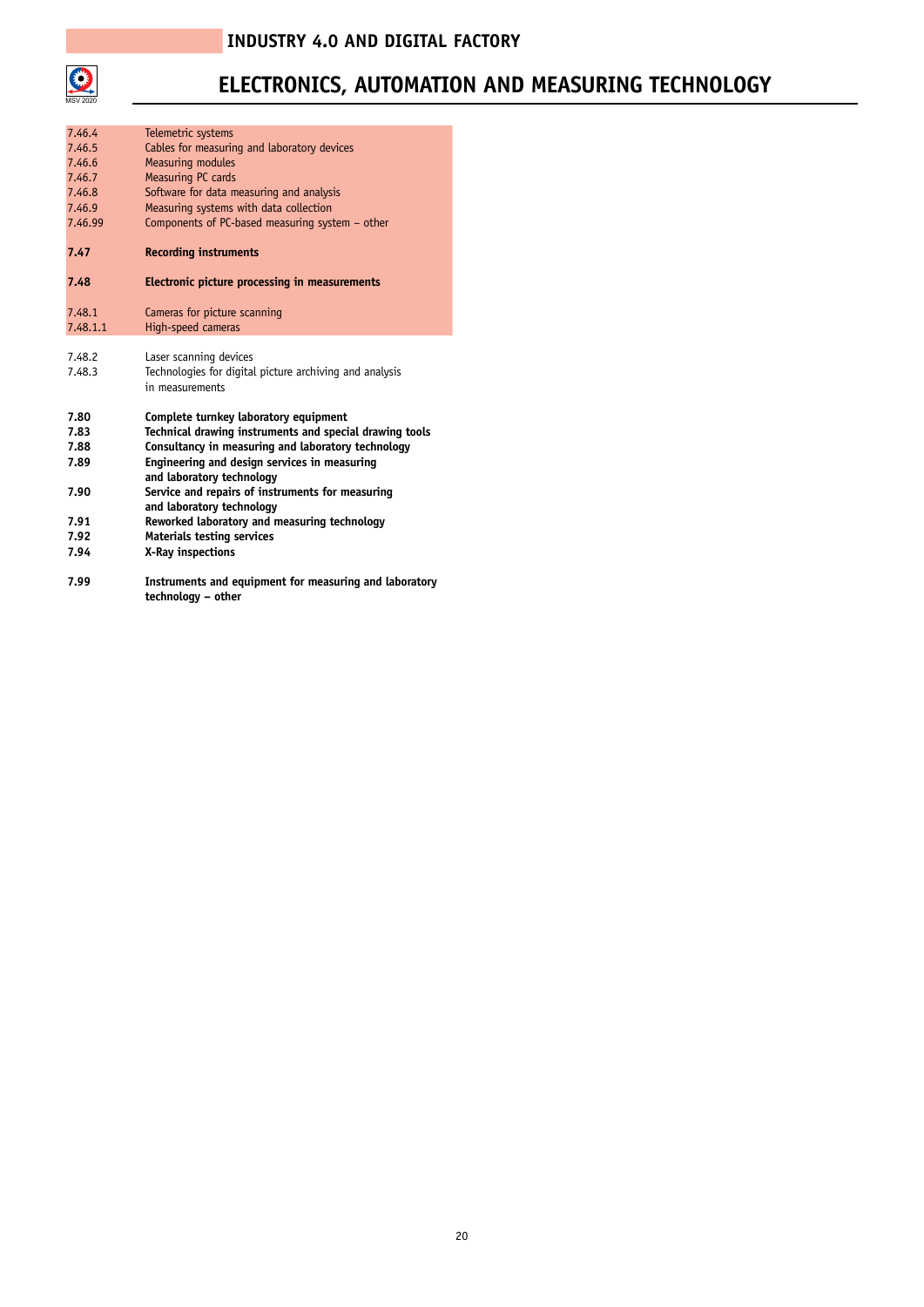## **ECOLOGICAL TECHNOLOGY**

# $\bigodot$ <br>MSV 2020

| Air-conditioning equipment |                                                                   | 8.2       | <b>Pumping stations</b>                                                     |
|----------------------------|-------------------------------------------------------------------|-----------|-----------------------------------------------------------------------------|
| 8.1.1<br>8.1.1.1           | Components for air-conditioning equipment<br>Air pipelines        |           | Technologies for the treatment of drinking, service and technological water |
| 8.1.1.2                    | Pneumatic haulage equipment                                       | 8.3.1     | Design of water treatment plants                                            |
|                            | Air distribution equipment                                        | 8.3.2     | Water treatment plant sedimentation and filtration units                    |
| 8.1.1.3                    |                                                                   |           |                                                                             |
|                            |                                                                   | 8.3.3     | Aeration equipment for water treatment plants                               |
| 8.1.2                      | <b>Fans and accessories</b>                                       | 8.3.4     | Flocculation equipment for water treatment plants                           |
| 8.1.2.1                    | Axial fans                                                        | 8.3.5     | Filters for the removal of mechanical impurities during water               |
| 8.1.2.2                    | Radial fans                                                       |           | treatment                                                                   |
| 8.1.2.99                   | Fans - other                                                      | 8.3.6     | Screens and sieves for water treatment plants                               |
|                            |                                                                   | 8.3.7     | Centrifugal impurity separators                                             |
| 8.1.3                      | Air and gas dedusting equipment                                   |           |                                                                             |
| 8.1.3.1                    | Centrifugal dust separators                                       | 8.3.8     | Chemical and physical water treatment                                       |
| 8.1.3.2                    | Accessories for air and gas dedusting equipment                   | 8.3.8.1   | Dosing equipment for water treatment plants                                 |
| 8.1.3.3                    | Air cleaners                                                      | 8.3.8.2   | Equipment for the elimination of iron and manganese during                  |
|                            |                                                                   |           | water treatment                                                             |
| 8.1.4                      | Solid particle separators                                         | 8.3.8.3   | Water softening and demineralization equipment                              |
| 8.1.4.1                    | Electrostatic separators                                          | 8.3.8.4   | Water desalting equipment                                                   |
|                            |                                                                   | 8.3.8.5   | Water decarbonization equipment                                             |
| 8.1.5                      | Solid particle filters                                            | 8.3.8.6   | Water dechlorination equipment                                              |
| 8.1.5.1                    | Filtration textiles                                               | 8.3.8.7   |                                                                             |
|                            |                                                                   |           | Filters for the elimination of unpleasant water odours                      |
| 8.1.5.2                    | Cloth filters                                                     |           | and flavours                                                                |
|                            |                                                                   | 8.3.8.8   | Equipment for the elimination of radon from water                           |
| 8.1.6                      | Exhaust and flue gas cleaning equipment                           |           |                                                                             |
|                            |                                                                   | 8.3.8.9   | Equipment for membrane separation processes                                 |
| 8.1.7                      | Heat exchangers for air-conditioning                              | 8.3.8.9.1 | Microfiltration                                                             |
| 8.1.7.1                    | Heat recycling exchangers                                         | 8.3.8.9.2 | Ultrafiltration                                                             |
|                            |                                                                   | 8.3.8.9.3 | Reverse osmosis                                                             |
| 8.1.8                      | Air-conditioning equipment for clean rooms                        |           |                                                                             |
| 8.1.8.1                    | Ventilation equipment                                             | 8.3.8.10  | Ionex systems for water treatment plants                                    |
| 8.1.8.2                    | Air heating                                                       | 8.3.8.11  | Equipment for water disinfection in treatment plants                        |
| 8.1.8.3                    | Exhausters                                                        | 8.3.8.12  | Magnetic water treatment                                                    |
| 8.1.8.4                    | Industrial air cleaning systems for machine-tools, forming        | 8.3.8.13  | Degasifying equipment                                                       |
|                            | machines and production rooms                                     | 8.3.8.99  | Chemical and physical water treatment - other                               |
|                            |                                                                   |           |                                                                             |
| 8.1.9                      | Equipment for separation of polluted gaseous substances           | 8.3.9     | Treatment of household water                                                |
|                            | from air and combustion products                                  | 8.3.9.1   | Household water treatment filters                                           |
| 8.1.9.1                    | Absorptive equipment for the purification of pollutant-loaded air |           |                                                                             |
| 8.1.9.2                    | Adsorptive equipment for the purification of pollutant-loaded air | 8.3.10    | Auxiliary equipment and accessories for water treatment                     |
|                            |                                                                   |           |                                                                             |
| 8.1.9.3                    | Biological equipment for the removal of waste substances from     |           | plants                                                                      |
|                            | pollutant-loaded air                                              | 8.3.11    | Turn-key water treatment plants                                             |
| 8.1.9.4                    | Catalytic incineration equipment for pollutant-loaded air purity  | 8.3.12    | Production of clean and ultra-clean water                                   |
| 8.1.9.5                    | Thermal equipment for pollutant-loaded air purity                 |           |                                                                             |
| 8.1.9.6                    | Condensation equipment for pollutant-loaded air purity            | 8.3.99    | Technology for the treatment of drinking, service                           |
| 8.1.9.7                    | Dust recycling equipment for working rooms                        |           | and technological waters – other                                            |
| 8.1.9.8                    | Oil and emulsion fog exhausting equipment                         |           |                                                                             |
| 8.1.9.99                   | Equipment for separation of polluted gaseous substances from      | 8.4       | Water reservoirs, tanks                                                     |
|                            | air and combustion products - other                               |           |                                                                             |
|                            |                                                                   |           | Technology for sewage water treatment plants                                |
| 8.1.10                     | Equipment for desulphurization and denitrification                |           |                                                                             |
|                            | of combustion products                                            | 8.5.1     | Design of sewage water treatment plants                                     |
| 8.1.11                     | Combustion product treatment plants for communal                  |           |                                                                             |
|                            | and industrial waste incinerators                                 | 8.5.2     | Equipment for mechanical clarification of sewage water                      |
| 8.1.12                     | Chimneys and accessories thereof                                  | 8.5.2.6   | Filters, filtration equipment for sewage water treatment plants             |
|                            |                                                                   |           |                                                                             |
| 8.1.13                     | Breathing apparatuses and respirators                             | 8.5.2.99  | Equipment for mechanical clarification of sewage water - other              |
|                            |                                                                   |           |                                                                             |
| 8.1.14                     | Air-conditioning equipment                                        | 8.5.3     | Equipment for biological purification of waste waters                       |
| 8.1.14.1                   | Air-conditioning units                                            | 8.5.3.1   | Aerobic equipment for the purification of sewage waters                     |
| 8.1.14.2                   | Equipment for creating certain climatic conditions                |           | (aeration, biodisc)                                                         |
| 8.1.14.3                   | Air moisteners and demoisteners                                   | 8.5.3.2   | Nitrification and denitrification equipment                                 |
|                            |                                                                   | 8.5.3.3   | Equipment for removing phosphorus from sewage waters                        |
| 8.1.15                     | Gas media driers                                                  | 8.5.3.4   | Biologically active filters                                                 |
| 8.1.16                     | Solenoid and pneumatic controlled valves for flow control         | 8.5.3.5   | Biodegradation of crude oil substances and their derivatives                |
| 8.1.17                     | Aerating equipment                                                |           | in sewage waters                                                            |
| 8.1.45                     | Consultancy in air purity protection                              | 8.5.3.6   | Anaerobic plants for the purification of sewage waters                      |
| 8.1.46                     | Air purity planning                                               | 8.5.3.99  | Equipment for biological purification of sewage waters – other              |
| 8.1.47                     | Reconstruction and upgrading of equipment for air treatment       |           |                                                                             |
|                            | Maintenance and repairs of pollutant-loaded air cleaning          | 8.5.4     |                                                                             |
| 8.1.48                     |                                                                   |           | Chemical and physical purification of sewage waters                         |
|                            | equipment                                                         | 8.5.4.1   | Flotation and flocculation units                                            |
|                            |                                                                   | 8.5.4.2   | Absorption and adsorption equipment for the purification                    |
| 8.1.99                     | Air-conditioning equipment - other                                |           | of sewage waters                                                            |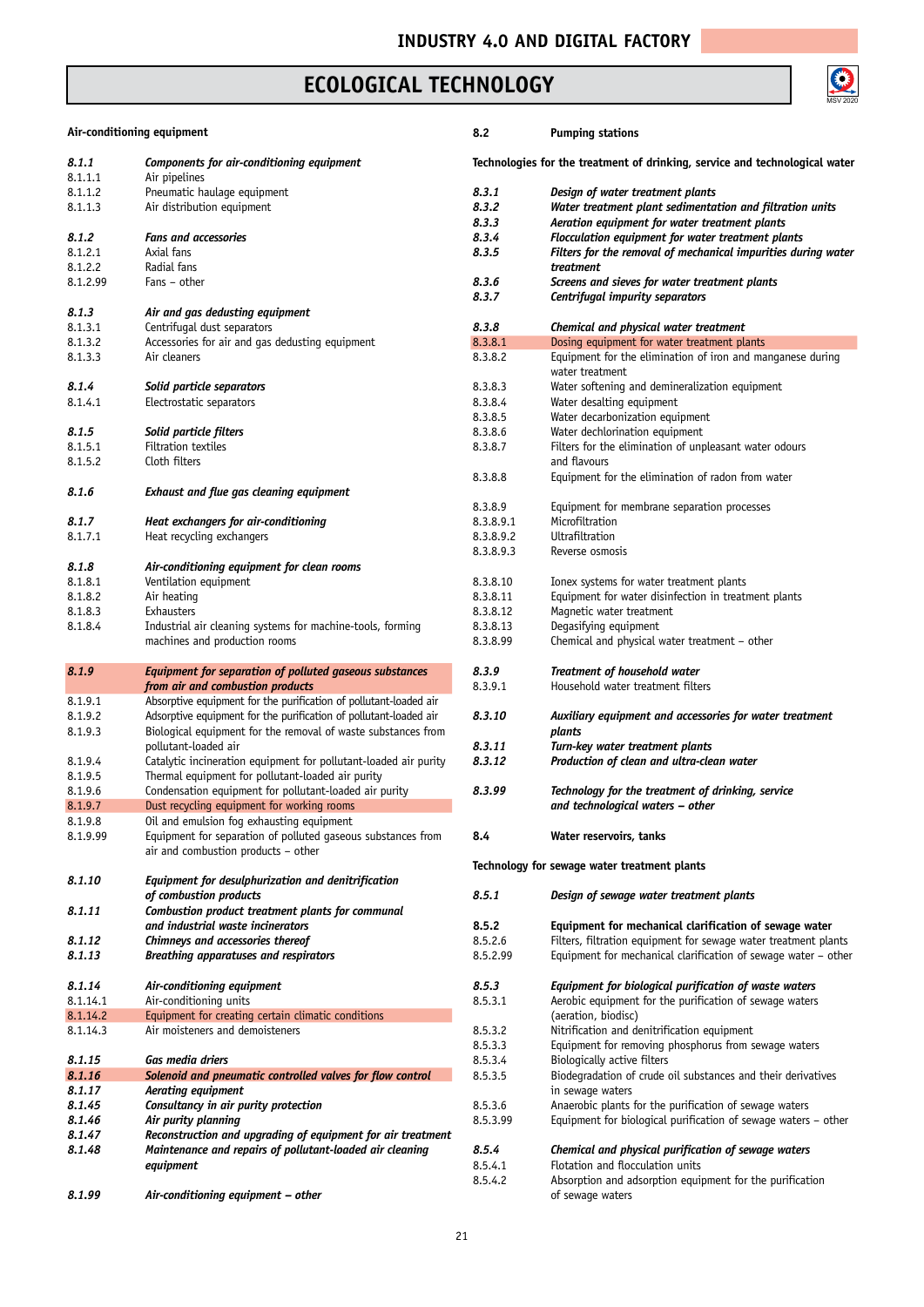

## **ECOLOGICAL TECHNOLOGY**

| 8.5.4.3   | Separators of crude oil substances                                              | 8.20.2.8                | Waste presses                                                          |
|-----------|---------------------------------------------------------------------------------|-------------------------|------------------------------------------------------------------------|
| 8.5.4.3.1 | Separators of oils, emulsions, diluents                                         | 8.20.2.8.1              | Waste baling presses                                                   |
| 8.5.4.4   | Microfiltration and ultra-filtration units for sewage water<br>treatment plants | 8.20.2.99               | Machines and equipment for waste treatment - other                     |
| 8.5.4.5   | Units for electrical dialysis                                                   | 8.20.3                  | Recovery of raw materials from waste, recycling                        |
| 8.5.4.6   | Reverse osmosis units for the purification of sewage waters                     | 8.20.3.1                | Recycling of metal-containing waste                                    |
| 8.5.4.7   | Plants with ion exchangers for the purification of sewage waters                | 8.20.3.2                | Recycling of electrotechnical scrap                                    |
| 8.5.4.8   | Equipment for disinfection and oxidation of sewage waters                       | 8.20.3.3                | Recycling of used cars                                                 |
| 8.5.4.9   | Thermal equipment for the purification of sewage waters                         |                         |                                                                        |
|           |                                                                                 | 8.20.3.4                | Recycling of used cooling equipment and refrigerators                  |
| 8.5.4.99  | Chemical and physical sewage water purification - other                         | 8.20.3.5                | Recycling of plastic waste                                             |
|           |                                                                                 | 8.20.3.6                | Recycling of textile waste                                             |
| 8.5.5     | Equipment for sewage sludge processing                                          | 8.20.3.7                | Recycling of used tyres, rubber                                        |
| 8.5.5.1   | <b>Bioreactors</b>                                                              | 8.20.3.8                | Recycling of used glass                                                |
| 8.5.5.2   | Digestion tanks                                                                 | 8.20.3.9                | Recycling of used paper                                                |
| 8.5.5.3   | Gas holders for sludge gas                                                      | 8.20.3.10               | Recycling of building debris                                           |
| 8.5.5.4   | Equipment for sludge thickening and dewatering                                  | 8.20.3.11               | Processing of waste from the food industry into animal feed            |
| 8.5.5.5   | Biogas engines                                                                  | 8.20.3.12               | Recycling of pollutant loaded air and gases                            |
| 8.5.5.6   | Equipment for the production of sewage sludge granulation<br>products           | 8.20.3.13               | Recycling of liquid waste                                              |
| 8.5.5.7   | Sludge management                                                               | 8.20.4                  | <b>Composting lines</b>                                                |
| 8.5.5.8   | Transportation and storage of sludge                                            | 8.20.5                  | <b>Fermentation plants</b>                                             |
| 8.5.5.99  | Equipment for the processing of sewage $-$ other                                |                         |                                                                        |
|           |                                                                                 | 8.20.6                  | Thermal processing of waste                                            |
| 8.6       | Pumps, blowers, agitators for water management                                  | 8.20.6.1                | Communal waste incinerators                                            |
| 8.7       | Power plants for water management                                               | 8.20.6.2                | Industrial waste incinerators                                          |
| 8.8       | Construction components for water management                                    | 8.20.6.3                | Hospital waste incinerators                                            |
|           |                                                                                 |                         |                                                                        |
| 8.9       | Chemical products for water treatment and purification                          | 8.20.6.4                | Equipment for pyrolysis                                                |
|           | Sewage water treatment plants                                                   | 8.20.7                  | Waste storage                                                          |
|           |                                                                                 | 8.20.7.1                | Engineering and geological investigation                               |
| 8.10.1    | Communal sewage treatment plants                                                | 8.20.7.2                | Design of dumping sites                                                |
| 8.10.2    | Industrial sewage water treatment plants                                        | 8.20.7.3                | Geotextiles                                                            |
| 8.10.3    | Complete deliveries of sewage treatment plants                                  | 8.20.7.4                | Insulation and sealing films and materials for dumping                 |
|           |                                                                                 |                         | sites                                                                  |
| 8.11      | Sewerage networks and sewers                                                    | 8.20.7.5                | Tubes for degasification and drainage of dumping sites                 |
| 8.12      | Water reservoirs for water accumulation                                         | 8.20.7.6                | Biogas stations                                                        |
| 8.13      | Advisory service for water purity protection                                    | 8.20.7.7                | Weighing equipment for dumping sites                                   |
| 8.14      | Reconstruction and upgrading of unsuitable sewage water                         | 8.20.7.8                | Monitoring systems for dumping sites                                   |
|           | treatment plants                                                                | 8.20.7.9                | Trenchless drainage of existing dumping sites                          |
| 8.15      | Service and repair of water treatment and sewage plants<br>equipment            | 8.20.7.10               | Operation of dumping sites                                             |
| 8.16      | Technology for the reduction of technological water                             | 8.20.8                  | Elimination of waste by solidification                                 |
|           |                                                                                 |                         |                                                                        |
|           | consumption                                                                     | 8.20.9                  | Elimination of waste by biodegradation                                 |
|           |                                                                                 | 8.20.10                 | Hazardous waste elimination technology                                 |
|           | Waste processing and utilization                                                | 8.20.11                 | Advisory service for waste disposal                                    |
|           |                                                                                 | 8.20.12                 | <b>Elaboration of waste management studies</b>                         |
| 8.20.1    | Collection and transportation of waste                                          | 8.20.13                 | Transportation of hazardous waste and substances                       |
| 8.20.1.1  | Waste bins                                                                      | 8.20.14                 | Comprehensive solutions in waste disposal                              |
| 8.20.1.2  | Containers for the collection of communal waste                                 | 8.20.15                 | Complex waste management by own staff to order                         |
| 8.20.1.3  | Containers for the collection of industrial waste                               | 8.20.16                 | Reduction of waste production                                          |
| 8.20.1.4  | Containers and barrels for the collection of hazardous waste                    |                         |                                                                        |
| 8.20.1.5  | Silos and industrial tanks for waste                                            | 8.20.99                 | Waste processing and utilization - other                               |
| 8.20.1.6  | Hospital waste bins                                                             |                         |                                                                        |
| 8.20.1.7  | Mobile and ecological toilets                                                   | 8.21                    | Soil and landscape protection                                          |
| 8.20.1.8  | Equipment for waste compaction and compression                                  |                         |                                                                        |
| 8.20.1.9  | Waste loading and handling equipment                                            |                         | Environment-friendly technologies for and industry                     |
| 8.20.1.10 | Transport equipment for waste transportation                                    | 8.22.1                  | Alternative power sources                                              |
|           |                                                                                 |                         |                                                                        |
| 8.20.1.11 | Complete programme for storing and handling of hazardous                        | 8.22.2                  | Energy-saving devices and technologies                                 |
|           | materials                                                                       | 8.22.3                  | Packaging engineering and materials harmless                           |
| 8.20.1.99 | Equipment for the collection and transportation of waste -                      |                         | for the environment                                                    |
|           | other                                                                           | 8.22.4                  | Environment-sound chemicals                                            |
|           |                                                                                 | 8.22.5                  | Waste free technologies                                                |
| 8.20.2    | Machines and equipment for waste treatment                                      | 8.22.99                 | Environment-friendly technologies for industry other                   |
| 8.20.2.1  | High-pressure water cutting and demolition systems                              |                         |                                                                        |
| 8.20.2.2  | Hydraulic shears                                                                |                         | Removal of old environmental burden and consequences                   |
| 8.20.2.3  | Cutting mills                                                                   | of ecological disasters |                                                                        |
| 8.20.2.4  | Waste crushers                                                                  | 8.25.1                  | Equipment for the detection of contaminants                            |
| 8.20.2.5  | Bulk transport conveyers and waste feeders                                      |                         | in soil and soil air                                                   |
| 8.20.2.6  | Waste-storage bins                                                              | 8.25.2                  | Equipment for the detection of contaminants in water                   |
| 8.20.2.7  | Waste sorting plants                                                            | 8.25.3                  | Hydrogeological research for the detection of bedrock<br>contamination |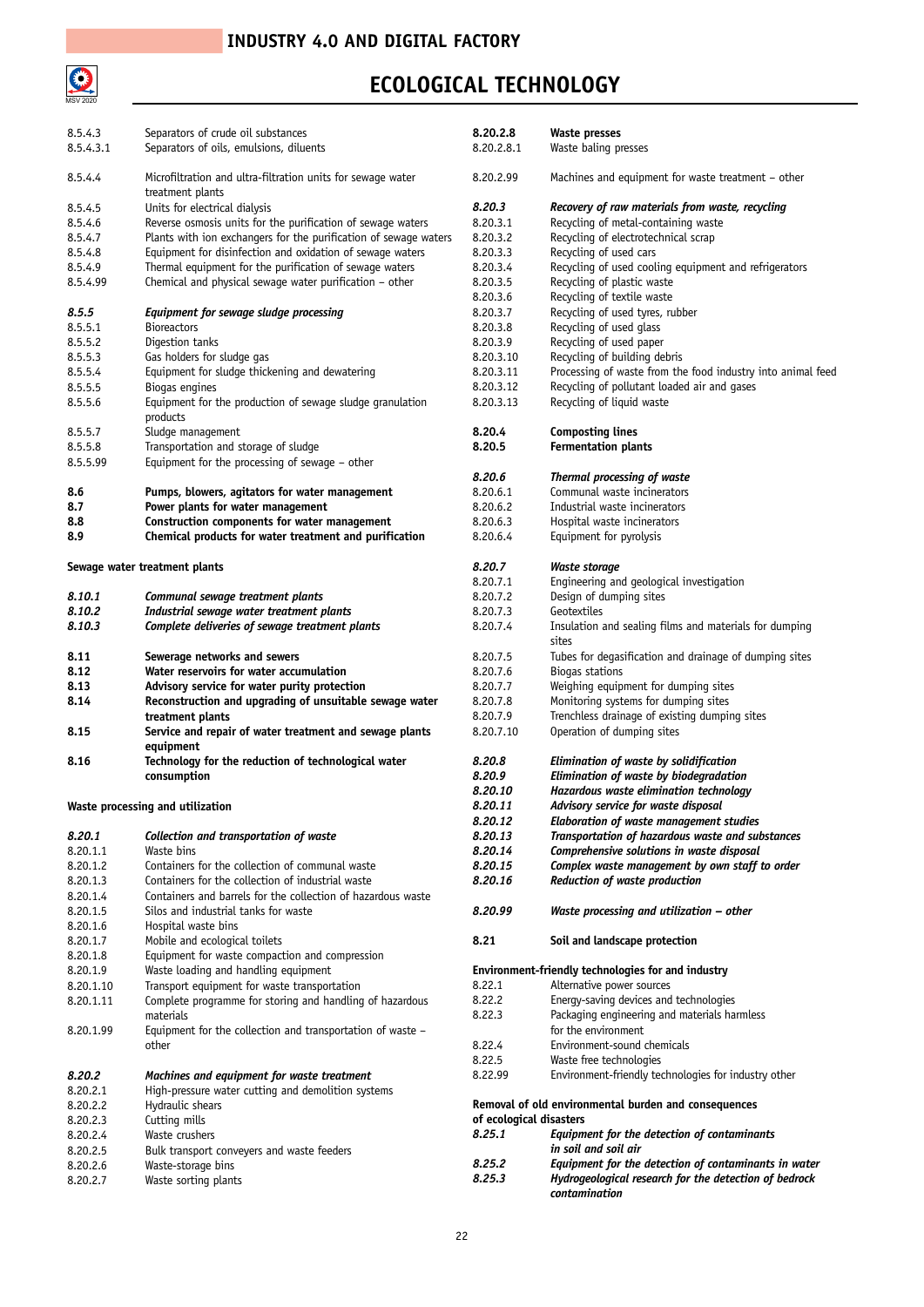#### **ECOLOGICAL TECHNOLOGY**



| 8.25.4             | Elimination of contaminants from geological environment                                          |
|--------------------|--------------------------------------------------------------------------------------------------|
| 8.25.5             | <b>Cleaning of soils</b>                                                                         |
| 8.25.6             | Maintenance and recultivation of old landfills                                                   |
| 8.25.7             | Removal of contaminants from ground and underground                                              |
|                    | waters                                                                                           |
| 8.25.8             | Maintenance of chemical plants                                                                   |
| 8.25.9             | Maintenance of contaminated industrial zones                                                     |
| 8.25.10            | Elimination of waste generated in the process of reclamation                                     |
| 8.25.11            | Elimination of organic contamination                                                             |
| 8.25.12            | Equipment for signalling ecological disasters                                                    |
| 8.25.13            | Equipment preventing emergency leakage of contaminants                                           |
| 8.25.14            | Protective clothes and aids for work with hazardous<br>and toxic substances                      |
| 8.25.15            | Advisory service for old environmental burden and ecological                                     |
|                    | incidents                                                                                        |
| 8.25.16            | <b>Decontamination projects</b>                                                                  |
| 8.25.99            | Removal of old environmental burden and consequences                                             |
|                    | of ecological incidents - other                                                                  |
| Noise reduction    |                                                                                                  |
| 8.30.1             |                                                                                                  |
| 8.30.2             | Soundproof insulation materials<br>Sound protection absorption walls and panels                  |
| 8.30.3             | Sound protection booths, sheaths, walls, barriers                                                |
| 8.30.4             | Sound mufflers                                                                                   |
| 8.30.5             | <b>Impact and vibration suppressors</b>                                                          |
| 8.30.6             | Soundproof windows                                                                               |
| 8.30.7             | Design of sound protection measures                                                              |
| 8.30.99            | Noise reduction - other                                                                          |
|                    |                                                                                                  |
|                    |                                                                                                  |
|                    | <b>Instrumentation for environment control</b>                                                   |
| 8.33.1             | Control and requlating systems for environmental technology                                      |
| 8.33.2             | Instrumentation for air and flue gas analysis                                                    |
| 8.33.3             | Equipment for ionizing radiation measurements                                                    |
| 8.33.4             | Instrumentation for noise and vibration measurements                                             |
| 8.33.5             | Instrumentation for soil analysis                                                                |
| 8.33.6             | Monitoring in the environmental sector                                                           |
| 8.33.7             | Accredited test laboratories                                                                     |
| 8.33.8             | Production of measuring devices for the environmental sector                                     |
|                    | to order                                                                                         |
| 8.33.9             | Complex equipment of laboratories                                                                |
| 8.33.10            | Hardware and software for environmental protection                                               |
| 8.33.11<br>8.33.99 | Communication engineering for data transmission<br>Instrumentation for environment control other |

#### **Machines for industrial cleaning and washing**

| 8.40.1   | <b>Cleaning machines</b>                         |
|----------|--------------------------------------------------|
| 8.40.2   | Baling presses for waste separation and handling |
| 8.40.3   | Industrial cleaning machines                     |
| 8.40.3.1 | High-pressure cleaning equipment                 |
| 8.40.3.2 | Ultrasonic washing equipment                     |
| 8.40.3.3 | Industrial washing tables                        |
| 8.40.3.4 | Industrial vakuum cleaners                       |

- *8.40.4 Sweeping and floor washing machines 8.40.5 Machines for the cleaning of roads and airports*
- *8.40.99 Machines for industrial cleaning and washing – other*

**Literature, services, research, environmental organizations**

#### *8.50.1 Literature and periodicals on the environment*

#### *Environmental services*

|          | Elaboration of environmental audits              |
|----------|--------------------------------------------------|
| 8.50.2.1 |                                                  |
| 8.50.2.2 | Energy audit elaboration                         |
| 8.50.2.3 | Risk analysis                                    |
| 8.50.2.4 | Investigation of environmental burden            |
| 8.50.2.5 | Dispersion studies                               |
| 8.50.2.6 | Assessment of project impact on the environment  |
| 8.50.2.7 | Expert opinions for the State Environmental Fund |

| 8.50.2.8  | Projects of ecological business management systems            |
|-----------|---------------------------------------------------------------|
| 8.50.2.9  | Consultancy in the introduction of ISO 14000 Standards        |
| 8.50.2.10 | Advisory service for environmental legislation                |
| 8.50.2.11 | Legal representation                                          |
| 8.50.2.12 | Patents, licences, know-how in environmental protection       |
| 8.50.2.13 | Product certification complying with environmental protection |
| 8.50.2.14 | Assessment of environmental damages                           |
| 8.50.2.15 | Financing of environmental projects                           |
|           |                                                               |
| 8.50.3    | <b>Environment monitoring</b>                                 |
|           |                                                               |
| 8.50.4    | Accredited testing laboratories for the environment           |
| 8.50.4.1  | Accredited soil and waste analyses                            |
| 8.50.4.2  | Accredited water analyses                                     |
| 8.50.4.3  | Accredited analyses of emissions and air pollution            |
| 8.50.5    | <b>Environment research</b>                                   |
| 8.50.6    | <b>Environmental organisations</b>                            |
| 8.50.99   | Literature, services, research, environmental organisations - |
|           | other                                                         |

#### **Circular economy**

| 8.60.1  | Recycling of water, nutrients and energy<br>contained in it. |
|---------|--------------------------------------------------------------|
| 8.60.2  | Recirculation of water in enterprises                        |
| 8.60.3  | Application of greywater in construction                     |
| 8.60.4  | Rain water management systems                                |
| 8.60.5  | Energy self-sufficient systems for households                |
| 8.60.6  | New energy sources                                           |
| 8.60.7  | Biogas stations of a new generation                          |
| 8.60.8  | Circular economy systems for civil engineering               |
| 8.60.9  | New building materials                                       |
| 8.60.10 | Circular economy systems for waste management                |
| 8.60.11 | Innovative sorting systems                                   |
| 8.60.12 | New waste recycling technologies                             |
| 8.60.13 | Materials from waste in general                              |
| 8.60.14 | Materials from waste flows                                   |
| 8.60.15 | Products from secondary raw materials                        |
| 8.60.16 | Digital technologies in circular economy                     |
| 8.60.17 | Smart systems for effective source usage control             |
| 8.60.18 | Refurbishment and repair systems                             |
| 8.60.19 | Circular economy services                                    |
| 8.60.20 | Consultancy in the field of circular economy                 |
| 8.60.21 | Rent of systems and equipment in circular economy            |
| 8.60.22 | Circular economy research and development                    |
| 8.60.23 | Other circular economy                                       |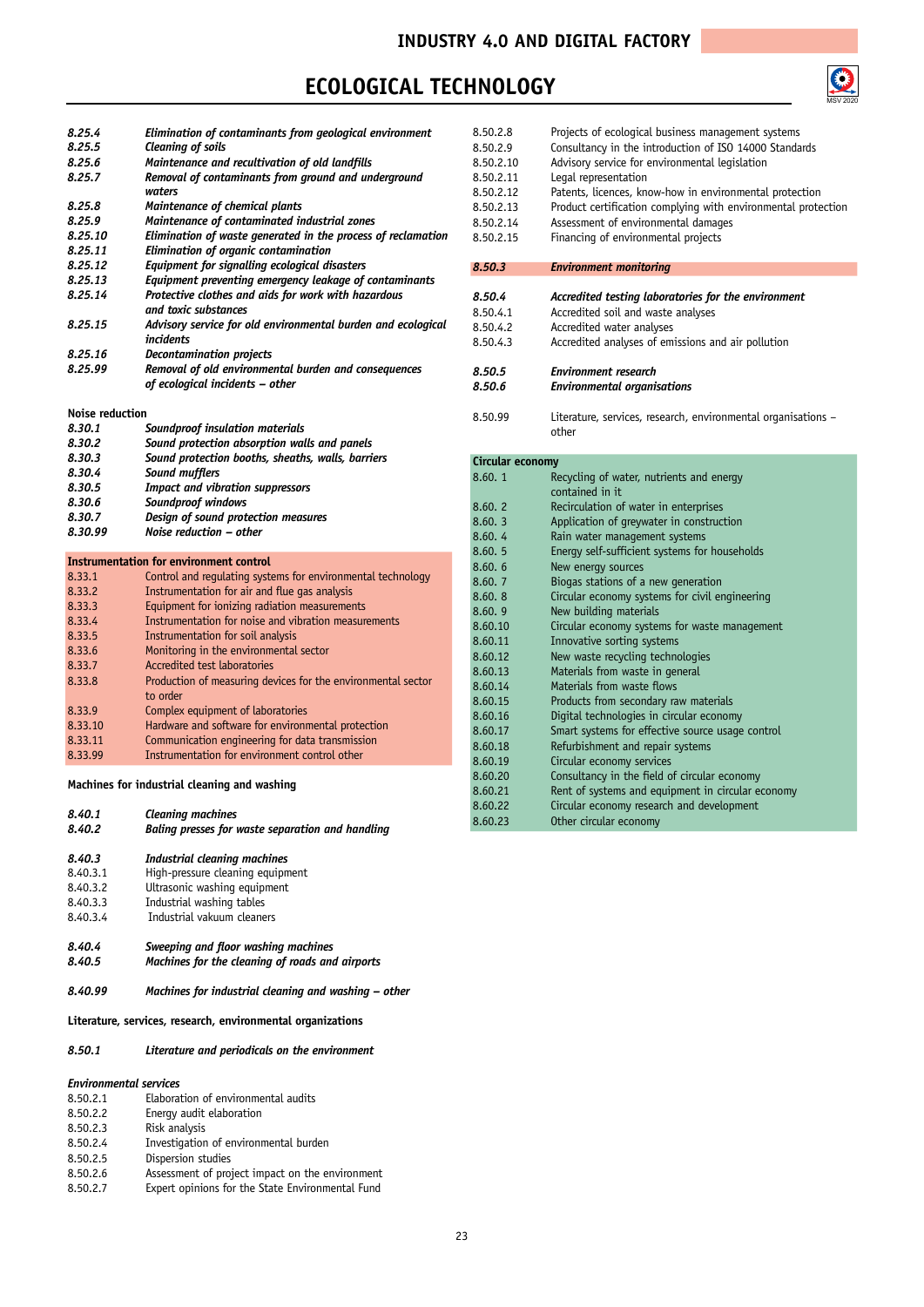

## **RESEARCH, DEVELOPMENT, TRANSFER OF TECHNOLOGIES, FINANCIAL AND OTHER SERVICES**

| Science and research |                                                                   | 9.2.31<br>9,2,32 | Operation and equipment control<br><b>FM (Facility Management) services</b> |
|----------------------|-------------------------------------------------------------------|------------------|-----------------------------------------------------------------------------|
| 9.1.1                | <b>Basic and applied research</b>                                 |                  |                                                                             |
| 9.1.1.1              | Research in the field of raw materials and power resources        |                  | Organisations, institutions                                                 |
| 9.1.1.2              | Research in the field of materials                                | 9.2.33.1         | State authorities, governmental institutions                                |
| 9.1.1.3              | Research in the field of nanotechnologies                         |                  |                                                                             |
| 9.1.1.4              | Research in the field of physics                                  | 9.2.33.2         | Non-governmental institutions                                               |
| 9.1.1.5              | Research in the field of nuclear engineering                      | 9.2.33.2.1       | Chambers of commerce                                                        |
| 9.1.1.6              | Research in the field of electrical engineering                   | 9.2.33.2.2       | Interest unions, interest associations                                      |
| 9.1.1.7              | Research in the field of information processing                   |                  |                                                                             |
|                      | and communication                                                 | 9.2.33.3         | Multinational institutions                                                  |
| 9.1.1.8              | Research in the field of industrial automation                    | 9.2.33.3.1       | European institutions                                                       |
| 9.1.1.9              | Research in the field of machine and equipment design             | 9.2.33.3.2       | Cooperation and assistance programmes                                       |
| 9.1.1.10             | Research in the field of traffic and transport                    |                  |                                                                             |
| 9.1.1.11             | Research in the field of economics and management                 | 9.2.34           | Schools                                                                     |
|                      |                                                                   |                  |                                                                             |
| 9.1.1.99             | Basic and applied research in other technical fields              | 9.2.99           | Services – other                                                            |
|                      | Economic, financial, advertising and other services, institutions |                  | Offer of industrial real estates and localities, regional development       |
|                      | Banks and financial institutions                                  | 9.3.1<br>9.3.2   | Land planning                                                               |
| 9.2.1                |                                                                   |                  | Programmes for regional development                                         |
| 9.2.2                | Financial consulting                                              | 9.3.3            | Presentation of development and investment plans                            |
| 9.2.3                | Organizational, economic and entrepreneurial consultancy          | 9.3.4            | Technology parks, business centres, free trade areas                        |
| 9.2.4                | Financing                                                         | 9.3.5            | Offer of development localities for industrial construction                 |
| 9.2.5                | Leasing                                                           | 9.3.6            | Offer of industrial real estates                                            |
| 9.2.6                | Insurance                                                         | 9.3.7            | <b>Demand for investors</b>                                                 |
| 9.2.7                | Export consultancy                                                | 9.3.8            | Financial institutions, project financing, services                         |
| 9.2.8                | Searching of business contacts abroad                             | 9.3.99           | Business and investment activities - other                                  |
| 9.2.9                | Assessment of company's financial standing                        |                  |                                                                             |
| 9.2.10               | Securing import - export                                          |                  |                                                                             |
| 9.2.11               | Representation of foreign companies                               |                  |                                                                             |
| 9.2.12               | Evaluation of patents, patent representation                      |                  |                                                                             |
| 9.2.13               | Know-how                                                          |                  |                                                                             |
| 9.2.14               | Licensing                                                         |                  |                                                                             |
| 9.2.15               | Trade marks                                                       |                  |                                                                             |
| 9.2.16               | <b>Standards</b>                                                  |                  |                                                                             |
| 9.2.17               | Product certification                                             |                  |                                                                             |
|                      |                                                                   |                  |                                                                             |
| 9.2.18               | Quality certification                                             |                  |                                                                             |
| 9.2.18.1             | Consultancy in the field of introduction of ISO 9 000             |                  |                                                                             |
|                      | and ISO 14 000 Standards                                          |                  |                                                                             |
| 9.2.19               | Take-over tests                                                   |                  |                                                                             |
| 9.2.20               | Product and package design                                        |                  |                                                                             |
|                      |                                                                   |                  |                                                                             |
| 9,2,21               | Marketing                                                         |                  |                                                                             |
| 9.2.21.1             | Market research                                                   |                  |                                                                             |
| 9.2.21.2             | Market information                                                |                  |                                                                             |
| 9.2.21.3             | Addresses of prospective customers                                |                  |                                                                             |
| 9.2.21.4             | Information data banks                                            |                  |                                                                             |
| 9.2.21.5             | Direct mailing                                                    |                  |                                                                             |
|                      |                                                                   |                  |                                                                             |
|                      | Advertising and publicity services                                |                  |                                                                             |
| 9.2.22.1             | Advertising articles and gifts                                    |                  |                                                                             |
| 9.2.22.2             | Advertising services abroad                                       |                  |                                                                             |
| 9.2.22.3             | Advertising printed matter                                        |                  |                                                                             |
| 9.2.22.4             | Internet-based advertising services                               |                  |                                                                             |
| 9.2.23               | <b>Publishing houses</b>                                          |                  |                                                                             |
| 9.2.23.1             | Specialist newspapers and journals                                |                  |                                                                             |
| 9.2.23.2             | Specialist publications                                           |                  |                                                                             |
|                      |                                                                   |                  |                                                                             |
| 9.2.24               | <b>Technical information</b>                                      |                  |                                                                             |
| 9.2.25               | Seminars and special training                                     |                  |                                                                             |
| 9.2.26               | Support of trading and export                                     |                  |                                                                             |
|                      |                                                                   |                  |                                                                             |
| 9.2.27               | <b>Engineering services</b>                                       |                  |                                                                             |
| 9.2.27.1             | Product development                                               |                  |                                                                             |
|                      |                                                                   |                  |                                                                             |
| 9.2.28<br>9.2.29     | <b>Technical services</b>                                         |                  |                                                                             |
|                      | Testing                                                           |                  |                                                                             |
| 9.2.30               | <b>Quality control</b>                                            |                  |                                                                             |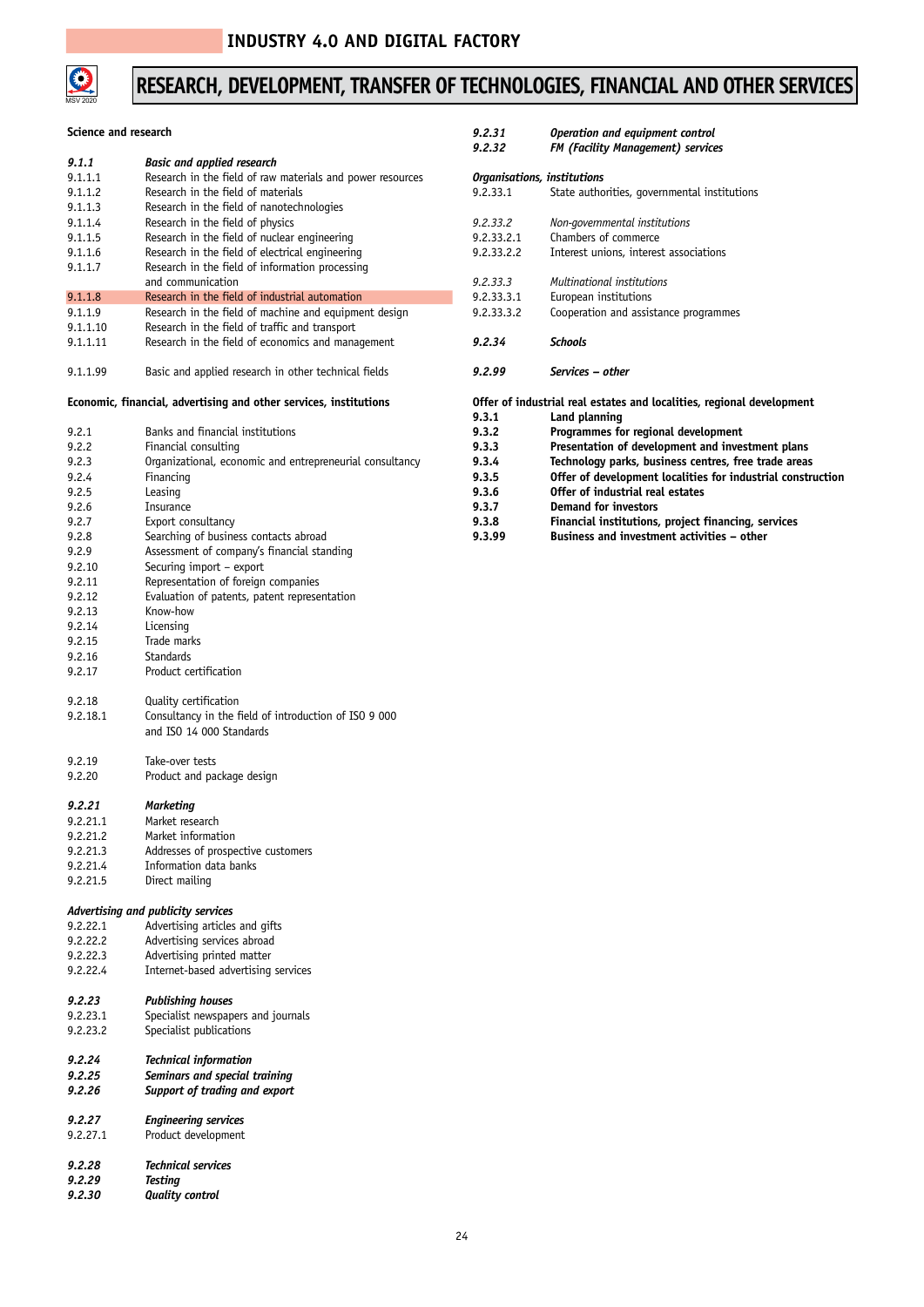$\bigodot$ <br>MSV 2020

## **TRANSPORTATION, HANDLING, INDUSTRIAL PACKING, WAREHOUSING AND LOGISTICS**

| 10.1                      | <b>Ships</b>                                                      | <b>Transport and lift trucks</b> |                                                                       |
|---------------------------|-------------------------------------------------------------------|----------------------------------|-----------------------------------------------------------------------|
| 10.1.1                    | Parts and accessories for ships                                   | 10.6.1                           | Truck parts                                                           |
|                           |                                                                   | 10.6.2                           | <b>Hand trucks</b>                                                    |
| 10.2<br>10.2.1            | Aircraft and aero instruments<br>Airplane parts and accessories   | 10.6.3                           |                                                                       |
| 10.2.2                    | <b>Aviation instruments</b>                                       | 10.6.3.1                         | <b>Battery trucks</b><br>Batteries and accessories for battery trucks |
| 10.2.3                    | Security aircraft technology                                      |                                  |                                                                       |
|                           |                                                                   | 10.6.4                           | Gas-operated trucks                                                   |
| 10.2.4                    | Airport equipment                                                 | 10.6.5                           | I.C. engine equipped trucks                                           |
|                           |                                                                   | 10.6.6                           | Driverless trucks, induction trucks                                   |
| <b>Rail vehicles</b>      |                                                                   |                                  |                                                                       |
|                           |                                                                   | 10.6.7                           | Attachments for transport trucks                                      |
| 10.3.1                    | Parts and accessories for rail vehicles                           | 10.6.7.1                         | Attachments for high-lift trucks                                      |
| 10.3.1.1                  | Remote control of locomotives                                     |                                  |                                                                       |
|                           |                                                                   | 10.6.99                          | Transport and lift trucks – other                                     |
| 10.3.2                    | Locomotives                                                       |                                  |                                                                       |
| 10.3.3                    | Carriages                                                         | 10.7                             | Lifts                                                                 |
| 10.3.4                    | Special carriages                                                 |                                  |                                                                       |
| 10.3.5                    | <b>Undercarriages</b>                                             | <b>Transport equipment</b>       |                                                                       |
| 10.3.6                    | <b>Tramways</b>                                                   |                                  |                                                                       |
| 10.3.90                   | Overhauls, upgrading and reconstructions                          | 10.8.1                           | Parts and accessories of transport equipment                          |
|                           | of rail vehicles                                                  | 10.8.1.1                         | Conveyer parts and accessories                                        |
| 10.3.91                   | Turnouts and superstructures                                      |                                  |                                                                       |
|                           |                                                                   |                                  | Conveyers for loose materials transport                               |
| Cranes                    |                                                                   | 10.8.2.1<br>10.8.2.2             | Band conveyers                                                        |
|                           | Parts and accessories for cranes                                  |                                  | Worm conveyers                                                        |
| 10.4.1<br>10.4.1.1        | Remote control of cranes                                          | 10.8.2.3<br>10.8.2.4             | Vibratory conveyers<br>Chain/Redler conveyers                         |
| 10.4.1.2                  |                                                                   | 10.8.2.5                         | Bucket elevators                                                      |
| 10.4.1.3                  | Binding ropes, eyes and hooks<br>Crane tracks                     | 10.8.2.99                        | Conveyers for loose materials transport - other                       |
| 10.4.1.4                  | Suspension equipment                                              |                                  |                                                                       |
|                           |                                                                   | 10.8.3                           | Conveyers for lump materials transport                                |
| 10.4.2                    | <b>Bridge cranes</b>                                              | 10.8.3.1                         | Roller conveyers                                                      |
| 10.4.3                    | Crane wagons                                                      | 10.8.3.2                         | Wheel conveyers                                                       |
| 10.4.4                    | <b>Tower cranes</b>                                               | 10.8.3.3                         | <b>Ball conveyers</b>                                                 |
| 10.4.5                    | <b>Full-portal gantry cranes</b>                                  | 10.8.3.4                         | Overhead conveyers incl. overhead grooves                             |
| 10.4.6                    | Pillar and mast cranes                                            | 10.8.3.99                        | Conveyers for lump materials transport - other                        |
| 10.4.7                    | <b>Truck cranes</b>                                               |                                  |                                                                       |
| 10.4.8                    | Jib cranes                                                        | 10.8.4                           | <b>Pneumatic transport</b>                                            |
| 10.4.9                    | <b>Bracket cranes</b>                                             | 10.8.99                          | Transport equipment - other                                           |
| 10.4.10                   | Erecting cranes                                                   |                                  |                                                                       |
| 10.4.11                   | <b>Grab cranes</b>                                                | 10.9                             | Rope conveyers                                                        |
| 10.4.12                   | Telescopic cranes                                                 |                                  |                                                                       |
| 10.4.13                   | Cable cranes                                                      | Handling equipment               |                                                                       |
| 10.4.14                   | Rotary cranes                                                     |                                  |                                                                       |
| 10.4.15                   | Metallurgical industrial cranes                                   | 10.10.1                          | Equipment for loading and unloading lump materials                    |
| 10.4.16                   | Cranes for works on electrical lines                              | 10.10.1.1                        | Arm loaders                                                           |
| 10.4.17                   | Cranes for harbours and shipvards                                 | 10.10.1.2                        | Hydraulic arms                                                        |
| 10.4.90                   | Overhauls, upgrading and reconstructions of cranes                |                                  |                                                                       |
| 10.4.99                   | Cranes - other                                                    | 10.10.2                          | Equipment for loading and unloading loose materials                   |
|                           |                                                                   |                                  |                                                                       |
| <b>Lifting mechanisms</b> |                                                                   | 10.10.3                          | <b>Transport means</b>                                                |
|                           |                                                                   | 10.10.3.1                        | Pallets                                                               |
| 10.5.1                    | <b>Pulley blocks</b>                                              | 10.10.3.2                        | Pallet superstructures                                                |
| 10.5.1.1                  | Rope pulley blocks                                                | 10.10.3.3                        | Storing cases                                                         |
| 10.5.1.2                  | Chain pulley blocks                                               | 10.10.3.4                        | Crates                                                                |
|                           |                                                                   | 10.10.3.5                        | Rolltainers                                                           |
| 10.5.2                    | Jacks                                                             | 10.10.3.6                        | Containers incl. ISO                                                  |
| 10.5.3                    | <b>Pneumatic lifting mechanisms</b>                               | 10.10.3.7                        | Containers for the transport of liquids                               |
| 10.5.4                    | <b>Hydraulic lifting mechanisms</b>                               | 10.10.3.8<br>10.10.3.9           | <b>Omnitainers</b><br>Cistern semi-trailers                           |
|                           |                                                                   |                                  |                                                                       |
| 10.5.4.1                  | Hydraulic jacks                                                   | 10.10.3.99                       | Transport means - other                                               |
|                           |                                                                   | 10.10.4                          | Storing and disassembling machines                                    |
| 10.5.5<br>10.5.6          | Lifting platforms and ramps                                       | 10.10.4.1                        | Palletizing and depalletizing machines                                |
|                           | <b>Lifting electromagnets</b><br><b>Permanent lifting magnets</b> | 10.10.4.2                        | Stacking and destacking equipment                                     |
| 10.5.7                    | Hand-operated lifting equipment                                   | 10.10.4.9                        | Storing and disassembling machines - other                            |
| 10.5.8<br>10.5.9          | Load grasping equipment                                           |                                  |                                                                       |
| 10.5.10                   | Winches                                                           | 10.10.5                          | Machines for adjusting handling equipment                             |
| 10.5.11                   | Vacuum gripping and hoisting devices                              | 10.10.5.1                        | Bundling equipment                                                    |
| 10.5.99                   | Lifting mechanisms - other                                        |                                  |                                                                       |
|                           |                                                                   |                                  |                                                                       |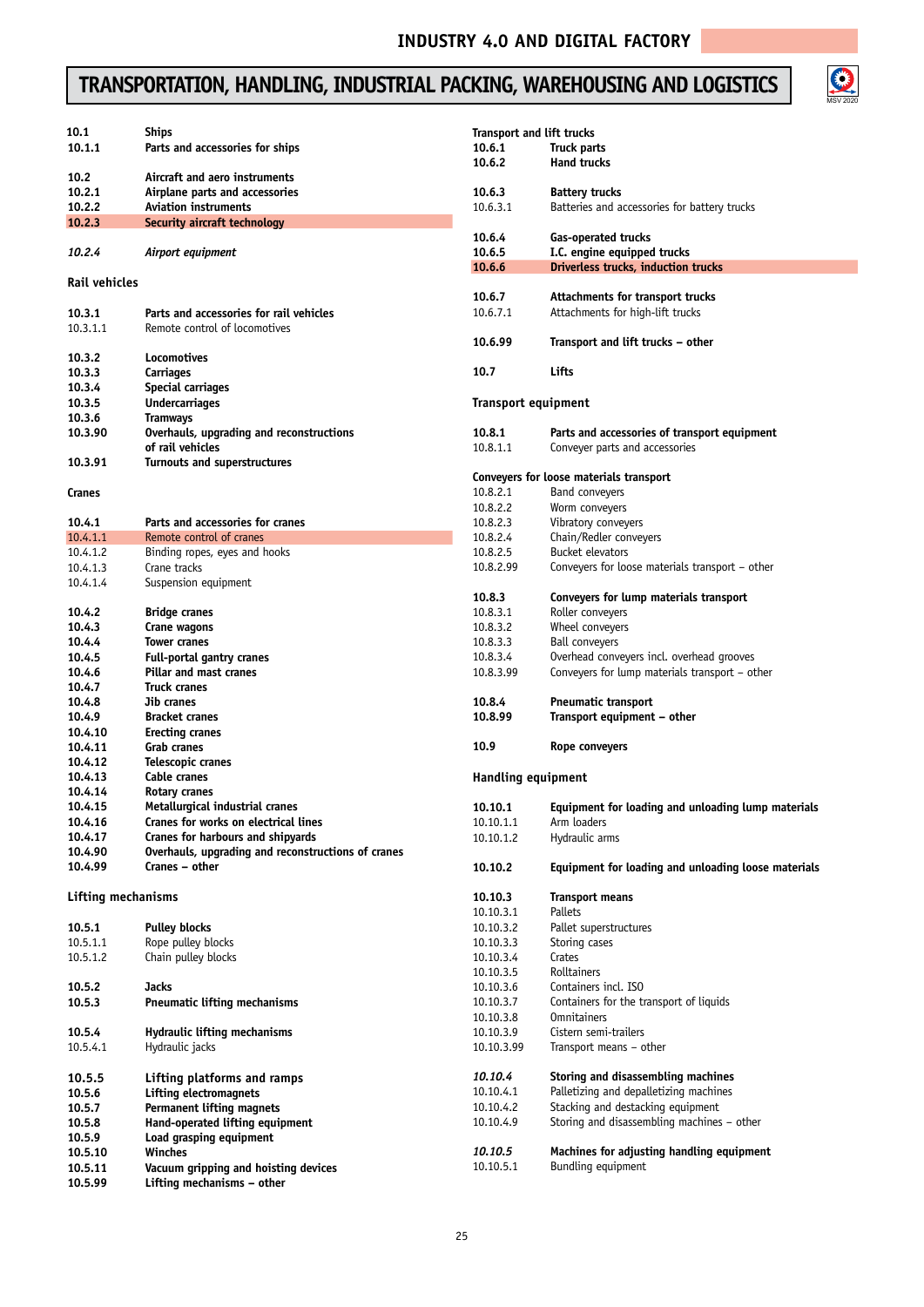

## **TRANSPORTATION, HANDLING, INDUSTRIAL PACKING, WAREHOUSING AND LOGISTICS**

| 10.10.5.2<br>10.10.5.2.1            | Strapping equipment<br>Strappings                                                                                  | 10.15.7<br>10.15.7.1 | Parking systems<br>Automated parking houses                                         |
|-------------------------------------|--------------------------------------------------------------------------------------------------------------------|----------------------|-------------------------------------------------------------------------------------|
| 10.10.5.3                           | Binding equipment                                                                                                  | 10.15.8              | Warehouse fire and explosion security                                               |
| 10.10.5.3.1                         | Chain, textile and rope binding means                                                                              | 10.15.99             | Storing technology and operation equipment - other                                  |
| 10.10.5.4<br>10.10.5.5<br>10.10.5.9 | Baling presses<br>Handling equipment contour checking devices<br>Machines for adjusting handling equipment - other | 10.16<br>10.16.1     | Industrial gates, bolts, automatic and turnstile doors<br>Gate packings and screens |
| 10.10.6                             | Single purpose and municipal vehicles with superstructures                                                         | 10.17                | CAD, CAM, CIM in transport, handling and assembly<br>technology                     |
|                                     | Handling aids                                                                                                      | 10.18                | Engineering and design services in transport, handling                              |
| 10.10.7.1                           | Hand clamps                                                                                                        |                      | and assembly technology                                                             |
| 10.10.7.2                           | Vacuum, magnetic suction equipment                                                                                 |                      |                                                                                     |
| 10.10.7.3                           | Crowbars                                                                                                           |                      | Service and repairs in transport, handling and assembly technology                  |
| 10.10.7.4                           | Slide rails incl. wagon slide rails                                                                                | 10.19.1              | Diagnostics in transport, handling and assembly technology                          |
| 10.10.7.5<br>10.10.7.6              | Displacing rollers<br>Rolling undercarriages                                                                       | 10.19.2              | Spare parts for transport, handling and assembly technology                         |
| 10.10.7.7                           | Lifting wheels                                                                                                     | 10.19.2.1            | Travelling wheels and rollers                                                       |
| 10.10.7.8                           | <b>Stands</b>                                                                                                      | 10.19.2.2            | Tyres for transport and handling equipment                                          |
| 10.10.7.9                           | <b>Steps</b>                                                                                                       |                      |                                                                                     |
| 10.10.7.10                          | Ladders                                                                                                            | 10.19.3              | Reconstructions and upgrading in transport, handling                                |
| 10.10.7.99                          | Handling aids - other                                                                                              |                      | and assembly technology                                                             |
| 10.10.8<br>10.10.9                  | <b>Automated handling systems</b><br><b>Container-type transport systems</b>                                       | 10.20                | Refurbished transport, handling and assembly technology                             |
| 10.10.99                            | Handling equipment - other                                                                                         | 10.21                | Technologies for transport, handling and assembly<br>technology                     |
|                                     |                                                                                                                    | 10.21.1              | Technological projects for transport, handling and assembly                         |
| 10.11<br>10.11.1                    | <b>Scaffolds</b><br>Mobile scaffolds                                                                               | 10.21.2              | technology<br>Technological supplies for transport, handling and assembly           |
|                                     |                                                                                                                    |                      | technology                                                                          |
| 10.12                               | Working, safety and evacuation technology for work                                                                 |                      |                                                                                     |
|                                     | at heights                                                                                                         | 10.22                | Execution of investment units for transport, handling                               |
|                                     |                                                                                                                    |                      | and assembly technology                                                             |
|                                     | Assembly machines and equipment                                                                                    |                      | Packaging materials and packages, packaging machines for the industry               |
| 10.13.1                             | Accessories for assembly machines                                                                                  | 10.23.1              | Materials for the production of packages                                            |
| 10.13.2                             | <b>Assembly machines</b>                                                                                           |                      |                                                                                     |
|                                     |                                                                                                                    | 10.23.2              | Packages for industrial packaging                                                   |
| 10.13.3                             | <b>Assembly lines</b>                                                                                              | 10.23.2.1            | Anticorrosive paper                                                                 |
| 10.13.3.1                           | Benches for assembly lines                                                                                         |                      |                                                                                     |
|                                     | Unit-construction assembly lines                                                                                   | 10.23.3<br>10.23.3.1 | Packing machines and equipment<br>Barrier film packaging machines                   |
| 10.13.4<br>10.13.5                  | <b>Assembly controls</b>                                                                                           | 10.23.3.2            | Machines for container forming, filling and sealing                                 |
| 10.13.6                             | Assembly riveting machines                                                                                         | 10.23.3.3            | Group packaging machines                                                            |
| 10.13.7                             | Automatic and control instruments for assembly machines                                                            |                      |                                                                                     |
|                                     | and equipment                                                                                                      | 10.23.4              | Marking machines and equipment for packaging                                        |
|                                     |                                                                                                                    | 10.23.5              | Turn-key packaging solutions                                                        |
| 10.13.99                            | Assembly machines and equipment - other                                                                            | 10.23.6              | Custom-made packaging                                                               |
|                                     |                                                                                                                    | 10.23.9              | Packaging materials and packages, packaging machines                                |
| 10.14<br>10.14.1                    | Assembly and handling robots for industrial production<br>Robot peripherals and accessories                        |                      | for the industry - other                                                            |
|                                     |                                                                                                                    |                      | Services by carriers and forwarding agents                                          |
|                                     | Storing technology and operation equipment                                                                         |                      |                                                                                     |
|                                     |                                                                                                                    | 10.24.1              | Domestic freight traffic                                                            |
| 10.15.1                             | <b>Shelves</b>                                                                                                     | 10.24.2              | International freight traffic                                                       |
| 10.15.1.1<br>10.15.1.2              | Pallet shelves<br>Rack shelves                                                                                     | 10.24.3              | Special loads transport                                                             |
| 10.15.1.3                           | Bracket shelves                                                                                                    | 10.24.3.1            | Transport of heavy and oversize loads                                               |
| 10.15.1.4                           | Paternoster shelves                                                                                                | 10.24.3.2            | Transport of dangerous loads based on ADR                                           |
| 10.15.1.5                           | Pull-out shelves for long materials                                                                                |                      |                                                                                     |
| 10.15.1.6                           | Mobile shelves                                                                                                     | 10.24.4              | Tubular transport                                                                   |
| 10.15.1.7                           | Library, archives and office shelves                                                                               | 10.24.5              | City logistics                                                                      |
| 10.15.1.8                           | Storing and wardrobe systems                                                                                       | 10.24.6              | Storage rooms and storing services                                                  |
|                                     |                                                                                                                    | 10.24.7              | Packing of transport consignments                                                   |
| 10.15.2                             | S/R machines (storage and retrieval machines)                                                                      | 10.24.8<br>10.24.9   | <b>Forwarding services</b><br><b>Collecting services</b>                            |
| 10.15.3<br>10.15.4                  | Storage tanks<br><b>Balance for logistics and transport</b>                                                        | 10.24.10             | Loading and securing services in transport                                          |
| 10.15.5                             | <b>Ramps and bridges</b>                                                                                           | 10.24.11             | <b>Customs services</b>                                                             |
| 10.15.6                             | <b>Automated storing systems</b>                                                                                   | 10.24.12             | Express transport of lump consignments                                              |
|                                     |                                                                                                                    |                      |                                                                                     |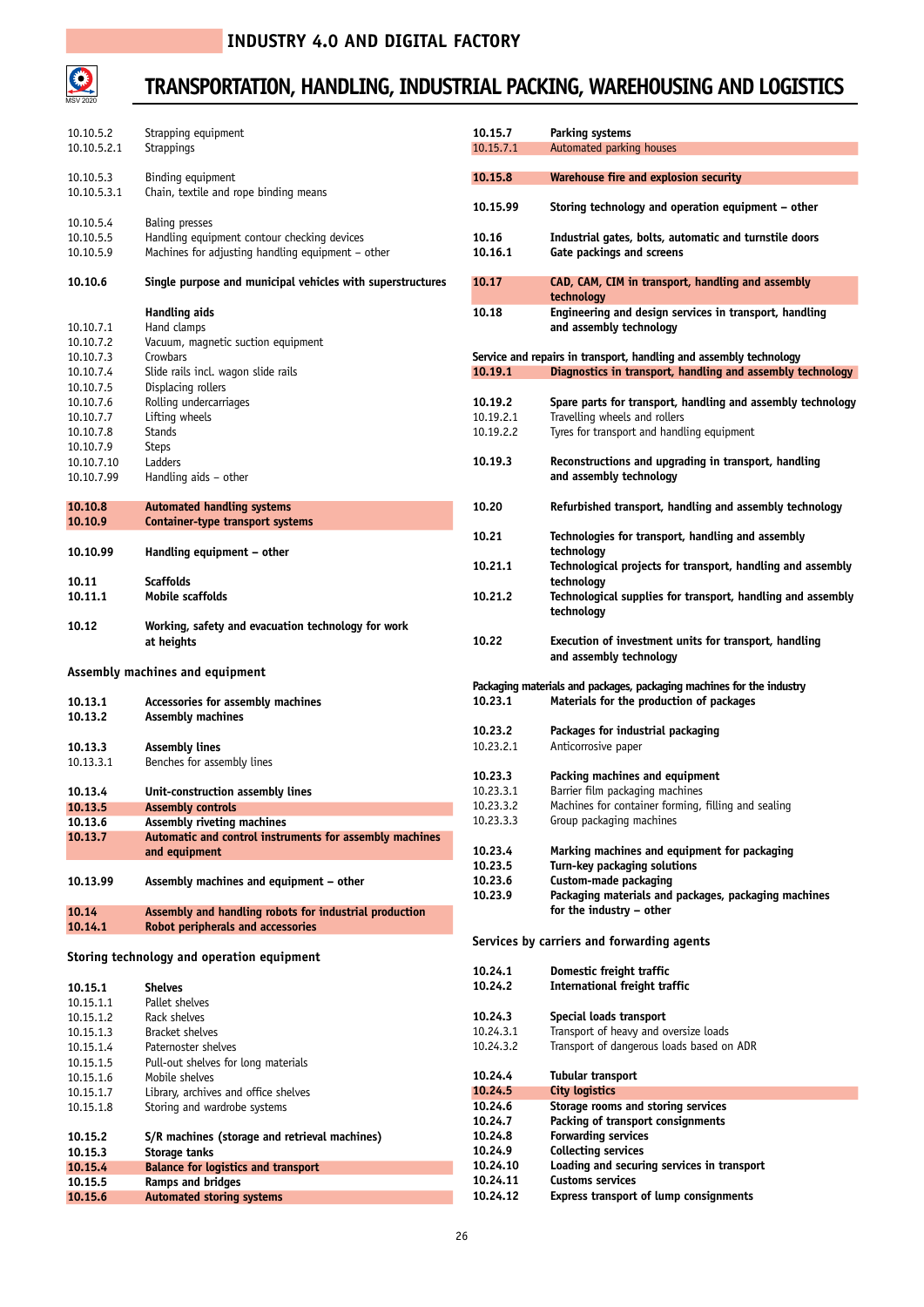## **TRANSPORTATION, HANDLING, INDUSTRIAL PACKING, WAREHOUSING AND LOGISTICS**



| 10.24.99                   | Services by carriers and forwarding agents - other                                                                             | 10.28.4<br>10.28.5   | Consultancy in customs affairs<br>Consultancy in dangerous loads transport                                                |
|----------------------------|--------------------------------------------------------------------------------------------------------------------------------|----------------------|---------------------------------------------------------------------------------------------------------------------------|
| Freight terminals          |                                                                                                                                | 10.28.6<br>10.28.7   | Drivers' training<br>Services for railway engineering                                                                     |
| 10.25.1                    | Airports                                                                                                                       | 10.28.8              | Consultancy in organizing assembly lines                                                                                  |
| 10.25.2                    | <b>Harbours</b>                                                                                                                | 10.28.9              | Logistic system audit                                                                                                     |
| 10.25.3                    | Container transshipment terminal                                                                                               | 10.28.10             | Training, education and requalification in logistics<br>and transport                                                     |
| 10.25.4                    | Logistic (distribution) centers, areals                                                                                        | 10.28.11             | Customer solutions of storing equipment                                                                                   |
| 10.25.4.1                  | Logistic providers                                                                                                             | 10.28.12             | Design of logistic systems                                                                                                |
|                            |                                                                                                                                | 10.28.13             | Reengineering of logistic systems                                                                                         |
| Services in transport      |                                                                                                                                | 10.28.14             | <b>Outsourcing of logistic systems</b>                                                                                    |
| 10.26.1                    | Services for truck crews abroad                                                                                                | 10.28.15             | Turnkey supplies of logistic systems                                                                                      |
| 10.26.2                    | Insurance in transport                                                                                                         | 10.28.16             | Finance and insurance in logistics and transport                                                                          |
| 10.26.3                    | Postal services                                                                                                                | 10.28.17<br>10.28.18 | Information and service equipment for passengers' transport<br>Security services in storage and transport                 |
| 10.26.4                    | Providing permits for special load transport abroad                                                                            | 10.28.99             | Literature, consultancy, training, service in transport                                                                   |
| 10.26.5<br>10.26.99        | Banking services in transport<br>Services in transport – other                                                                 |                      | and logistics - other                                                                                                     |
|                            |                                                                                                                                |                      |                                                                                                                           |
| in logistics               | Telematics, communication, information and control systems                                                                     | 10.29<br>10.30       | Research and development in logistics and transport<br>Organizations, associations, unions for logistics<br>and transport |
| 10.27.1<br>10.27.1.1       | Printing, labelling and marking equipment<br>Bar code printers                                                                 |                      |                                                                                                                           |
| 10.27.2<br>10.27.2.1       | Data collecting equipment<br>Data collecting terminals                                                                         |                      |                                                                                                                           |
| 10.27.3                    | Communication equipment for storage rooms and logistics                                                                        |                      |                                                                                                                           |
| 10.27.4                    | <b>Identification equipment and systems</b>                                                                                    |                      |                                                                                                                           |
| 10.27.4.1                  | Bar code based identification equipment and systems                                                                            |                      |                                                                                                                           |
| 10.27.4.2                  | RFID based identification equipment and systems                                                                                |                      |                                                                                                                           |
| 10.27.4.3                  | RTLS (Real Time Location Systems) and their accessories                                                                        |                      |                                                                                                                           |
| 10.27.5<br>10.27.6         | Dashboard PCs and their peripherals<br><b>GPS (Global Positioning System)</b>                                                  |                      |                                                                                                                           |
| 10.27.7                    | <b>Navigation systems</b>                                                                                                      |                      |                                                                                                                           |
| 10.27.8                    | Systems for tracing vehicle movement                                                                                           |                      |                                                                                                                           |
| 10.27.9                    | Satellite systems for truck traffic control                                                                                    |                      |                                                                                                                           |
| 10.27.10                   | <b>Geographic information systems (GIS)</b>                                                                                    |                      |                                                                                                                           |
| 10.27.11                   | Software for transport, storage and materials handling                                                                         |                      |                                                                                                                           |
| 10.27.11.1                 | Application software for transport and forwarding                                                                              |                      |                                                                                                                           |
| 10.27.11.2<br>10.27.11.2.1 | Application software for provisioning<br>Software for controlling material and commodity flows                                 |                      |                                                                                                                           |
| 10.27.11.3<br>10.27.11.4   | Application software for managing storage rooms<br>WMS (Warehouse Management Systems) for real time                            |                      |                                                                                                                           |
|                            | management                                                                                                                     |                      |                                                                                                                           |
| 10.27.11.9                 | Software for transport, storage and materials handling - other                                                                 |                      |                                                                                                                           |
| 10.27.12                   | Software for label printing                                                                                                    |                      |                                                                                                                           |
| 10.27.13                   | Software for enterprise resource planning - ERP                                                                                |                      |                                                                                                                           |
| 10.27.13.1                 | Software for Business Intelligence (BI)                                                                                        |                      |                                                                                                                           |
| 10.27.13.2                 | Software for supply chain management - SCM                                                                                     |                      |                                                                                                                           |
| 10.27.13.3                 | Software for customer relationship management - CRM                                                                            |                      |                                                                                                                           |
| 10.27.13.4                 | Software for order flow management and for production<br>automation                                                            |                      |                                                                                                                           |
|                            |                                                                                                                                |                      |                                                                                                                           |
| 10.27.99                   |                                                                                                                                |                      |                                                                                                                           |
|                            | Telematics, communication, information and control<br>systems for logistics – other                                            |                      |                                                                                                                           |
|                            |                                                                                                                                |                      |                                                                                                                           |
| 10.28.1                    | Literature, consultancy, training, service in transport and logistics<br>Professional literature and periodicals for transport |                      |                                                                                                                           |
|                            | and logistics                                                                                                                  |                      |                                                                                                                           |
| 10.28.2                    | <b>Technical information in logistics</b>                                                                                      |                      |                                                                                                                           |

**10.28.3 Consultancy in transport and distribution**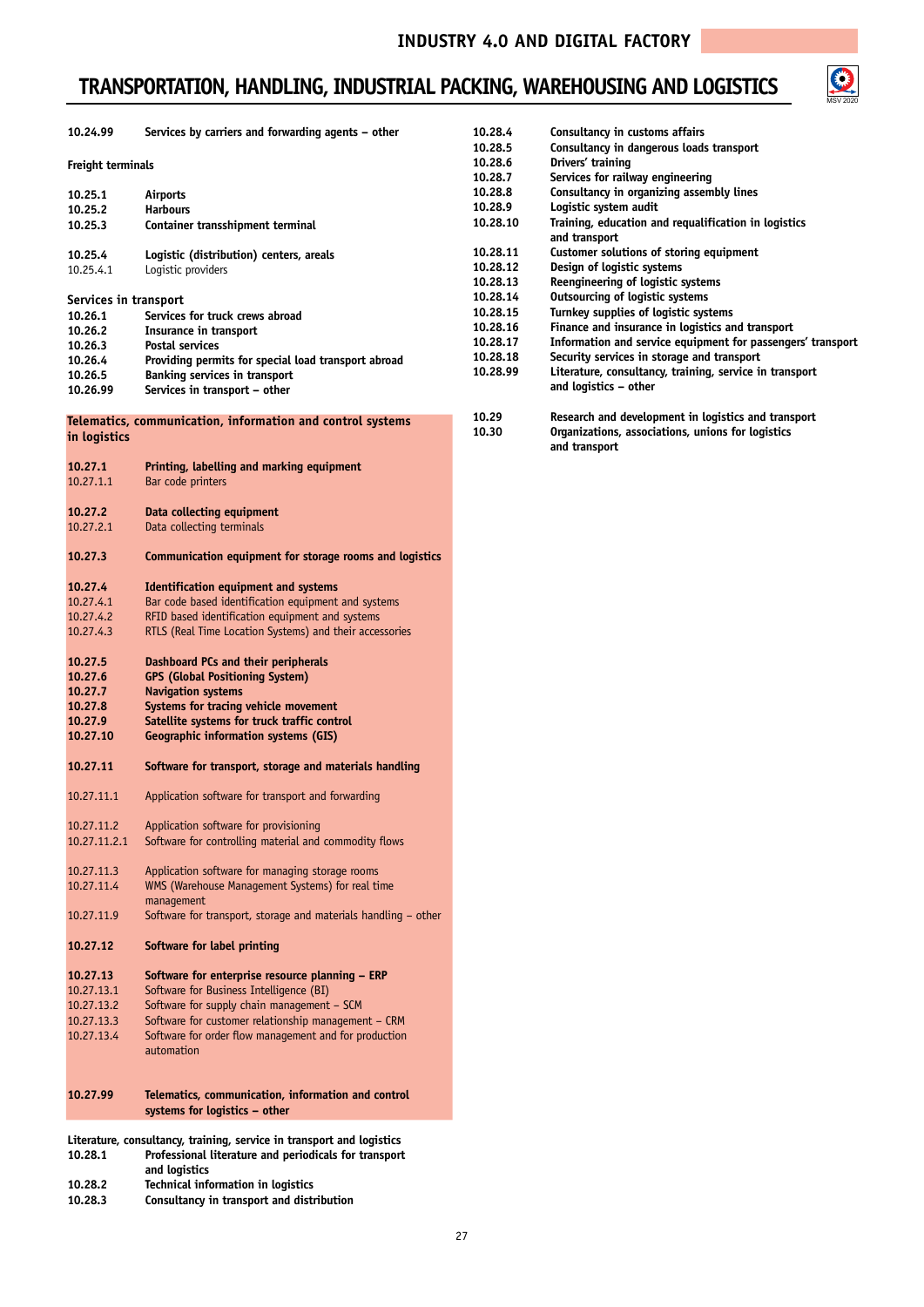

#### **CHEMICALS FOR ENGINEERING**

#### **Equipment for the chemical industry**

| 16.1.1<br>16.1.2     | Tanks, vessels, pressure vessels for the chemical industry<br>Columns                                      |
|----------------------|------------------------------------------------------------------------------------------------------------|
| 16.1.3               | Filters for chemical production                                                                            |
| 16.1.3.1             | Filters for liquid materials                                                                               |
| 16.1.3.2             | Filters for gaseous materials                                                                              |
| 16.1.3.3             | Filters with automatic cleaning of filter partition                                                        |
| 16.1.3.4             | Equipment for diaphragm technology, ultrafiltration                                                        |
|                      | and nanofiltration                                                                                         |
| 16.1.4               | Filtration systems for the chemical industry                                                               |
| 16.1.4.1             | Filtration systems for plastic and rubber melts                                                            |
| 16.1.4.2             | Filtration systems for the production of synthetic fibres                                                  |
| 16.1.4.3             | Filtration systems for plastic melt recycling                                                              |
| 16.1.5<br>16.1.6     | Mixing and kneading machines<br>Crushers                                                                   |
| 16.1.7               | Mills for the chemical industry                                                                            |
| 16.1.7.1             | Colloid mills                                                                                              |
| 16.1.7.2             | Pulverizers                                                                                                |
| 16.1.7.3             | Screens for the chemical industry                                                                          |
| 16.1.8               | Separators                                                                                                 |
| 16.1.9               | Air separators and screening machines                                                                      |
| 16.1.10              | Dedusting equipment                                                                                        |
| 16.1.11              | Centrifuges                                                                                                |
|                      |                                                                                                            |
| 16.1.12<br>16.1.12.1 | Evaporators, evaporating equipment<br>Vacuum evaporators                                                   |
|                      |                                                                                                            |
| 16.1.13              | Homogenizers                                                                                               |
| 16.1.14              | Decanters                                                                                                  |
| 16.1.15              | Crystallization equipment                                                                                  |
| 16.1.16              | Cleaning equipment for chemical engineering                                                                |
|                      |                                                                                                            |
| 16.1.17              | Heat exchangers for chemical engineering                                                                   |
| 16.1.18              | Industrial furnaces for chemical production                                                                |
| 16.1.19              | Dosing equipment for chemical engineering                                                                  |
| 16.1.20              | Transport equipment for chemical plants                                                                    |
| 16.1.21              | Silos                                                                                                      |
| 16.1.22              | Synthetic fibre production equipment                                                                       |
| 16.1.23              | Biochemical and biotechnological equipment                                                                 |
| 16.1.24              | Process gas distribution                                                                                   |
| 16.1.25              | Process burners                                                                                            |
| 16.1.26              | Exhausting and dedusting equipment for the chemical<br>industry                                            |
| 16.1.99              | Equipment for the chemical industry - other                                                                |
|                      | Machines and accessories for the chemical industry                                                         |
| 16.2.1               | Components and accessories for the chemical industry                                                       |
| 16.2.2               | Equipment for the petrochemical industry                                                                   |
| 16.2.3               | Equipment for coal and tar processing                                                                      |
| 16.2.4               | Natural gas processing equipment                                                                           |
| 16.2.5               | Inorganic production equipment                                                                             |
| 16.2.6               | Organic production equipment                                                                               |
| 16.2.7               | Macromolecular material production                                                                         |
| 16.2.8               | Coating substance production equipment                                                                     |
| 16.2.9               | Agrochemical production equipment                                                                          |
| 16.2.10              | Synthetic fibre production equipment                                                                       |
| 16.2.11              | Explosive production equipment                                                                             |
| 16.2.12              | Equipment for pharmaceutical production                                                                    |
| 16.2.13              | Granulate production machines                                                                              |
| 16.2.14              | Machines for the production of soap and cleaning agents                                                    |
| 16.2.15              | Machines for cosmetic production                                                                           |
| 16.2.16              | Cream, solution, suspension and emulsion processing                                                        |
| 16.2.17              | equipment                                                                                                  |
| 16.2.18              | Stearin, glycerol and candle production equipment<br>Equipment for the production and storing of technical |

| 16.2.99          | Machines for other chemical branches                     |
|------------------|----------------------------------------------------------|
|                  |                                                          |
| Lubricants, oils |                                                          |
| 16.3.1           | Lubricating greases for industry                         |
| 16.3.2           | Lubricating oils for industry                            |
| 16.3.3           | Oils for industrial transmissions                        |
| 16.3.4           | Hydraulic oils                                           |
| 16.3.5           | Oils for rolling                                         |
| 16.3.6           | Oils, emulsions, pastes for corrosion protection         |
| 16.3.7           | Cooling lubricants and liquids                           |
| 16.3.8           | Working emulsions and cutting oils                       |
| 16.3.9           | Additives for lubricants                                 |
| 16.3.10          | Environmental lubricants                                 |
| 16.3.11          | Oils for the food industry                               |
| 16.3.99          | Lubricants and oils - other                              |
|                  |                                                          |
| 16.4             | Mineral oil regeneration equipment                       |
| 16.5             | Corrosion and wear protection pastes                     |
| 16.6             | Sprays for metal surface finishing                       |
|                  |                                                          |
| 16.7             | <b>Coating compositions</b>                              |
| 16.7.1           | Synthetic coating compositions                           |
| 16.7.2           | Water soluble coating compositions                       |
|                  |                                                          |
| 16.7.3           | Powder paints                                            |
|                  |                                                          |
| 16.8             | Colours, pigments                                        |
| 16.9             | <b>Enamels</b>                                           |
| 16.10            | Cements                                                  |
| 16.11            | Adhesives                                                |
| 16.12            | Adhesive tapes and films                                 |
|                  |                                                          |
| 16.13            | Gases                                                    |
| 16.13.1          | Pure and rare gases and their mixtures                   |
| 16.13.2          | Technical gases in liquid and gaseous phase              |
|                  |                                                          |
| 16.14            | Active carbon, charcoal, soot                            |
|                  |                                                          |
|                  |                                                          |
|                  | Chemicals for industrial production                      |
|                  |                                                          |
| 16.15.1          | Chemicals for mechanical engineering                     |
| 16.15.1.1        | Solvents, thinners                                       |
| 16.15.1.2        |                                                          |
| 16.15.1.3        | Varnish / lacquer removers                               |
|                  | Degreasing and cleaning liquids                          |
| 16.15.1.4        | Corrosion inhibitors                                     |
| 16.15.1.5        | Moulding equipment                                       |
| 16.15.1.6        | Heat-carrying media                                      |
| 16.15.1.7        | Chemicals for chemical and heat processing               |
|                  | of iron and steel                                        |
| 16.15.1.8        | Treatment salts for light metals                         |
| 16.15.1.9        | Chemicals for electroplating                             |
| 16.15.1.10       | Mordants for metals                                      |
| 16.15.1.11       | Antifoaming agents                                       |
| 16.15.1.12       | Emulsifiers                                              |
| 16.15.1.13       | Additive concentrates                                    |
| 16.15.1.14       | Technical fungicides                                     |
| 16.15.1.99       | Chemicals for mechanical engineering - other             |
|                  |                                                          |
| 16.15.2          | Chemicals for the petrochemical industry                 |
| 16.15.3          | Chemicals for the rubber industry                        |
| 16.15.4          |                                                          |
| 16.15.5          | Chemicals for the pharmaceutical and cosmetic industries |
|                  | Chemicals for industrial water treatment plants          |
| 16.15.6          | Chemicals for the textile industry                       |
| 16.15.7          | Chemicals for the electric engineering industry          |
| 16.15.98         | Washing and cleaning agents for industrial site cleaning |
|                  |                                                          |
| 16.15.99         | Chemicals for other industrial production branches       |
| 16.16            | Industrial explosives                                    |

| 10.10 | Industrial explosives                                   |
|-------|---------------------------------------------------------|
| 16.17 | CAD, CAM, CIM for chemical plants                       |
| 16.18 | Consultancy for chemical production                     |
| 16.19 | Engineering and design services for chemical production |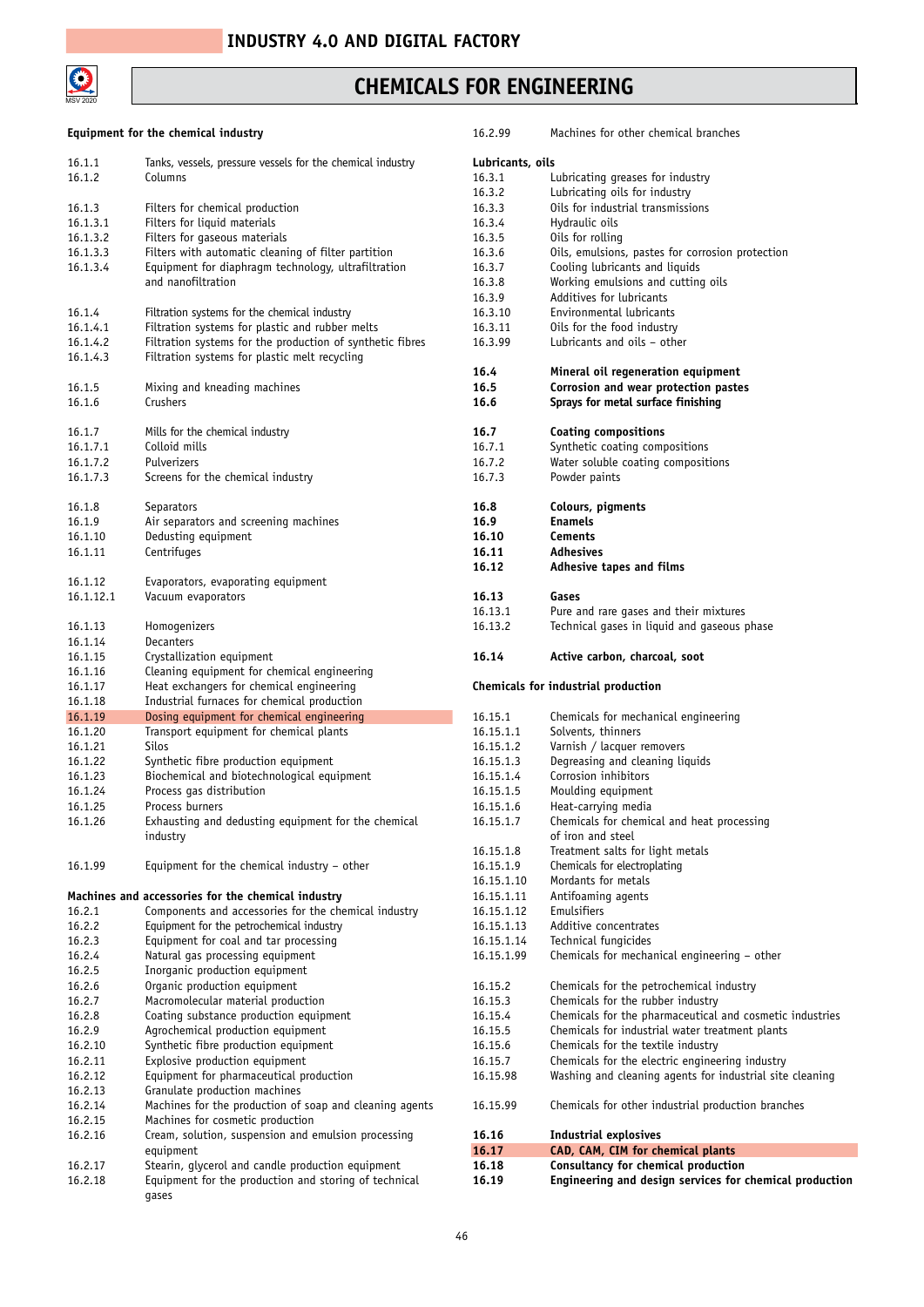#### **CHEMICALS FOR ENGINEERING**



- **16.20 Service and repairs of machines for the chemical industry** 16.20.1 Diagnostics of machines for the chemical industry
- **16.21 Re-worked machines for the chemical industry**
- **16.22 Technologies for the chemical industry**
- Technology projects for the chemical industry
- **16.99 Chemistry for engneering others**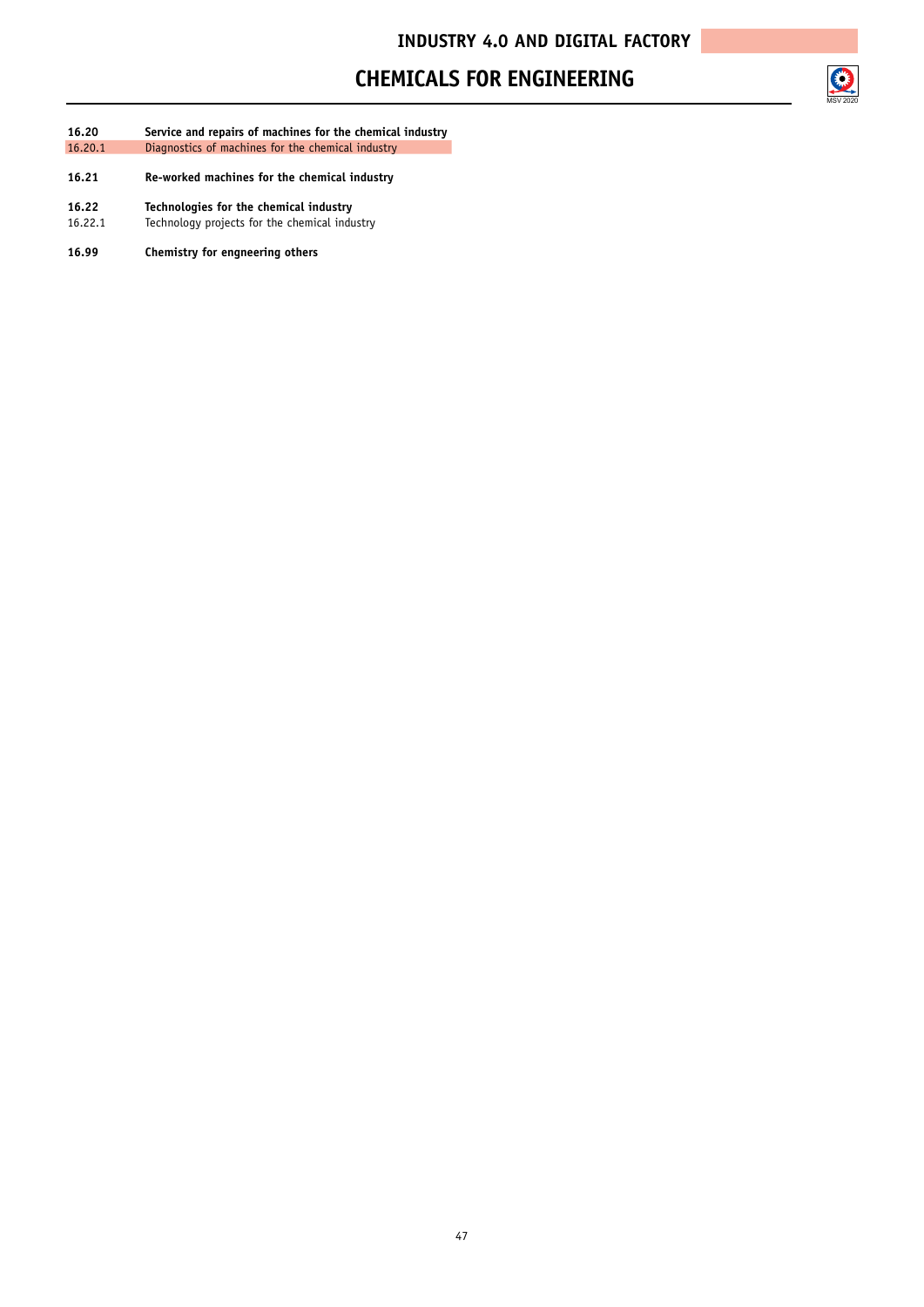

# **INDUSTRY 4.0 AND DIGITAL (SMART) FACTORY – INTEGRATED PROCESSES AND IT SOLUTIONS**

|           |                                                                   | 17.2.5      |                                                                  |
|-----------|-------------------------------------------------------------------|-------------|------------------------------------------------------------------|
|           | Systems for additive manufacturing                                |             | Internet solutions for industrial applications                   |
|           |                                                                   | 17.2.5.1    | Internet solutions for automation                                |
| 17.1.1    | <b>Additive manufacturing systems</b>                             | 17.2.5.2    | On-line monitoring systems                                       |
| 17.1.1.1  | Additive manufacturing systems, 3D printers with 3DP              | 17.2.5.3    | Web-based solutions for automation systems                       |
|           |                                                                   |             |                                                                  |
|           | technologies                                                      | 17.2.5.4    | Other internet solutions for industrial applications             |
| 17.1.1.2  | Additive manufacturing systems, 3D printers with fused            |             |                                                                  |
|           | deposition modelling (FDM), thermal extrusion printing            | 17.2.6      | Multimedia software for industrial applications                  |
| 17.1.1.3  | Additive manufacturing systems, 3D printers with laminating       | 17.2.6.1    | Multimedia technical product documentation systems               |
|           |                                                                   |             |                                                                  |
|           | technologies, laminated object modelling, LOM for non-metals      | 17.2.6.2    | Multimedia virtual product development systems                   |
| 17.1.1.4  | Additive manufacturing systems, 3D printers with multijet         |             |                                                                  |
|           |                                                                   | 17.2.7      | Operating systems for industrial IT                              |
|           | modelling (MJM)                                                   |             |                                                                  |
| 17.1.1.5  | Additive manufacturing systems, 3D printers with selective laser  |             |                                                                  |
|           | melting, SLM for metals                                           | 17.2.8      | Extension of operating systems and system control software       |
| 17.1.1.6  | Additive manufacturing systems, 3D printers with selective laser  |             | for industrial IT                                                |
|           |                                                                   |             |                                                                  |
|           | sintering, SLS for non-metals                                     | 17.2.8.1    | Computer security software and network security software         |
| 17.1.1.7  | Additive manufacturing systems, 3D printers with                  | 17.2.8.2    | OPC controllers, OPC servers, software for industrial IT, OPC UA |
|           | stereolitography, SLA, STL                                        | 17.2.8.3    | Other operating system extensions for industrial IT              |
|           |                                                                   |             |                                                                  |
| 17.1.1.8  | Other additive manufacturing systems, 3D printers for non-        | 17.2.8.4    | Software for computer data backup                                |
|           | metals                                                            | 17.2.8.5    | Software for computer management, maintenance and                |
|           |                                                                   |             | installation                                                     |
|           |                                                                   |             |                                                                  |
| 17.1.2    | Industry applications for additive manufacturing                  |             |                                                                  |
|           | with non-metals                                                   | 17.2.9      | Other basic software and system-oriented industrial software     |
|           |                                                                   | 17.2.10     | Systems and software for public resource processing              |
|           |                                                                   |             |                                                                  |
| 17.1.3    | Supplementary systems and services for additive                   |             |                                                                  |
|           | manufacturing with non-metals                                     | 17.2.11     | Software for application development for industrial IT,          |
| 17.1.3.1  | 3D digitisation systems for adaptive manufacturing                |             | development tools                                                |
|           |                                                                   |             |                                                                  |
| 17.1.3.2  | 3D graphics software and 3D modelling software for additive       | 17.2.11.1   | Application development systems for CNC controls                 |
|           | manufacturing                                                     | 17.2.11.2   | Application development systems for embedded systems             |
| 17.1.3.3  | 3D modelling for additive manufacturing                           | 17.2.11.3   | Application development systems for mobile, industrial           |
| 17.1.3.4  | 3D scanners, 3D laser scanners for additive manufacturing         |             | applications                                                     |
|           |                                                                   |             |                                                                  |
| 17.1.3.5  | 3D visualization of models (services)                             | 17.2.11.4   | Application development systems for process control systems,     |
| 17.1.3.6  | Development and manufacture of 3D printing monofilaments          |             | visualization systems                                            |
| 17.1.3.7  | Other supplementary systems and services for additive             | 17.2.11.5   | Application development systems for robot controls               |
|           |                                                                   |             |                                                                  |
|           | manufacturing with non-metals                                     | 17.2.11.6   | Application development systems for Soft-PLC systems             |
|           |                                                                   | 17.2.11.7   | Application development systems using C++, C, Basic              |
|           | <b>Basic software and software solutions</b>                      | 17.2.11.8   | Application development systems with Java                        |
|           |                                                                   |             |                                                                  |
|           |                                                                   | 17.2.11.9   | Application development systems, expert systems, diagnosis       |
| 17.2.1    | Communication software and network software for industrial IT     |             | systems, artificial intelligence systems                         |
|           |                                                                   | 17.2.11.10  | PLC programming systems, application development systems         |
|           |                                                                   |             |                                                                  |
| 17.2.2    | Data management software for industrial IT                        |             | for automation equipment                                         |
| 17.2.2.1  | Database systems                                                  | 17.2.11.11  | Other software for application development for industrial IT,    |
| 17.2.2.2  | Knowledge management systems                                      |             | development tools                                                |
|           |                                                                   |             |                                                                  |
| 17.2.2.3  | Other data management software for industrial IT                  |             |                                                                  |
|           |                                                                   | 17.2.12     | <b>Videoconferencing systems</b>                                 |
| 17.2.3    | Expert, diagnostic and simulation systems                         |             |                                                                  |
|           |                                                                   | 17.2.13     |                                                                  |
| 17.2.3.1  | Cognitive computing systems for production technologies and       |             | Virtual reality systems for industrial applications              |
|           | production processes                                              | 17.2.13.1   | General virtual reality in automation technology                 |
| 17.2.3.2  | Expert systems and artificial intelligence                        | 17.2.13.2   | Smart glasses                                                    |
|           |                                                                   |             |                                                                  |
| 17.2.3.3  | General simulation software for robotic applications              | 17.2.13.3   | Virtual prototyping systems                                      |
| 17.2.3.4  | PLC simulation software (programmable logic controls)             | 17.2.13.4   | Virtual reality in production planning                           |
| 17.2.3.5  | Real time oriented interactive simulation in industrial           | 17.2.13.5   | Virtual reality in robotics                                      |
|           |                                                                   |             | Virtual reality software for industrial applications             |
|           | applications                                                      | 17.2.13.6   |                                                                  |
| 17.2.3.6  | Simulation software for assembly technologies, handling systems   | 17.2.13.7   | Other virtual reality systems for industrial applications        |
|           | and hydraulic and pneumatic systems                               |             |                                                                  |
| 17.2.3.7  | Simulation software for design, optimization and operation in     | 17.2.14     | <b>Visualization systems</b>                                     |
|           |                                                                   |             |                                                                  |
|           | production                                                        | 17.2.14.1   | Visualization systems in industrial applications                 |
| 17.2.3.8  | Simulation systems for material flow optimisation and             | 17.2.14.2   | Software for operating stations (man/machine interface)          |
|           | production layout                                                 | 17.2.14.3   | Systems for Operating and Observing                              |
|           |                                                                   |             |                                                                  |
| 17.2.3.9  | Software for fuzzy logic systems and fuzzy control in industrial  | 17.2.14.4   | Visualization software                                           |
|           | applications                                                      | 17.2.14.5   | Visualization systems (man-to-process communication)             |
| 17.2.3.10 | Systems and software for remote diagnosis systems for machines    |             |                                                                  |
|           |                                                                   |             |                                                                  |
|           | and installations                                                 | 17.2.15     | <b>Voice processing systems</b>                                  |
| 17.2.3.11 | Tools for simulation and offline programming of industrial robots | 17.2.16     | <b>Automation software solutions</b>                             |
| 17.2.3.12 | Other expert systems, diagnosis systems and simulation systems    | 17.2.17     | Software and solutions for specific industrial branches          |
|           |                                                                   |             |                                                                  |
|           |                                                                   |             |                                                                  |
| 17.2.4    | <b>Image processing software</b>                                  | 17.2.18     | Specific software and specific solutions                         |
| 17.2.4.1  | Future-oriented image processing software technologies            | 17.2.18.1   | Application software for quality assurance and quality           |
|           |                                                                   |             |                                                                  |
| 17.2.4.2  | Image processing development systems                              |             | control / CAQ                                                    |
| 17.2.4.3  | Software for identification systems                               | 17.2.18.2   | Application software for vertical IT integration                 |
| 17.2.4.4  | Software for pattern recognition, image analysis, image           |             |                                                                  |
|           |                                                                   |             |                                                                  |
|           | processing                                                        | 17.2.18.3   | Product life cycle management, PLM software and solutions        |
| 17.2.4.5  | Software tools for image processing                               | 17.2.18.3.1 | CAD software and solutions for product data generation           |
|           |                                                                   |             |                                                                  |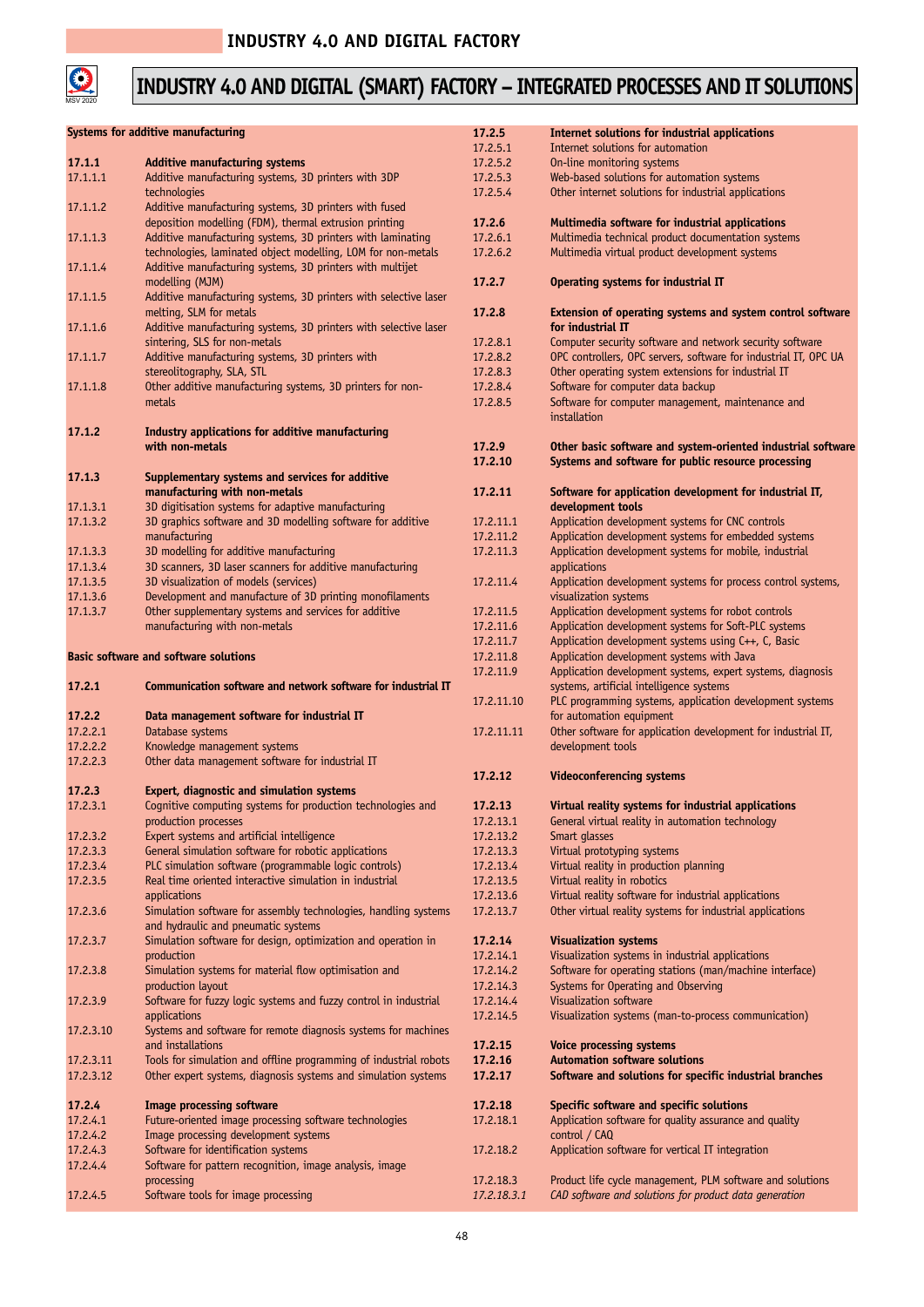## **INDUSTRY 4.0 AND DIGITAL (SMART) FACTORY – INTEGRATED PROCESSES AND IT SOLUTIONS**



| 17.2.18.3.2  | Complete product life cycle management, PLM systems<br>and solutions                                 | 17.2.18.10                   | Software and solutions for production, production data<br>management and CAM                                            |
|--------------|------------------------------------------------------------------------------------------------------|------------------------------|-------------------------------------------------------------------------------------------------------------------------|
| 17.2.18.3.3  | Software and solutions for computer equipment, CAE, technical                                        | 17.2.18.10.1                 | Computer systems for production, CAM solutions                                                                          |
|              | computations and simulation                                                                          | 17.2.18.10.2                 | Information management systems                                                                                          |
| 17.2.18.3.4  | Software and solutions for experiments, prototyping and                                              | 17.2.18.10.3                 | Production systems, MES                                                                                                 |
|              | development                                                                                          | 17.2.18.10.4                 | Software and solutions for machine monitoring and machine                                                               |
| 17.2.18.3.5  | Software and solutions for media management, media databases                                         |                              | control                                                                                                                 |
| 17.2.18.3.6  | Software and solutions for product requirement management                                            | 17.2.18.10.5                 | Software and solutions for production management systems                                                                |
| 17.2.18.3.7  | Software and solutions for production planning, product planning                                     | 17.2.18.10.6                 | Software and solutions for production systems, control production                                                       |
| 17.2.18.3.8  | Software and solutions for technical documentation                                                   |                              | <b>stations</b>                                                                                                         |
| 17.2.18.3.9  | Software and solutions for product data provision and management                                     | 17.2.18.10.7                 | Software and solutions for production data acquisition, collection                                                      |
|              | (PDM, EDM)                                                                                           |                              | of data from the plant, FDC, MDA                                                                                        |
| 17.2.18.3.10 | Software and solutions for total life cycle management, TLM                                          | 17.2.18.10.8<br>17.2.18.10.9 | Software and solutions for production data management<br>Software and solutions for production management               |
|              |                                                                                                      |                              |                                                                                                                         |
| 17.2.18.4    | Software and solutions for business analysis, big data, intelligent                                  | 17.2.18.11                   | Software and solutions for job allocations, material management                                                         |
|              |                                                                                                      |                              |                                                                                                                         |
|              | data for the industry                                                                                |                              | and logistics                                                                                                           |
| 17.2.18.4.1  | Software and solutions for big data, intelligent data                                                | 17.2.18.11.1                 | Advanced planning solutions (APS)                                                                                       |
|              | for the industry                                                                                     | 17.2.18.11.2                 | Software and solutions for logistics management                                                                         |
| 17.2.18.4.2  | Software and solutions for business analysis, intelligent data                                       | 17.2.18.11.3                 | Software and solutions for distribution and shipment                                                                    |
|              | for the industry                                                                                     | 17.2.18.11.4                 | Software and solutions for electronic notice boards, automatic                                                          |
|              |                                                                                                      |                              |                                                                                                                         |
| 17.2.18.4.3  | Software and solutions for data storages and data acquisition                                        |                              | material inventory management                                                                                           |
|              | for the industry                                                                                     | 17.2.18.11.5                 | Software and solutions for material flow management and                                                                 |
| 17.2.18.4.4  | Other software and solutions for business analysis, big data                                         |                              | material flow optimisation                                                                                              |
|              | for the industry                                                                                     | 17.2.18.11.6                 | Software and solutions for material management                                                                          |
|              |                                                                                                      |                              |                                                                                                                         |
|              |                                                                                                      | 17.2.18.11.7                 | Software and solutions for material consumption management                                                              |
| 17.2.18.5    | Software and solutions for CRM, distribution and marketing                                           |                              | and optimisation                                                                                                        |
| 17.2.18.5.1  | Application software customer relations management, CRM                                              | 17.2.18.11.8                 | Software and solutions for warehouse management                                                                         |
|              | and technical sales                                                                                  | 17.2.18.11.9                 | Software and solutions for supplier chain management (SCM)                                                              |
|              |                                                                                                      |                              |                                                                                                                         |
| 17.2.18.5.2  | Application software for technical sales                                                             | 17.2.18.11.10                | Software and solutions for transport, traffic logistics                                                                 |
| 17.2.18.5.3  | eCommerce and eBusiness solutions                                                                    | 17.2.18.11.11                | Other software and solutions for job allocation, material                                                               |
| 17.2.18.5.4  | Software and solutions for marketing, eMarketing, mobile                                             |                              | management and logistics                                                                                                |
| 17.2.18.5.5  | marketing<br>Software and solutions for distribution                                                 |                              | Cloud & industrial IT services, digital factory services                                                                |
|              |                                                                                                      |                              |                                                                                                                         |
| 17.2.18.6    | Software and solutions for customer service and support                                              | 17.3.1                       | Cloud services, IT services and outsourcing                                                                             |
|              |                                                                                                      | 17.3.1.1                     | Applications and hosting systems                                                                                        |
| 17.2.18.7    | Software and solutions for production planning                                                       | 17.3.1.2                     | Application service provision (ASP) for the industry                                                                    |
|              |                                                                                                      |                              |                                                                                                                         |
| 17.2.18.7.1  | Software and solutions for enterprise resource planning, ERP                                         |                              |                                                                                                                         |
|              | and production planning, PPC                                                                         | 17.3.1.3                     | Industrial cloud services                                                                                               |
| 17.2.18.7.2  | Software and solutions for enterprise resource planning, ERP                                         | 17.3.1.3.1                   | Cloud services for condition monitoring, predictive maintenance                                                         |
|              | and order processing                                                                                 | 17.3.1.3.2                   | Cloud services for mobile sensor systems                                                                                |
|              |                                                                                                      |                              |                                                                                                                         |
|              |                                                                                                      |                              |                                                                                                                         |
| 17.2.18.7.3  | Software and solutions for production and planning integrated                                        | 17.3.1.3.3                   | Infrastructure as a Service, SaaS, for industrial applications                                                          |
|              | control                                                                                              | 17.3.1.3.4                   | Other cloud services for industrial applications                                                                        |
| 17.2.18.7.4  | Software and solutions for production and control planning, PPC                                      | 17.3.1.3.5                   | Platform as a Service, PaaS, for industrial applications                                                                |
| 17.2.18.7.5  |                                                                                                      |                              |                                                                                                                         |
|              | Software and solutions for production planning / computer<br>planning, CAP                           | 17.3.1.3.6                   | Software as a Service, SaaS, for industrial applications                                                                |
|              |                                                                                                      | 17.3.1.4                     |                                                                                                                         |
|              |                                                                                                      |                              | IT and network services (outsourcing)                                                                                   |
| 17.2.18.8    | Software and solutions for maintenance and repairs                                                   | 17.3.1.5                     | Enterprise process outsourcing                                                                                          |
| 17.2.18.8.1  | MPS, maintenance systems                                                                             | 17.3.1.6                     | IT and outsourcing consulting                                                                                           |
| 17.2.18.8.2  | Software and solutions for maintenance management                                                    | 17.3.1.7                     | Controlled services for industrial applications                                                                         |
| 17.2.18.8.3  |                                                                                                      | 17.3.1.8                     | Shop floor services and solutions                                                                                       |
| 17.2.18.8.4  | Software for maintenance in the industry<br>Other software and solutions for maintenance and repairs | 17.3.1.9                     | Attendance and maintenance software                                                                                     |
|              |                                                                                                      |                              |                                                                                                                         |
|              |                                                                                                      |                              |                                                                                                                         |
| 17.2.18.9    | Software and solutions for management and business activities                                        | 17.3.2                       | Automation software development                                                                                         |
| 17.2.18.9.1  | Software and solutions for asset management                                                          | 17.3.2.1                     | Development of customer-specific control modules                                                                        |
| 17.2.18.9.2  | Content management software                                                                          | 17.3.2.2                     | PLC development and programming                                                                                         |
| 17.2.18.9.3  |                                                                                                      | 17.3.2.3                     |                                                                                                                         |
|              | Document management systems (DMS)                                                                    |                              | Other customary automation software                                                                                     |
| 17.2.18.9.4  | Software for personnel working hours management                                                      |                              |                                                                                                                         |
| 17.2.18.9.5  | Software and solutions for business process optimisation and                                         | 17.3.3                       | <b>Industrial engineering services</b>                                                                                  |
|              | business process control                                                                             | 17.3.3.1                     | Application programming and engineering for automation                                                                  |
| 17.2.18.9.6  | Software and solutions for company management, organisation                                          |                              | in factories                                                                                                            |
|              | and control                                                                                          |                              | Documentation services                                                                                                  |
|              |                                                                                                      | 17.3.3.2                     |                                                                                                                         |
| 17.2.18.9.7  | Software and solutions for human resources, personnel                                                | 17.3.3.3                     | Other industrial engineering services                                                                                   |
|              | management                                                                                           | 17.3.3.4                     | Production planning and control simulation                                                                              |
| 17.2.18.9.8  | Software and solutions for project management                                                        | 17.3.3.5                     | Software consulting                                                                                                     |
| 17.2.18.9.9  |                                                                                                      |                              |                                                                                                                         |
|              | Software and solutions for risk management                                                           |                              |                                                                                                                         |
| 17.2.18.9.10 | Software for the calculation of production costs                                                     | 17.3.4                       | Internet services for automation and industrial use                                                                     |
| 17.2.18.9.11 | Systems for workflow                                                                                 | 17.3.4.1                     | Internet portals for industrial software and engineering                                                                |
| 17.2.18.9.12 | Other software and solutions for administration and commercial                                       | 17.3.4.2                     | Other internet services for automation and industrial use<br>Services for on-line marketplaces (industrial software and |